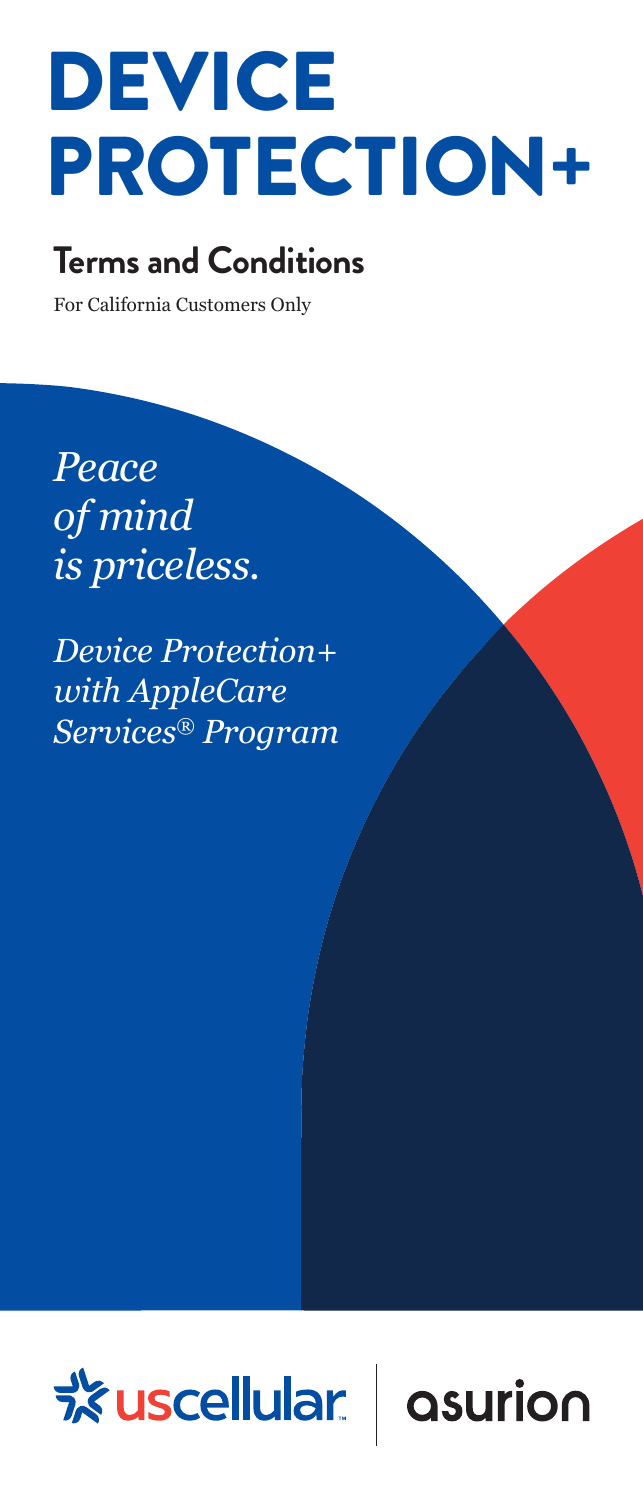# DETAILED TERMS AND CONDITIONS

| Key Terms & Conditions                   | $3 - 9$   |
|------------------------------------------|-----------|
| Insurance Coverage Certificate $10 - 32$ |           |
| <b>Service Contract</b>                  | $33 - 47$ |

# TÉRMINOS Y CONDICIONES DETALLADOS.

| Términos y condiciones clave $48 - 56$ |            |
|----------------------------------------|------------|
| Certificado de cobertura<br>de seguro  | $57 - 84$  |
| Contrato de servicio                   | $85 - 101$ |

### DEVICE PROTECTION+ WITH APPLECARE SERVICES KEY PROGRAM TERMS & CONDITIONS

#### *Device Protection+ with AppleCare Services Plan*

Monthly Charge: \$15.99/month per mobile number enrolled. Includes Insurance and Service Contract.

#### *Billing*

**Device Protection+ with AppleCare Services will continue to renew monthly until canceled.** Monthly charges are billed to your monthly wireless bill. Applicable deductibles or service fees are paid by credit card at time claim is approved. All applicable taxes and surcharges extra. Offers may be modified or discounted at any time.

### *Claims Limits*

**Insurance:** Three (3) claims per consecutive 12-month period. \$3,000 value maximum per claim.

**Service Contract:** Two (2) ADH claims per consecutive 12-month period and unlimited malfunction claims. \$3,000 value maximum per claim.

### *Covered Incidents*

**Insurance:** Loss, theft, unrecoverable and damage (excluding ADH).

**Service Contract:** Accidental Damage from Handling (ADH) from day 1, and mechanical and electrical breakdowns (malfunction) due to defects in materials or workmanship or normal wear and tear after the manufacturer's warranty expires.

#### **For both Insurance and Service Contract:**

For coverage to apply to a connected device, you must own or lease the device and have used the device (logged use of voice or data) on your wireless number after enrollment. Coverage applies to the most recently used device on your wireless number.

### *Replacement Device*

Claims fulfilled with a replacement device and approved by 10 p.m. CT Mon-Fri (7:30 p.m. Sat) will be shipped and, in most cases delivered the next day. Replacement devices may be new or refurbished of the same or a like kind and quality model. Color, brand, model and features may be different. Compatibility of accessories is not guaranteed.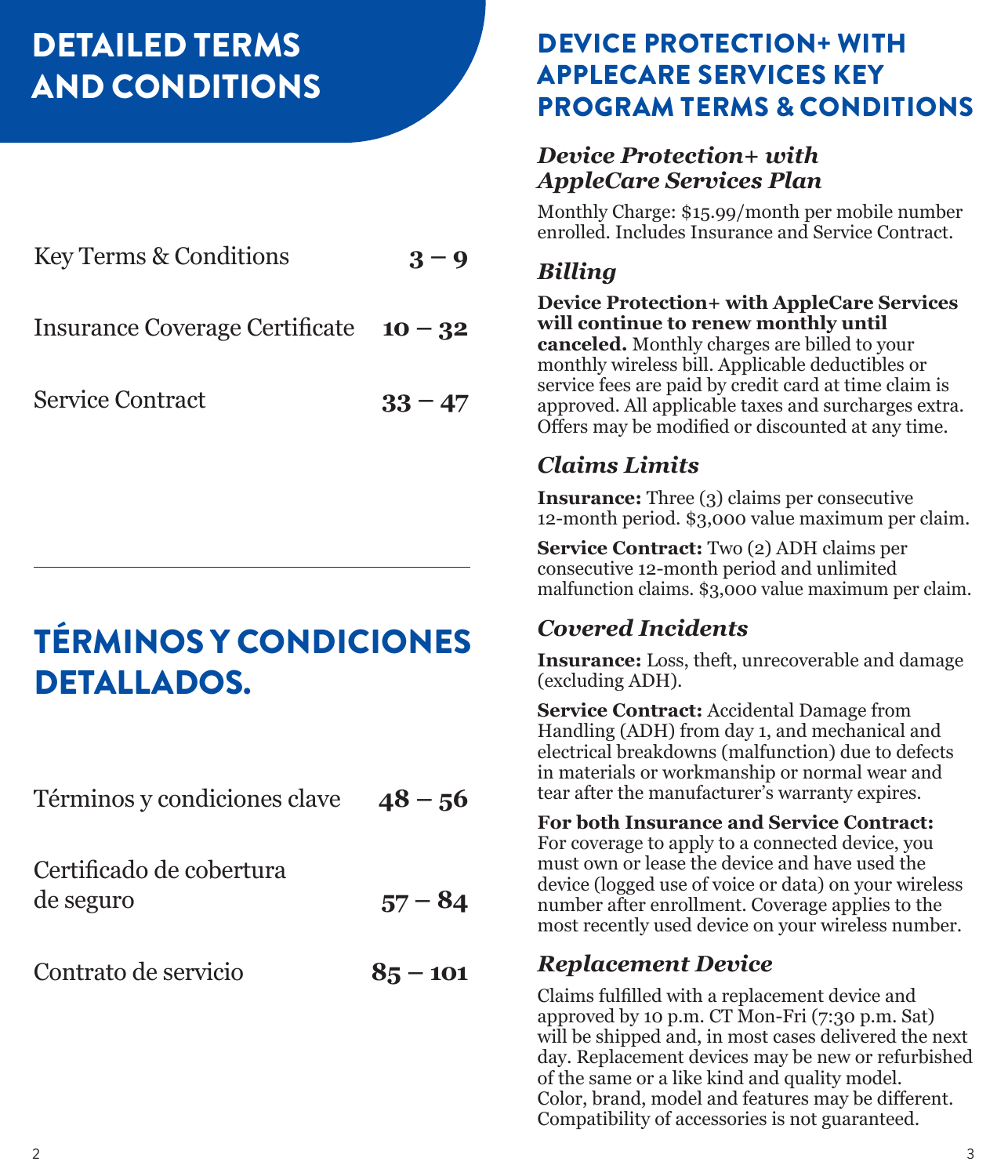### *Covered Device*

**Phone:** Includes the device and, if part of the loss, standard battery (if removable), standard battery charger, and SIM card.

**Tablet:** Includes tablet and if part of the loss, standard battery, SIM card, keyboard, and pencil.

#### *Service Contract: Screen Repair for Eligible Connected Devices*

As soon as same-day screen repair, for certain programs, may be available for eligible devices in select areas. Same-day repair option depends on claim approval time, parts availability, and technician availability. Repairs may use new or refurbished parts, and may contain original or non-original manufacturer parts, and may void the manufacturer warranty. For full device and location eligibility, go to phoneclaim.com/uscellular. All subject to change at any time.

### *Service Contract: AppleCare® Services (ACS) Administration*

For eligible Apple devices enrolled in Device Protection+ with ACS, within the first 24 months, ACS administration will cover the first two ADH claims including back glass repair for eligible iPhone devices and all malfunction claims.

Customers have 30 days from new activation or upgrade to enroll in a DP+ program. For any previously activated device eligible for enrollment in a DP+ program, ACS is only available within 60 days of the initial device activation date.

#### *Service Contract: Asurion Administration*

Asurion will administer all claims not administered by ACS. If you have an ADH back glass claim and are no longer eligible for ACS Administration, you may be eligible for a replacement under Asurion Administration for the applicable ADH replacement service fee.

For Apple devices no longer eligible for Device Protection+ with ACS, coverage will automatically be provided under the Device Protection+ Ultimate program and administered by Asurion. ADH back glass repairs and keyboard and pencil coverage not included in Device Protection+ Ultimate program.

### *Deductibles & Service Fees*

A nonrefundable deductible or service fee will be charged for each approved insurance and service contract claim. Amounts are based on device tiers for each plan. For a full list of devices by tier, go to phoneclaim.com/uscellular or call Asurion at 888-864-0428.

### *Insurance Claim by Deductible Tier*

| DP+ with AppleCare® Services Program        |      |      |       |                         |       |       |
|---------------------------------------------|------|------|-------|-------------------------|-------|-------|
| Device Tier                                 |      |      |       | З                       |       | 5.    |
| Lost/Stolen/<br>Unrecoverable<br>Deductible | \$19 | \$99 | \$149 | \$149                   | \$199 | \$249 |
| Damage<br>Deductible                        | \$19 |      |       | iPad \$49, iPhones \$99 |       |       |

#### *Service Contract Claim Service Fees by Tier*

| DP+ with AppleCare® Services                                                 |      |                         |   |   |   |   |
|------------------------------------------------------------------------------|------|-------------------------|---|---|---|---|
| Device Tier                                                                  | ∩    |                         | 2 | 3 | 4 | 5 |
| <b>ADH</b><br>Replacement                                                    | \$19 | iPad \$49, iPhone: \$99 |   |   |   |   |
| <b>ADH Back</b><br><b>Glass Repair</b><br>(ACS<br>Administration<br>$only)*$ | N/A  | iPhone: \$29            |   |   |   |   |
| <b>ADH</b> Cracked<br>Screen Repair*                                         | N/A  | iPhone: \$29            |   |   |   |   |
| <b>All Malfunctions</b>                                                      | ٢C   |                         |   |   |   |   |

\*Available for eligible devices.

### *Cancelation Policy*

You may cancel your optional coverage at any time and receive a refund of your unearned monthly premium/charges.

### *Duplication of Coverage*

The Coverage Certificate may provide a duplication of coverage already provided by a consumer's personal auto insurance policy, homeowner's insurance policy, renter's insurance policy, personal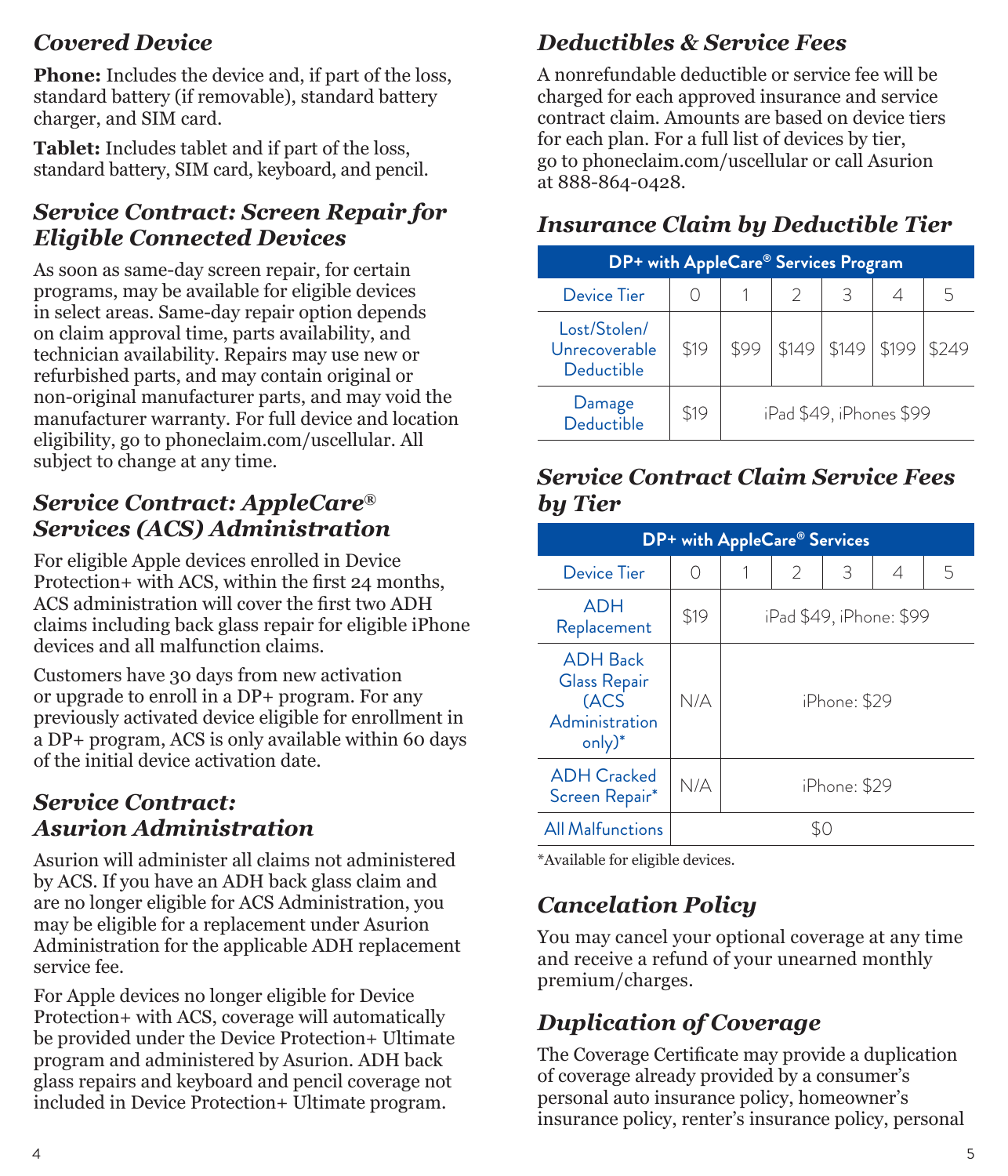liability insurance policy or other source of coverage. This insurance is primary over any other insurance you may have.

### *Coverage is Optional*

Insurance and Service Contract coverage is optional, and you are not required to purchase in order to buy UScellular services or devices. Insurance program enrollment and replacement authorization shall be at the sole discretion of Allianz Global Risks US Insurance Company; Asurion Insurance Services, Inc., the plan Agent; or any other authorized representative of Allianz Global Risks US Insurance Company, in accordance with the terms of the Coverage Certificate and applicable law. Service Contract program enrollment and replacement authorization shall be provided by Asurion Technology Services, Inc., in accordance with the terms and conditions of the Service Contract.

### *Communications*

If you have provided, or in the future will provide, your email or other electronic address to UScellular, we may communicate program information and legal notices to you through electronic means. If an email is not provided, the information will be mailed to you.

### *Non-return Fee*

If your device is damaged or if your lost device is later found, you can avoid non-return fees of up to \$1,500 (the fee is based on the cost of the claim to the insurance company) by simply returning the device as directed by us in the return envelope that we provide to you.

#### *Dispute Resolution/ Binding Arbitration*

The Coverage Certificate and Service Contract contain a binding and individual Arbitration Agreement, which will be sent to you as part of the Coverage Certificate and Service Contract. You can also obtain a complete copy of the Arbitration Agreement by visiting phoneclaim. com/uscellular. You should read the Arbitration Agreement carefully and completely, since it affects your rights. The Arbitration Agreement requires you to: **(1) RESOLVE ANY DISPUTES THROUGH BINDING AND INDIVIDUAL ARBITRATIONS OR SMALL CLAIMS COURT ACTIONS INSTEAD OF THROUGH COURTS** 

**OF GENERAL JURISDICTION; AND (2) WAIVE YOUR RIGHTS TO A JURY TRIAL AND TO PARTICIPATE IN CLASS ACTIONS OR ARBITRATIONS.** Arbitration is more informal than a lawsuit in court, and it uses a neutral arbitrator instead of a judge or jury. The Arbitration Agreement allows arbitration proceedings to take place in the county of your billing address and requires that those proceedings be administered by the American Arbitration Association ("AAA") in accordance with their Commercial Arbitration Rules and the Supplementary Procedures for Consumer Related Disputes. You can learn more about the AAA and those rules by visiting www.adr.org. The Arbitration Agreement does not prevent you from informing federal, state or local agencies of any dispute, since they may be able to seek relief on your behalf. If you do not want to submit disputes to binding and individual arbitration or you do not agree to any other provision of the Arbitration Agreement, you should contact UScellular and cancel your Device Protection+ coverage. You will receive a prorated refund of any amounts paid for that coverage.

### *Fraud*

Any person who knowingly and with intent to injure, defraud or deceive any insurer files a statement of claim or an application containing any false, incomplete or misleading information is guilty of insurance fraud. In Oregon, this note does not apply.

### *Associate Qualifications*

Unless otherwise licensed, UScellular associates are not qualified or authorized to evaluate the adequacy of your existing insurance coverage. Questions regarding this plan should be directed to Allianz Global Risks US Insurance Company licensed agent, Asurion Insurance Services, Inc.

#### *Insurance Limitations and Exclusions*

The insurance coverage contains these limitations and exclusions. Loss caused by indirect or consequential loss, intentional acts, obsolescence, cosmetic damage, faulty repair, unauthorized repair or replacement, discharge, dispersal or seepage, abuse, failure to follow the manufacturer's instructions, manufacturer recall, mechanical or electrical failure, damage to batteries (unless otherwise covered as part of an Included Accessory when part of a Loss to other Covered Property), accidental damage from handling, malware,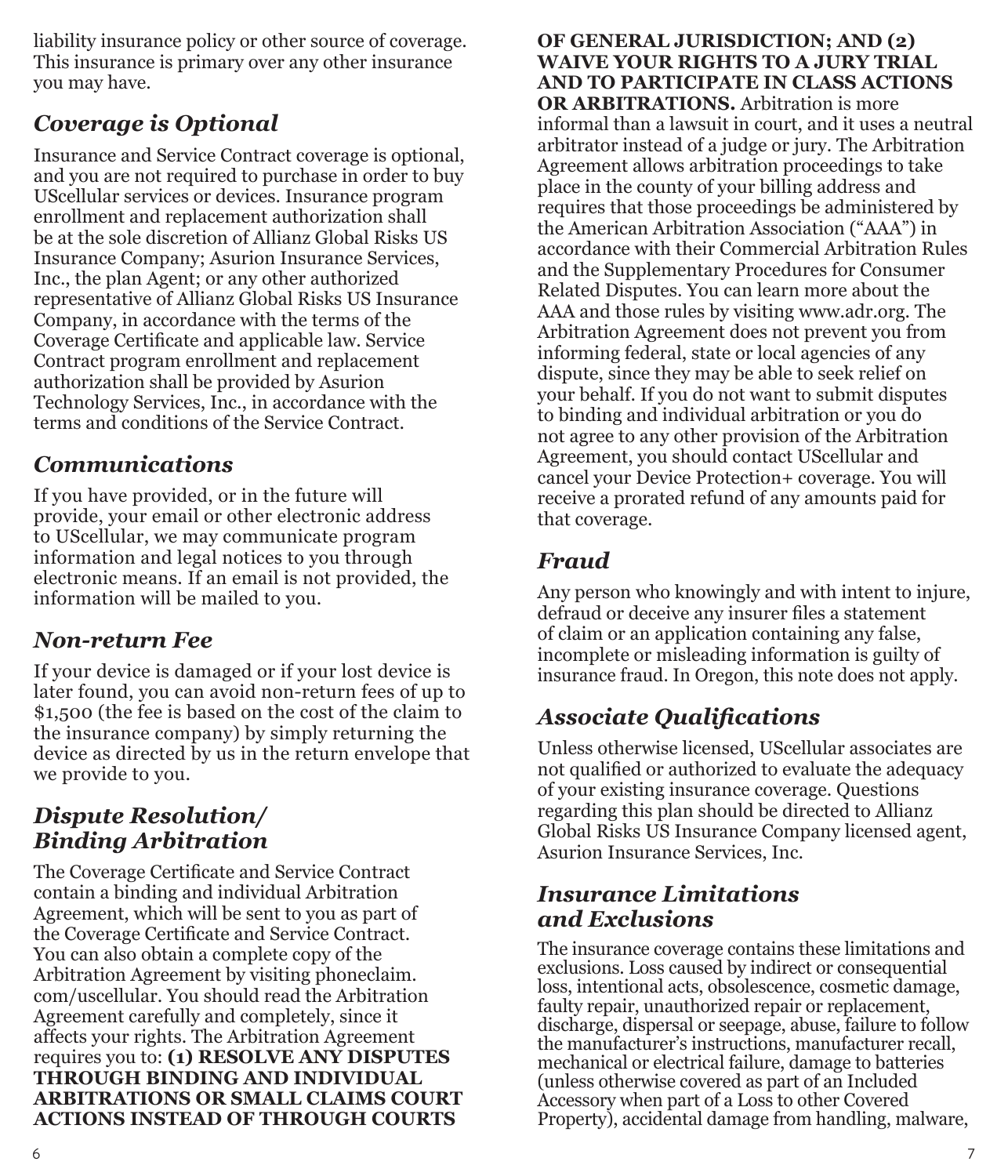nuclear reaction, war, seizure, nonstandard software, and failure to reasonably protect the device from further loss. Complete exclusions and limitations can be found in the full terms and conditions.

### *Customer Satisfaction*

Asurion Insurance Services, Inc., and Allianz Global Risks US Insurance Company strive to satisfy every customer and ask that you allow us the opportunity to resolve any question, concern or complaint you may have by calling us at 888-864-0428. The consumer hotline for the California Department of Insurance is 800-927-HELP (4357) and the Maryland Insurance Administration is 800-492-6116. The Illinois Department of Insurance can be contacted by mail at 320 W. Washington St., Springfield, IL 62767, by phone at (877) 527-9431 or online at https:// mc.insurance.illinois.gov/messagecenter.nsf (online form) or https://insurance.illinois.gov/Complaints/ PropertyCasualtyComplaintForm.pdf (printable format).

### *Notice for Washington Residents*

For Washington residents only, we may change the insurance terms and conditions with at least 30 days' notice and we may only cancel for the following reasons and notice: (i) 15 days for fraud or material misrepresentation in obtaining coverage or the presentation of a claim; (ii) 10 days for nonpayment; (iii) immediately for no longer having active service with UScellular or exhausting your aggregate claim limit; or (iv) 30 days based on a determination by UScellular or the Authorized Representative that the program should no longer be offered. We will not increase the premium or deductible or restrict coverage more than once in any 6 month period but will provide each Washington policyholder a 30 day advance written notice of any premium or deductible increase.

If you have questions or concerns about the actions of your insurance company or agent, or you would like information on your rights to file an appeal, contact the Washington state Office of the Insurance Commissioner's consumer protection hotline at  $1-800-562-6900$  or visit www.insurance. wa.gov. The insurance commissioner protects and educates insurance consumers, advances the public interest, and provides fair and efficient regulation of the insurance industry.

### *TEXAS IMPORTANT NOTICE*

To obtain information or make a complaint:

You may contact the Texas Department of Insurance to obtain information on companies, coverages, rights or complaints at: 1-800-252-3439.

You may write the Texas Department of Insurance:

P.O. Box 149104 Austin, TX 78714-9104 Fax: (512) 490-1007 Web: www.tdi.texas.gov E-mail: ConsumerProtection@tdi.texas.gov

**PREMIUM OR CLAIM DISPUTES:** Should you have a dispute concerning your premium or about a claim, you should contact the agent or company first. If the dispute is not resolved, you may contact the Texas Department of Insurance.

#### **ATTACH THIS NOTICE TO YOUR POLICY:**

This notice is for information only and does not become a part or condition of the attached document.

The Device Protection+ with ACS program is a combination of insurance and service contract. The insurance is underwritten by Allianz Global Risks US Insurance Company; Asurion Insurance Services, Inc. (in California, Agent License #0B35141; in Iowa, Agent License #1001000131) is the Agent and provides the claims servicing under this program. Includes insurance similar to other insurance sold separately for up to \$2.00. The service contract is provided by Asurion Technology Services, Inc., or one of its affiliates.

Our Privacy Policy is available at https://www.asurion.com/pdf/ asurion-app-privacy/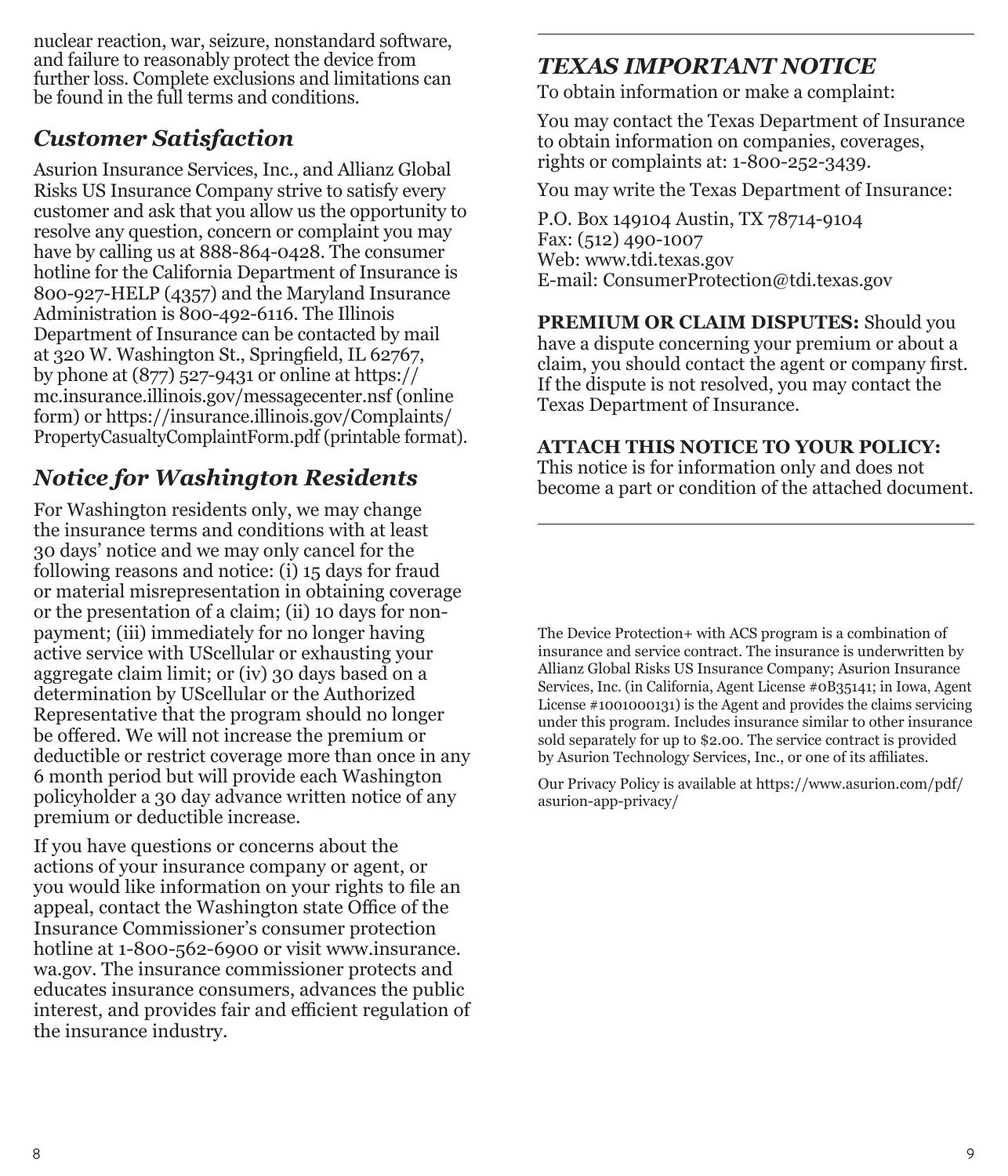<span id="page-5-0"></span>

## ALLIANZ GLOBAL RISKS US INSURANCE COMPANY

#### COMMERCIAL INLAND MARINE PORTABLE ELECTRONIC COMMUNICATIONS EQUIPMENT COVERAGE CERTIFICATE

Please read this entire Coverage Certificate ("**Certificate**") carefully. It explains each party's rights and duties and what is and is not covered. A copy of the Master Policy under which this Certificate is issued ("**Policy**") is available for your review.

In this Certificate, the words "**you**" and "**your**" mean the "**Insured Subscribers**" (as defined in in Section VIII. DEFINITIONS). The words "**we**," "**us**" and "**our**" mean Allianz Global Risks US Insurance Company. The word "**Agent**" means Asurion Insurance Services, Inc.

All other capitalized words and phrases in this Certificate have special meaning and are defined in Section VIII. DEFINITIONS.

#### I. COVERAGE.

In exchange for premium paid when due, we will insure the Covered Property as described in Section I.A. COVERAGE PLAN, provided that any Loss occurs while your coverage is in effect. The information about your coverage included in your receipt, invoice, or other documentation from your Service Provider is incorporated by reference into this Certificate. In the event of a Loss, our obligation under this Certificate is to repair or replace, at our sole option, your Covered Property. This insurance is primary over any other insurance you may have.

#### **A. COVERAGE PLAN.**

This Certificate provides coverage that protects your Covered Property if it is physically damaged, lost, stolen or unrecoverable.

#### **B. COVERAGE PERIOD.**

Coverage does not begin until your request for coverage is approved.

If your request is approved, coverage is retroactive to the date it was submitted. You will be notified within thirty (30) days if your request is not approved.

Eligibility for enrollment after Initial Activation may be subject to limitation.

Coverage continues on a month-to-month basis unless cancelled.

#### **C. PAYMENT OF PREMIUMS.**

You are responsible for the payment of all premiums. Your premium is determined by the device tier of your Covered Property, as shown in the schedule below.

| <b>Equipment</b>           | <b>Monthly Premium Per</b>                                                                                   |
|----------------------------|--------------------------------------------------------------------------------------------------------------|
| Category                   | <b>Enrolled Wireless Number</b>                                                                              |
| Equipment<br>Tiers $0 - 5$ | Insurance Premium is included in the<br>Device Protection+ with AppleCare<br>Services Program monthly charge |

#### **D. DEDUCTIBLE.**

You must pay a non-refundable deductible for each approved repair or replacement before your claim can be completed. The deductible amount is based on the device tier of the claimed Covered Property, as shown in the deductible schedule.

| Deductibles Applicable to Each Lost,<br>Stolen or Unrecoverable Claim |      |  |  |                         |   |
|-----------------------------------------------------------------------|------|--|--|-------------------------|---|
| Equipment                                                             |      |  |  | $\overline{\mathbf{3}}$ | 5 |
| Deductible                                                            | \$19 |  |  | \$149 \$149 \$199 \$249 |   |
|                                                                       |      |  |  |                         |   |

| <b>Deductibles Applicable to</b><br>Each Damage Claim |      |      |      |      |  |   |  |
|-------------------------------------------------------|------|------|------|------|--|---|--|
| Equipment<br>Tier                                     |      |      |      | 3    |  | 5 |  |
| Deductible<br>for iPads                               | \$19 |      | \$49 | \$49 |  |   |  |
| Deductible<br>for all other<br>devices                | \$19 | \$99 |      |      |  |   |  |

**NOTE:** When applicable, an additional nonreturned device charge may apply if you fail

10 **C**2022 Asurion, LLC. All Rights Reserved. ©2022 Asurion, LLC. All Rights Reserved. 11 APEI 0002 V. ACS3 (06/19) APEI 0002 V. ACS3 (06/19)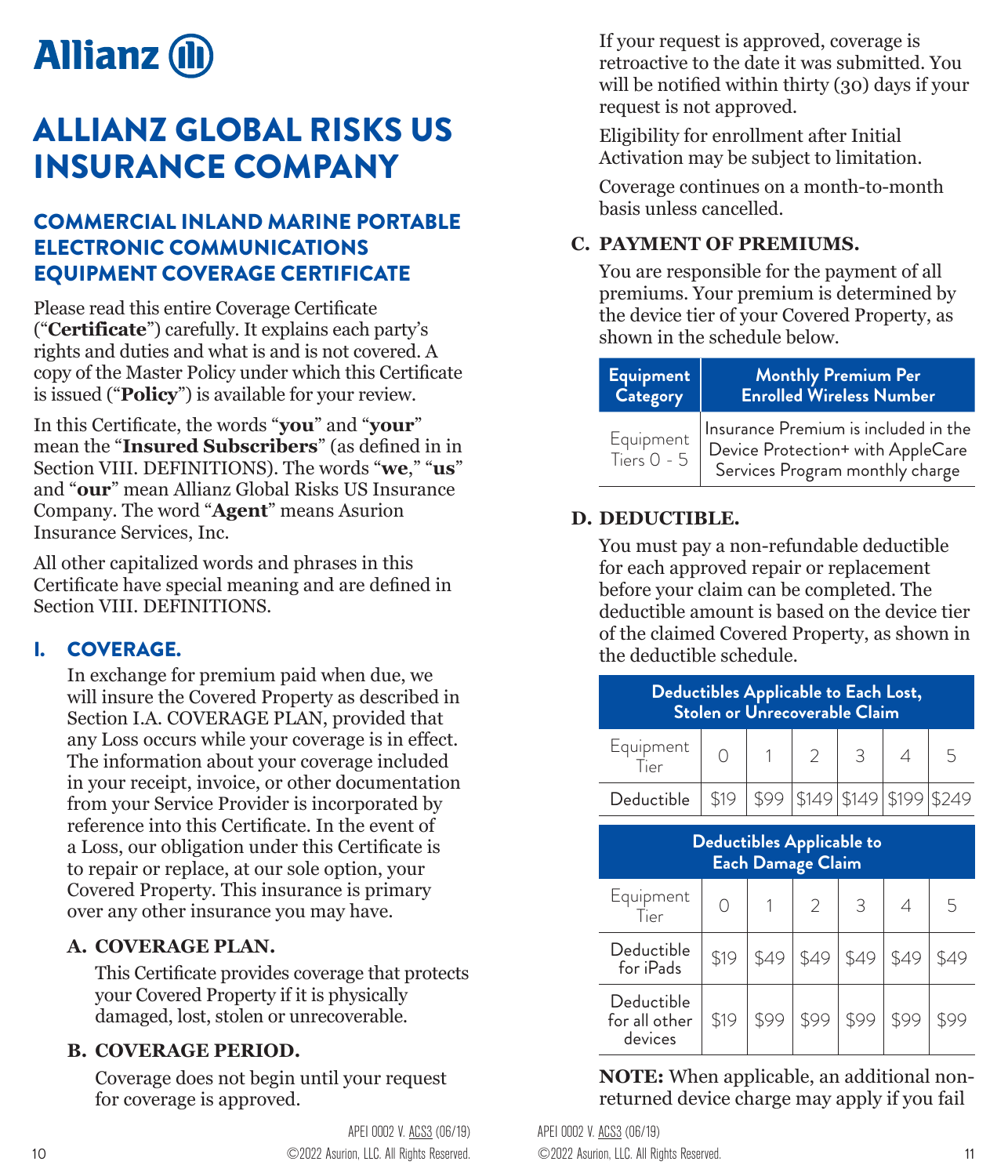to return the Covered Property as directed (See Section IV.H. DUTIES IN THE EVENT OF A LOSS).

#### II. LIMITS OF LIABILITY.

#### **A. PER OCCURRENCE LIMIT.**

We will pay a maximum of \$3,000.00 for each approved repair or replacement

#### **B. AGGREGATE LIMIT.**

We will provide a maximum of three (3) repairs or replacements of Covered Property per Wireless Number in any one twelve (12) month period.

The aggregate limit under this Certificate includes Losses incurred under any prior consecutive certificate issued by us. Losses incurred under this Certificate will be carried forward and applied against the applicable aggregate limit under any other certificate issued by us for twelve (12) months following the Date of Loss.

If you meet the aggregate limit, coverage will end immediately (subject to Section VI.A.3. CANCELLATION) and we will notify you that your coverage has ended and no future premiums are due.

In any case, the twelve (12) month period is calculated based on the Date of Loss for each covered Loss.

#### III. EXCLUSIONS.

This insurance does not cover the following:

- **A.** Indirect or consequential loss, including loss of use, interruption of business, loss of market, loss of service, loss of profit, inconvenience or delay in the repair or replacement of Covered Property.
- **B.** Loss to or damage of:
	- 1. Any property or device that is not Covered Property.
	- 2. Contraband or property in the course of illegal transportation or trade.
	- 3. Property in transit to you from a manufacturer or seller that is not the Authorized Service Facility.
- 4. Any wireless device with a unique identification number (IMEI or ESN, etc.) that has been altered, defaced or removed.
- 5. Data, Nonstandard External Media, and Nonstandard Software.
- 6. Batteries (unless otherwise covered as an Included Accessory when part of a Loss to the Covered Property)
- 7. Included Accessories (unless part of a Loss to Covered Property).
- **C.** Loss due to or resulting, directly or indirectly, from:
	- 1. Intentional, dishonest, fraudulent or criminal acts by you, any authorized user of the Covered Property, anyone you entrust with the Covered Property, or anyone else with an interest in the Covered Property for any purpose, whether acting alone or in collusion with others.
	- 2. Abuse or use of the Covered Property in a manner for which it was not designed or intended by the manufacturer, failure to follow the manufacturer's installation, operation or maintenance instructions, or any act that voids the manufacturer's warranty.
	- 3. Obsolescence, including technological obsolescence or depreciation in the value of the Covered Property.
	- 4. Cosmetic damage that does not affect the function of the Covered Property, including scratches, marring and changes or enhancement in color, texture, or finish.
	- 5. Unauthorized repair or replacement.
	- 6. The discharge, dispersal, seepage, migration, release or escape of Pollutants from the Covered Property.
	- 7. Error or omission in design, programming, or system configuration of the Covered Property, or any condition which results in or is covered by a manufacturer's recall.
	- 8. Governmental action, meaning seizure or destruction of property by order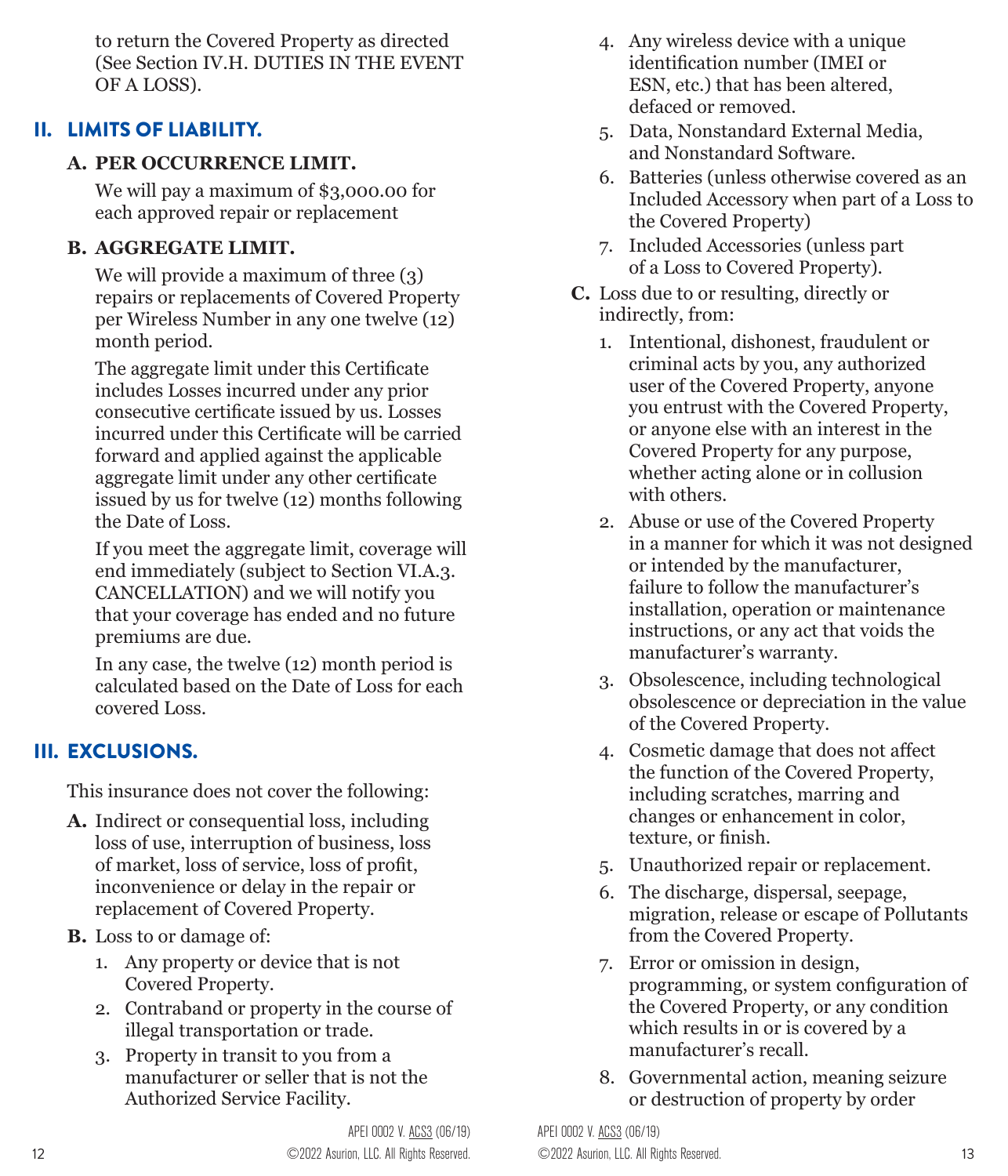of governmental authority including economic and trade sanction as provided under applicable law and U.S. Treasury Department guidelines.

- 9. Failure to do what is reasonably necessary to minimize the loss and to protect the Covered Property from any further loss.
- 10. Mechanical or Electrical Failure.
- 11. Malware.
- 12. Accidental damage from handling the Covered Property as a result of normal use ("ADH").

#### IV. DUTIES IN THE EVENT OF A LOSS.

- **A.** If your Covered Property is lost or stolen, notify your Service Provider as soon as possible to suspend service.
- **B.** If your claim involves a violation of law, promptly notify the appropriate law enforcement agency.
- **C.** You must report a Loss to our Agent within ninety (90) days from the Date of Loss. You must submit all claims through our Agent for our approval.
- **D.** You must cooperate in the investigation of your claim. If requested, you must:
	- 1. Provide the following within ninety (90) days of our Agent's request:
		- (a) a detailed, written proof of Loss statement, a police report case number, and/or a copy of the police report;
		- (b) a copy of the original bill of sale;
		- (c) a photocopy of a valid state or federal government issued photo I.D. that is not a student or professional license or I.D.; and/or
		- (d) any other information required to approve your claim.
	- 2. Permit us or our Agent to inspect the property and records proving the Loss, and question you under oath about any matter relating to this coverage or your claim. Your answers must be signed and may be recorded.
- **E.** You must do what is reasonably necessary to minimize the Loss and to protect the Covered Property from any further Loss.
- **F.** If we arrange to repair your Covered Property, you may be required to mail or deliver your Covered Property for repair as directed by us.
- **G.** You must take possession of the repaired or replacement device as follows:
	- 1. If we replace your Covered Property, you must take delivery of the replacement device within ninety (90) days of our claim approval. If you fail to do so, you forfeit your claim and the replacement device becomes our property.
	- 2. If we repair your Covered Property, and you fail to: (i) pick up the repaired Covered Property from our Authorized Service Center within sixty (60) days of our notice that the repair has been completed, or (ii) fail to satisfy the nonrefundable deductible within sixty (60) days of our claim approval, you forfeit your claim and the repaired Covered Property becomes our property.
- **H.** If the Covered Property is not lost or stolen, you must keep the Covered Property until your claim is completed, unless we or our Agent direct otherwise. If we provide a replacement device, we may require you to return the claimed Covered Property to us according to our instructions in the return mailer we provide, or other return method directed by us, within ten (10) days or pay the applicable non-returned device charge. If the Covered Property is lost or stolen and is later recovered, you must notify our Agent and return the recovered device as directed, even if your claim has already been completed, or pay the applicable non-returned device charge. YOU CAN AVOID A NON-RETURNED DEVICE CHARGE BY SIMPLY RETURNING THE COVERED PROPERTY AS DIRECTED.
- **I.** If you fail to comply with these duties, including failure to timely report the Loss, provide the requested information, or cooperate in the investigation and processing of your claim, or otherwise act in a way that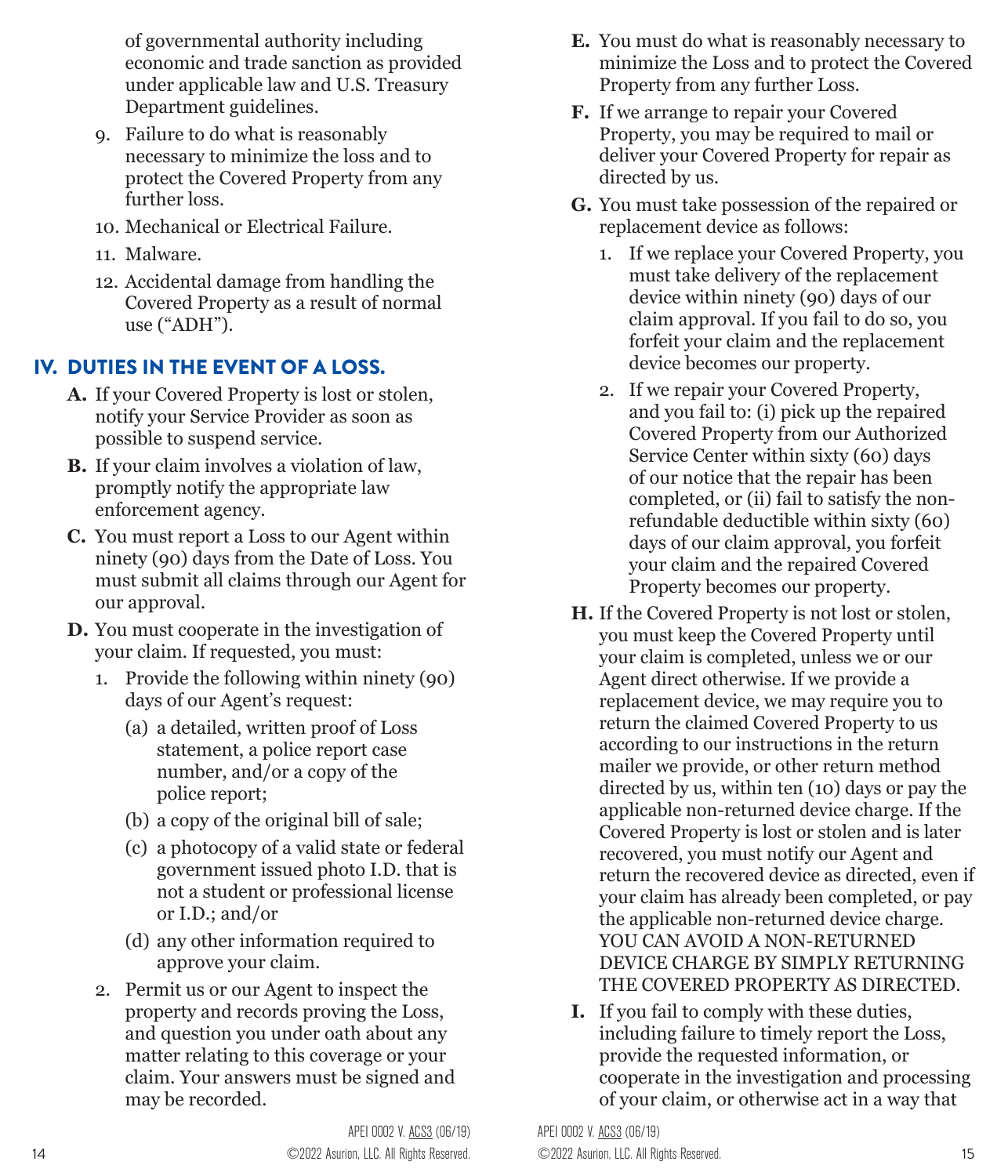increases the Loss or prejudices our right to properly evaluate your claim, your claim may be denied.

### V. CONDITIONS IN THE EVENT OF LOSS.

- **A.** If you experience a Loss and we approve your claim, we will arrange for the repair or replacement, at our sole option, of the Covered Property through the Authorized Service Facility
- **B.** You will not be entitled to receive cash, but we may choose to provide a cash settlement, not to exceed the replacement cost, as determined by us, instead of repairing or replacing the Covered Property.
- **C.** At our option, we will repair the Covered Property with substitute parts or provide a replacement device; repaired or replacement devices:
	- 1. Will be of like kind and quality with similar features and functionality, or if the Covered Property is not carried or sold by the Service Provider, will be in the same or higher device tier to which you were assigned;
	- 2. May be either new or refurbished, and may contain original or non-original parts; and
	- 3. May be a different brand, model or color.
- **D.** Replacement devices will be approved for use on the network of the Service Provider and in the same or higher device tier as the Covered Property at the time of Loss. The replacement device we provide will automatically become Covered Property once airtime has been logged on the covered line.
- **E.** At our option, we may require that the Service Provider, our Agent or the manufacturer examine the Covered Property during our evaluation of your claim.
- **F.** If the Covered Property has multiple-SIM capability and you have coverage from us on more than one Wireless Number in use on the Covered Property at the time of Loss, you are eligible for one claim per Loss.

### VI. ELIGIBILITY AND CANCELLATION.

#### **A. CANCELLATION.**

- 1. You may cancel coverage under this Certificate by mailing or delivering to us advance notice stating when such cancellation is effective. You may send your written notice to or call: Asurion Customer Care Center P.O. Box 110656, Nashville, TN 37222-0656, 1-888-864-0428.
- 2. The Service Provider may cancel coverage under this Certificate by mailing or delivering to us advance written notice stating when such cancellation is effective. We or the Service Provider will mail or deliver to you written notice of cancellation at least thirty (30) days prior to the effective date of cancellation, or other longer period as required by law.
- 3. We may cancel this Certificate or change the terms and conditions only upon providing you with at least thirty (30) days' notice, or other longer period as required by law, unless we cancel for the following reasons:
	- (a) We will cancel your coverage under this Certificate upon fifteen (15) days' notice, or other longer period as required by law, for discovery of fraud or material misrepresentation in obtaining coverage or in the presentation of a claim thereunder.
	- (b) We will cancel your coverage under this Certificate immediately, without notice, or by providing notice as required by law, for nonpayment of premium.
	- (c) We will cancel your coverage under this Certificate immediately if you meet the aggregate limit (See Section II.B. AGGREGATE LIMIT) under the terms of this Certificate and we send notice of cancellation to you within thirty (30) calendar days after exhaustion of the limit. However, if notice is not timely sent, enrollment shall continue notwithstanding the aggregate limit until we send notice of cancellation to you.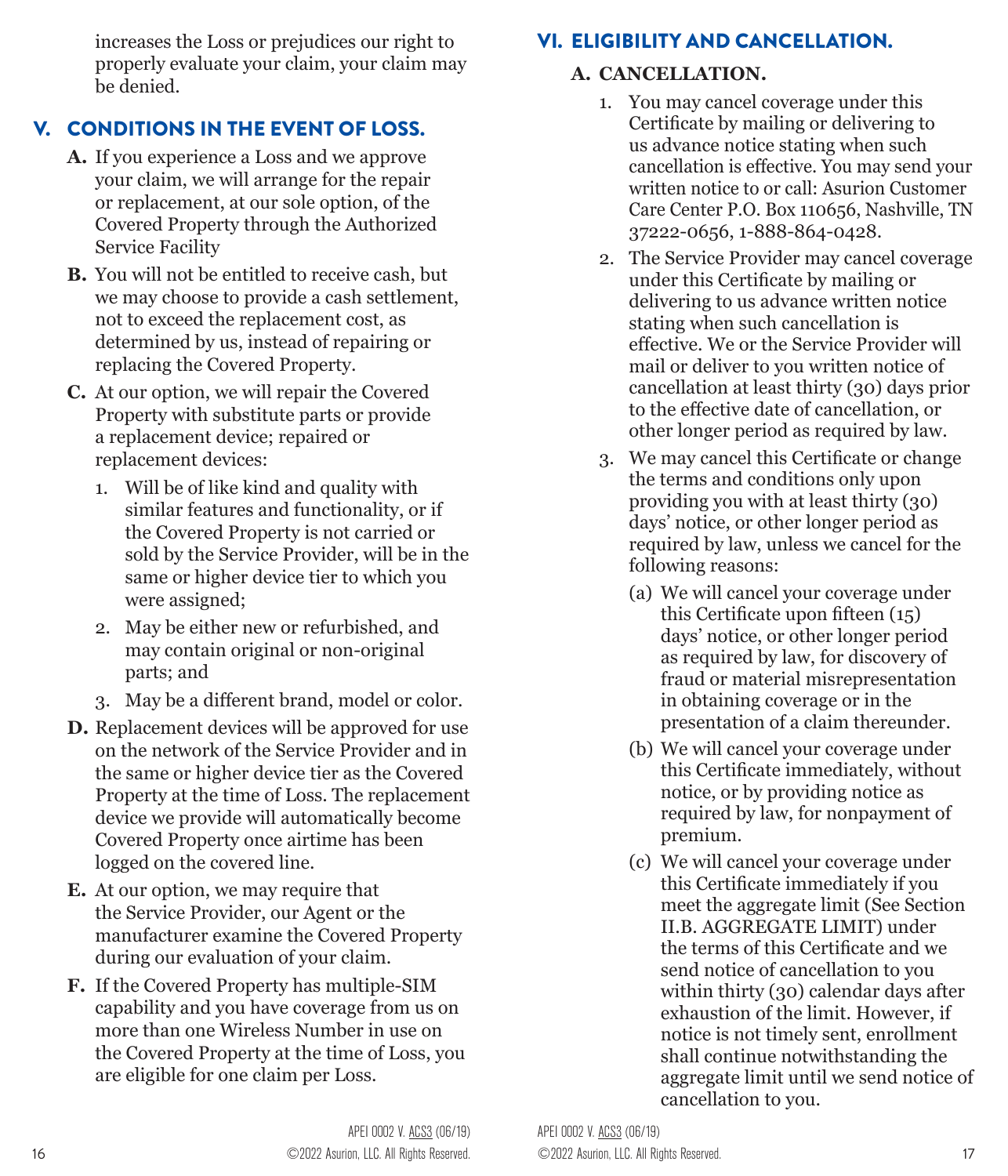- (d) We will cancel your coverage under this Certificate immediately, without notice, if you cease to have active service with the Service Provider.
- 4. If this Certificate is cancelled by us or the Service Provider, any unearned premium will be refunded by us on a pro-rata basis. If you cancel coverage under this Certificate, we will refund any pro-rata unearned premium. The cancellation will be effective even if the refund has not been made or offered.

**NOTE:** If you are cancelled under Section VI.A.3.(c) CANCELLATION, you will remain ineligible for twelve (12) months from the date of cancellation.

#### **B. HOW NOTICE OF CANCELLATION IS PROVIDED.**

- 1. Notices required by Sections VI.A.2. or VI.A.3. CANCELLATION, will be in writing and include the actual reason for cancellation and the effective date of cancellation. The coverage will end on that date.
- 2. Notices may be mailed or delivered to you at your last known mailing or electronic addresses on file with us.
- 3. We or the Service Provider will maintain proof of mailing in a form authorized or accepted by the United States Postal Service or other commercial mail delivery service. We or the Service Provider may comply with Sections VI.A.2. or VI.A.3. CANCELLATION, by providing such notice or correspondence by electronic means. If accomplished through electronic means, we or the Service Provider shall maintain proof that the notice or correspondence was sent.

#### **C. TO BE AND REMAIN ELIGIBLE FOR COVERAGE:**

1. You must have activated communications service directly with your Service Provider and be an active and current subscriber of your Service Provider to be covered under this Certificate. Covered Property must be actively registered on

the Service Provider's network on the Date of Loss and have logged airtime prior to the Date of Loss.

- 2. We must designate the Covered Property as eligible for coverage.
- 3. You must not have engaged in fraud or abuse with respect to this or a similar communications equipment insurance program.
- 4. You must not have met the aggregate limit (See Section II.B. AGGREGATE LIMIT) under any Allianz Global Risks US Insurance Company coverage certificate issued to you by your Service Provider within the previous twelve (12) months of your request for this coverage.
- 5. You must not be in breach of any material term of this Certificate, including, but not limited to, failure to return the claimed Covered Property as directed, or failure to satisfy the required deductible.

#### VII.ADDITIONAL CONDITIONS.

- **A.** All claims filed under this Certificate will be fulfilled within thirty (30) days after you:
	- 1. Provide satisfactory proof of ownership and Loss to our Agent; and
	- 2. Satisfy all of your duties under Section IV. DUTIES IN THE EVENT OF A LOSS.
- **B.** If we and you disagree on the value of the Covered Property or the amount or satisfaction of a Loss, either may elect arbitration pursuant to Section VII.F. ARBITRATION OR SMALL CLAIMS COURT AGREEMENT, below.
- **C.** You may not assign this Certificate without our written consent.
- **D.** We will keep any value for the recovery or salvage on a Loss until our expenses have been fully reimbursed. If we provide a replacement device, the claimed Covered Property becomes our property and may be disabled, destroyed, or reused. We will not provide a replacement device if you are in breach of the terms of this Certificate due to: failure to return damaged Covered Property when requested in conjunction with a prior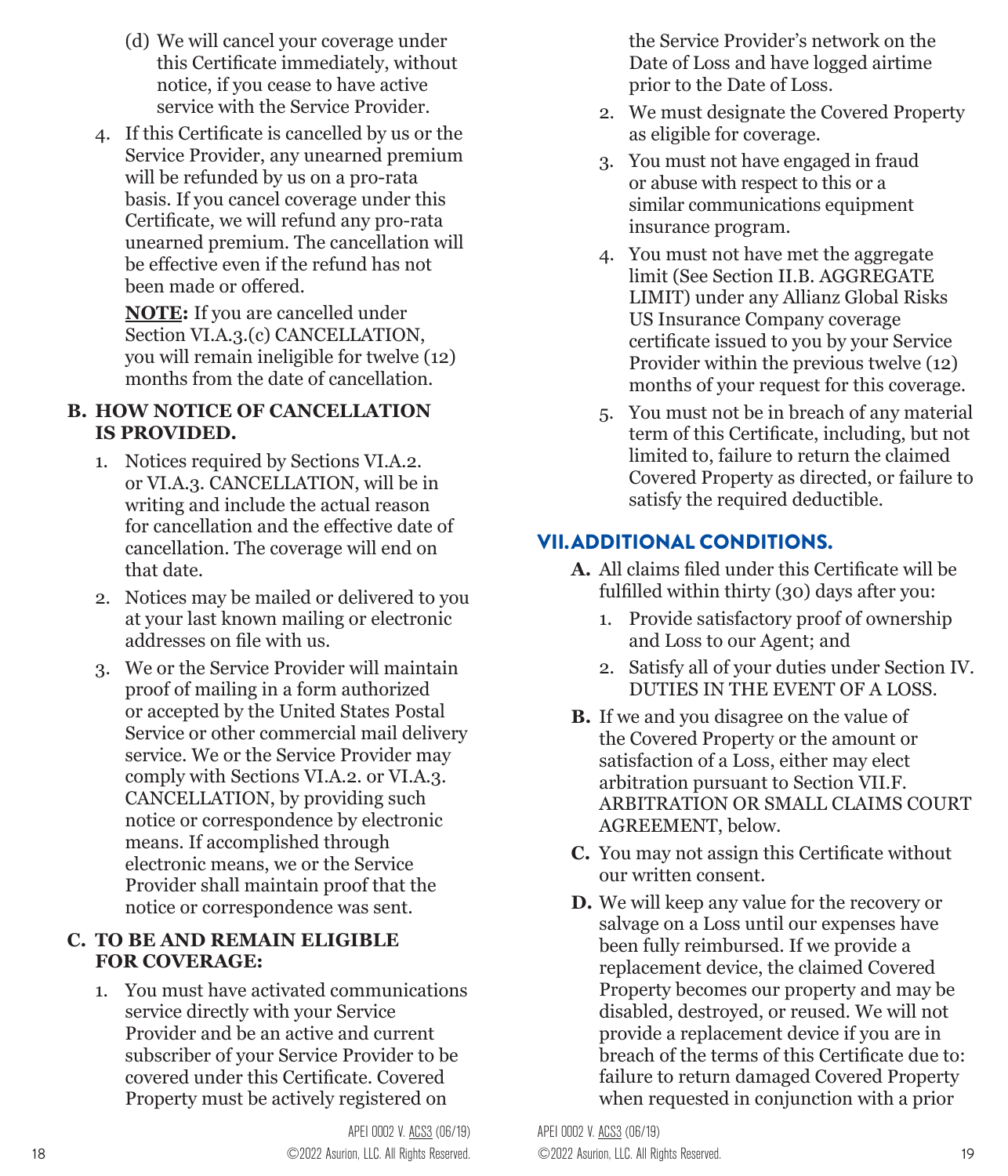Loss; or, failure to satisfy the non-returned device charge or deductible on a prior Loss.

- **E.** If we fulfill your claim and you have rights to recover damages from another, those rights are transferred to us. You must do everything necessary to secure our rights and do nothing after a Loss to impair them. You may waive your rights against another party in writing:
	- 1. Prior to a Loss.
	- 2. After a Loss, only if, at time of Loss, that party is:
		- (a) Someone covered under this Certificate; or
		- (b) A business firm that: (i) you own or control; (ii) owns or controls you; or (iii) is your tenant.

This will not restrict your coverage.

- **F. ARBITRATION OR SMALL CLAIMS COURT AGREEMENT.** Please read this section carefully. It affects your rights. **For the purposes of this arbitration or small claims court agreement (referred to as the "A.A") only, references to "we" and "us" also include (1) the respective parents, subsidiaries, affiliates, agents, employees, successors and assigns of Allianz Global Risks US Insurance Company, our Agent , and the Service Provider, as defined herein.** Most of your concerns about this Certificate can be addressed simply by contacting us at 1-888- 864-0428. In the event we cannot resolve any dispute with you, **YOU AND WE AGREE TO RESOLVE THOSE DISPUTES THROUGH BINDING ARBITRATION OR SMALL CLAIMS COURT INSTEAD OF THROUGH COURTS OF GENERAL JURISDICTION. YOU AND WE AGREE TO WAIVE THE RIGHT TO A TRIAL BY JURY AND WAIVE THE RIGHT TO PARTICIPATE IN CLASS ACTIONS OR OTHER REPRESENTATIVE PROCEEDINGS.**
	- 1. This A.A.:
		- (a) Survives termination of this Policy.
		- (b) Is governed by the Federal Arbitration Act.
- (c) Covers any dispute you have with us concerning or related, directly or indirectly, to this Policy.
- (d) Does not prevent you from bringing an individual action against us in small claims court instead of pursuing arbitration.
- (e) Does not prevent you from informing any government agency of your dispute. They may be able to seek relief on your behalf.
- 2. Arbitration Process:
	- (a) How to start arbitration.
		- Send a written Notice of Claim by certified mail to Legal Department, P.O. Box 110656, Nashville, TN 37222-0656.
		- Describe the dispute and relief sought in the Notice.
		- If the dispute is not resolved within thirty (30) days of receipt of the Notice, you may start an arbitration with the American Arbitration Association ("AAA"). You can contact the AAA and obtain a free copy of their rules and forms at www.adr.org or 1-800-778-7879.
	- (b) Arbitration will be conducted by the AAA following the Consumer Arbitration Rules ("Rules"). A court may decide the enforceability of this A.A. The arbitrator will decide all other issues. The arbitrator is bound by this A.A.
	- (c) Any hearing will take place in the county or parish of your mailing address unless you and we agree to a different location.
- 3. Fees:
	- (a) In most cases we will pay all filing, administration and arbitrator fees. If the arbitrator finds that your dispute was filed to harass or is frivolous, the Rules govern payment of the fees.
	- (b) We will reimburse you for a filing fee paid to the AAA. If you are unable to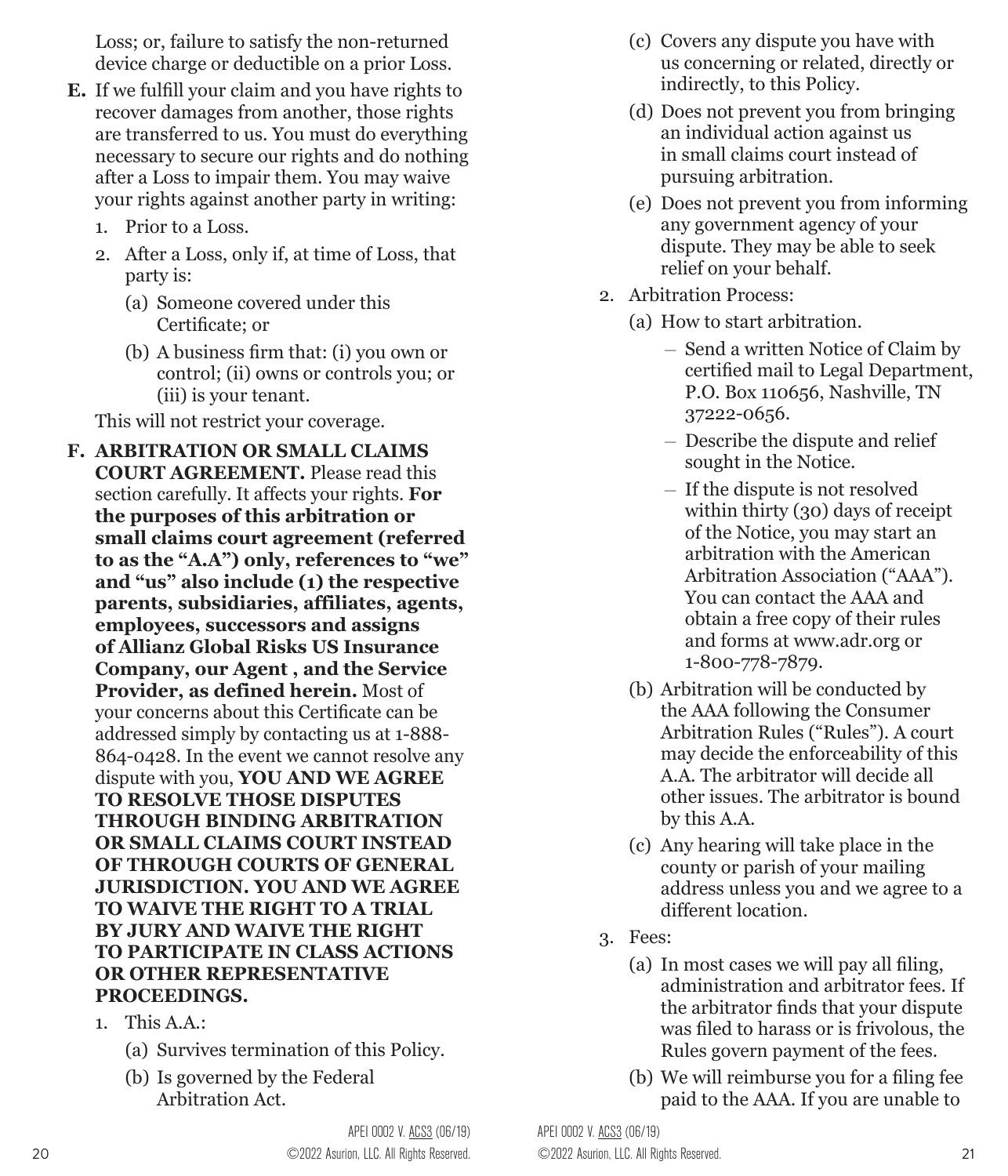pay a filing fee, we will pay it if you send us a written request.

- 4. Arbitration Decision:
	- (a) You and we agree not to disclose any settlement offers to the arbitrator before the arbitrator issues a decision.
	- (b) If the arbitrator finds in your favor and the damages awarded are greater than the last settlement we offered, we will do the following.
		- We will pay you the greater of the damages or seven thousand five hundred dollars (\$7,500).
		- We will also pay your reasonable attorney's fees and arbitration expenses. You may not recover duplicate awards of fees and expenses.
	- (c) We waive any right we have to recover attorney's fees and expenses from you if we win the arbitration.
	- (d) If you seek declaratory or injunctive relief, it can only be awarded as necessary to provide you relief.

**YOU AND WE AGREE THAT EACH PARTY MAY BRING CLAIMS AGAINST THE OTHER ONLY IN AN INDIVIDUAL CAPACITY AND NOT IN A PURPORTED CLASS ACTION, CLASS ARBITRATION OR REPRESENTATIVE PROCEEDING.** Unless you and we agree otherwise, the arbitrator may not consolidate your dispute with any other person's dispute and may not preside over any form of representative proceeding. If this specific provision is found to be unenforceable, then the entirety of this A. A. is null and void

- **G.** No one may bring legal action, including arbitration, against us under this Certificate unless:
	- 1. There has been full compliance with all terms of this Certificate; and
	- 2. The action is brought within two (2) years, or any longer period as required by law, after you first have knowledge of the Loss or other events that are the basis of the action.
- **H.** The coverage territory is worldwide but the cost of repair or replacement will be valued in U.S. currency at the time of repair or replacement. We will ship an approved repaired or replacement device directly to you within the United States and its territories or require you to pick it up at an Authorized Service Facility.
- **I.** If you have a Loss to Covered Property that is part of a pair or set, we will only cover a reasonable and fair proportion of the total value of the pair or set.
- **J.** We may make available to you other limited benefits or services related to your Covered Property where available. These may include: property location or recovery services; data management or recovery services; device service and maintenance; technical support; reduced cost upgrade or purchase benefits or other services provided through your Service Provider or any Authorized Service Facilities.
- **K.** We agree that any terms of this Certificate not in conformity with applicable law are conformed to comply with such law. If any portion of this Certificate is deemed invalid or unenforceable, it shall not invalidate the remaining portion of this Certificate.
- **L.** This Certificate contains the entire agreement between you and us concerning the insurance afforded. This Certificate's terms can be amended or waived only by issuance of a new Certificate, or endorsement issued by us and made a part of this Certificate.
- **M.**We retain the right to revise this Certificate at any time and adjust the coverage terms, including the premium and the deductible. In the event of any material change in the coverage terms, you will be provided advance written notice of such changes. You may cancel coverage at any time without penalty, but if you continue to pay premiums after a change in coverage terms, you will be bound by such change.
- **N.** If we make any changes to the Policy that would increase your coverage without additional premium, the increased coverage will immediately apply to this Certificate.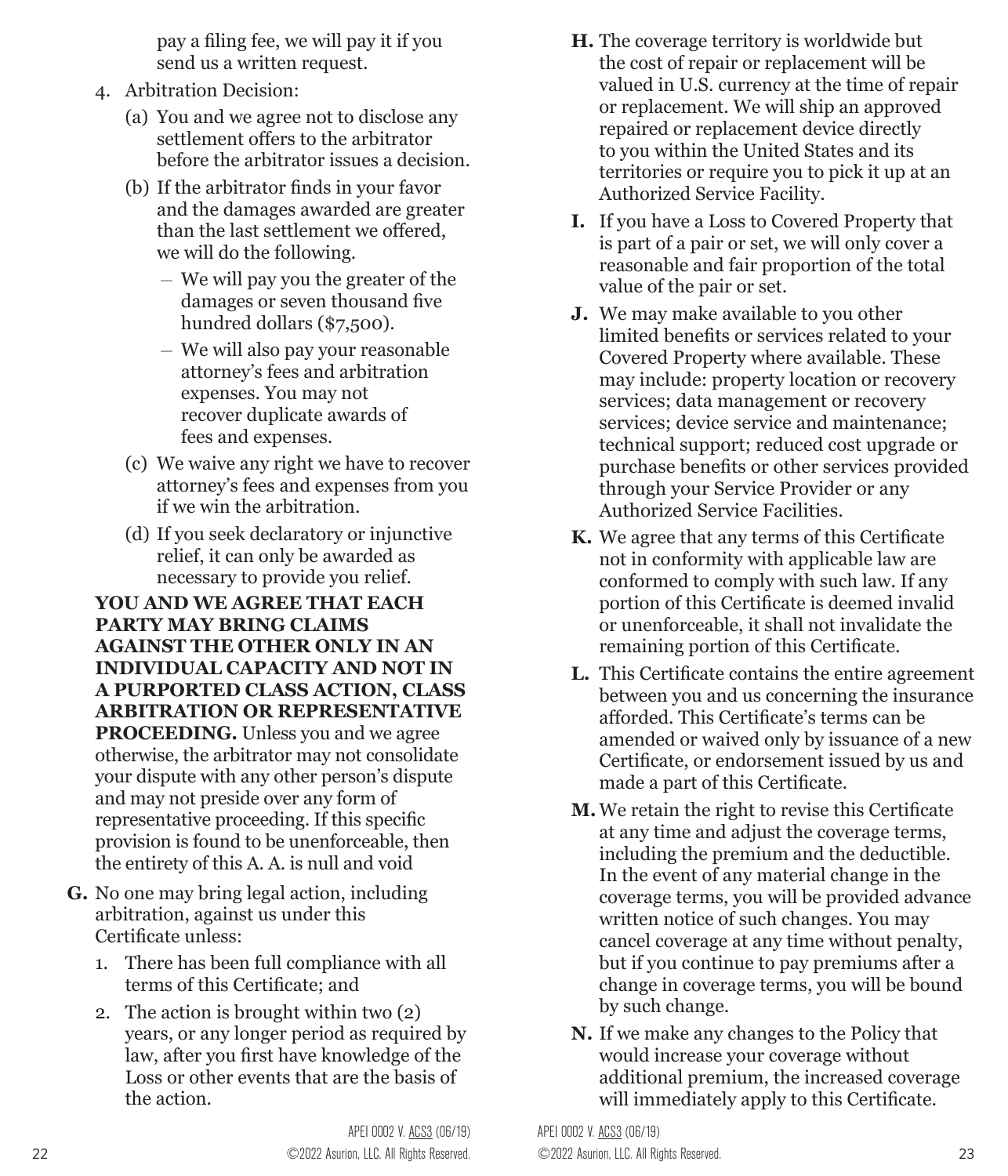**O.** It is important that you back up all Data and software because this Certificate does not cover Loss or damage to your Data or Nonstandard Software and repairs to your Covered Property may result in the deletion of such Data or software. **IT IS YOUR SOLE RESPONSIBILITY TO BACK UP ALL SOFTWARE AND DATA ON COVERED PROPERTY WITH HARD DRIVE(S) OR ANY OTHER STORAGE MECHANISM. WE ARE NOT BE RESPONSIBLE FOR ANY LOSS, ALTERATION, OR CORRUPTION OF ANY SOFTWARE OR DATA.**

#### VIII. DEFINITIONS.

- **A.** "Authorized Service Facility" means: The location or locations that serve as a repair or replacement facility for the program and supply replacements for or undertake repairs of Covered Property. Selection of the Authorized Service Facility will be at the sole discretion of us or our Agent.
- **B.** "Coverage Certificate", "Certificate", or "Certificates" means: This Commercial Inland Marine Communications Equipment Coverage Certificate.
- **C.** "Covered Property" means: The eligible wireless device owned or leased by you for which: 1) the unique identification number (International Mobile Equipment Identity (IMEI), Electronic Serial Number (ESN), or Mobile Equipment ID (MEID)) of such wireless device is reflected in the records of the Service Provider at the time your coverage initially became effective; and 2) for which outgoing airtime usage has been logged with the Service Provider on your account after coverage became effective; unless you have logged outgoing airtime on a different wireless device immediately prior to the time of loss, in which case such wireless device becomes the covered property so long as: i) such wireless device is owned or leased by you and you provide us proof of ownership or lease and ii) airtime usage was logged on such device on your account with the Service Provider immediately prior to the time of loss.
- **D.** "Data" means: information input to, stored on, or processed by the Covered Property. This includes documents, databases, messages, licenses, contact information, passwords, applications, books, games, magazines, photos, videos, ringtones, music, and maps.
- **E.** "Date of Loss" means: the date a Loss to the Covered Property occurs.
- **F.** "Included Accessories" means: if part of the covered loss, one Subscriber Identification Module (SIM) card; one standard battery; and one standard battery charger.
- **G.** "Initial Activation" means: the time of initial activation of the Service Provider's service for the Covered Property.
- **H.** "Insured Subscriber" or "Insured Subscribers" means: The account holder(s) of the Service Provider meeting the following conditions:
	- 1. Who have been enrolled in and accepted for coverage under this Certificate.
	- 2. Who have a complete description of their Covered Property on file with us or our Agent.

Who have paid all premiums due with respect to their Covered Property before any claimed Date of Loss.

- **I.** "Loss" and "Losses" means: a covered repair or replacement as provided in Section I.A. COVERAGE PLAN.
- **J.** "Malware" means: malicious software that damages, destroys, accesses your Data without your authorization or otherwise interferes with the performance of any data, media, software, or system on or connected to the Covered Property.
- **K.** "Mechanical or Electrical Failure" means: Failure of Covered Property to operate due to a faulty part or workmanship or normal wear and tear when operated according to the manufacturer's instructions.
- **L.** "Nonstandard External Media" means: physical objects on which data can be stored but which are not integrated components of the Covered Property required for it to function. This includes data cards, memory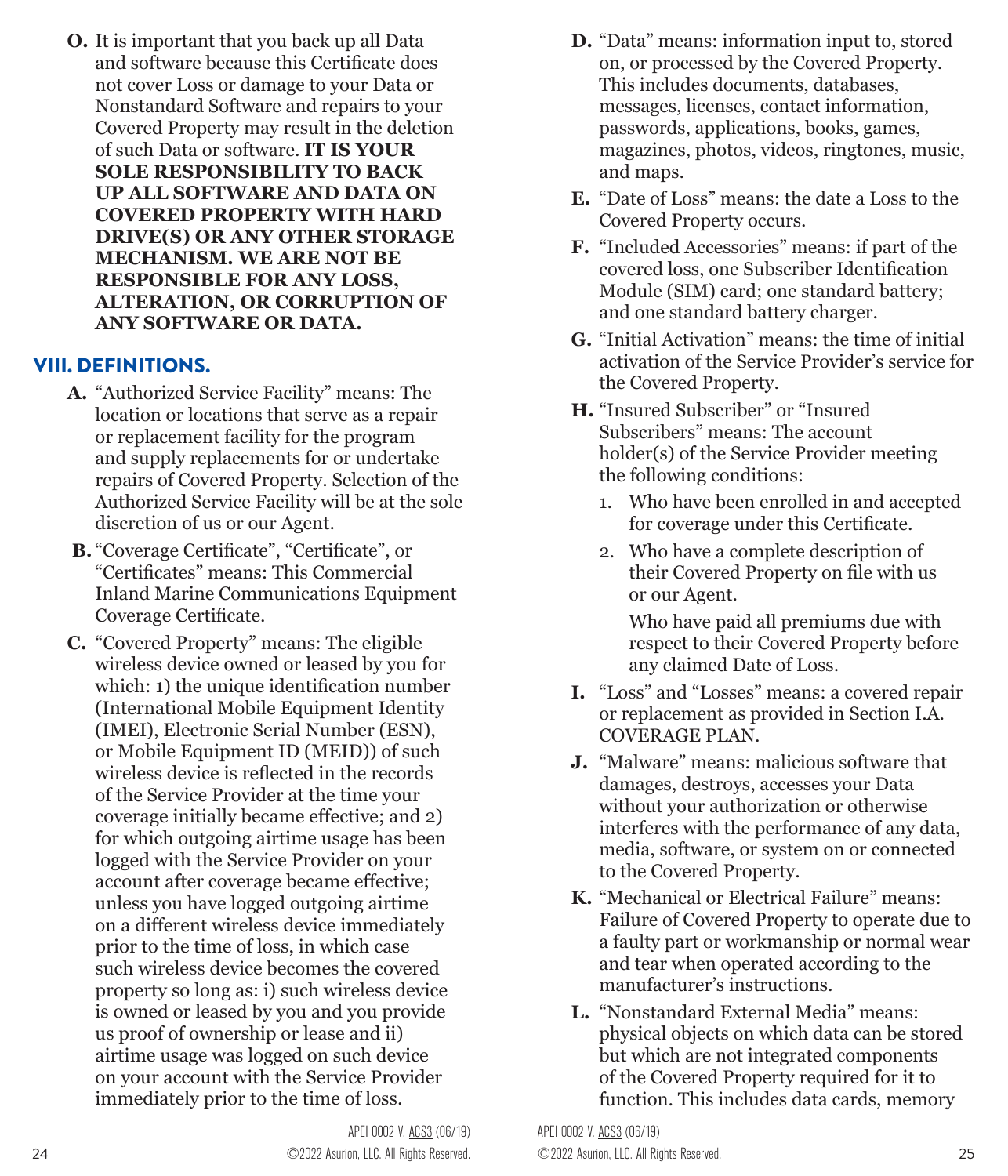cards, external hard drives, and flash drives. Nonstandard External Media does not include Standard External Media.

- **M.** "Nonstandard Software" means: software, other than Standard Software.
- **N.** "Pollutants" means: Any solid, liquid, gaseous, or thermal irritant or contaminant including smoke, vapor, soot, fumes, acid, alkalis, chemicals, artificially produced electric fields, magnetic field, electromagnetic field, electromagnetic pulse, sound waves, microwaves, and all artificially produced ionizing or non- ionizing radiation and waste. Waste includes materials to be recycled, reconditioned or reclaimed.
- **O.** "Service Provider" means: USCC Services, LLC or one of its affiliates or successors.
- **P.** "Standard External Media" means: physical objects on which data can be stored and that came standard in the original packaging with the Covered Property from the manufacturer but which are not integrated components of the Covered Property required for it to function.
- **Q.** "Standard Software" means: the operating system pre-loaded on or included as standard with the Covered Property from the manufacturer.
- **R.** "Wireless Number" or "Wireless Numbers" means: The mobile telephone or data line(s) or number(s) assigned by the Service Provider to you.

#### IX. STATE CHANGES.

Terms and conditions vary for Certificates issued and Insured Subscribers residing in select jurisdictions as set forth below.

#### **A. STATE CHANGES – Section VII. F. ARBITRATION AGREEMENT is amended as follows:**

**If you are a resident of Maine, Oklahoma, Vermont, Washington; or if the above arbitration provisions are determined to be invalid or unenforceable with respect to you, the following applies: any award rendered in accordance with the arbitration** 

**provisions herein shall constitute a nonbinding award on you,** provided that within forty-five (45) days of the arbitrator's award you file a legal proceeding in the appropriate federal, state or local court, based on the same issue and facts as raised by you in the arbitration proceeding. Under no circumstances shall an issue be raised in a federal, state or local court until such time as both you and we first address our disagreement in an arbitration proceeding and obtain an arbitration award pursuant to the arbitration provision set forth above.

#### **The Arbitration Agreement does not apply if you are a resident of Missouri.**

#### **B. STATE CHANGES - MISCELLANEOUS**

Illinois: Section VI.A.3. is amended to provide at least sixty (60) days' notice if we cancel this Certificate or change the terms and conditions unless we cancel for other reasons set forth in this Certificate.

Iowa: The second sentence in Section VI.A.3.(c) is amended as follows: However, if notice is not timely sent, enrollment shall continue notwithstanding the aggregate limit of liability until thirty (30) days from the date notice of cancellation is sent to you.

Kansas: (i) Section VI.A.3.(b) is amended as follows: We will cancel your coverage under this Certificate upon fifteen (15) days' notice for nonpayment of premium. (ii) The following is added to Section VI.A.3: We will not cancel your coverage under this Certificate based solely upon the age of your Covered Property. (iii) Section VI.A.4 is amended as follows: If this Certificate is cancelled by us or the Service Provider, any unearned premium will be refunded by us on a pro-rata basis. No penalty will be charged for early cancellation. The cancellation will be effective even if the refund has not been made or offered. (iv) The fifth sentence of Section VII. F. is amended as follows: In the unlikely event we cannot resolve any disputes, including any claims under this Certificate, that you or we may have, YOU AND WE MAY VOLUNTARILY AGREE AFTER THE DISPUTE ARISES TO RESOLVE THOSE DISPUTES THROUGH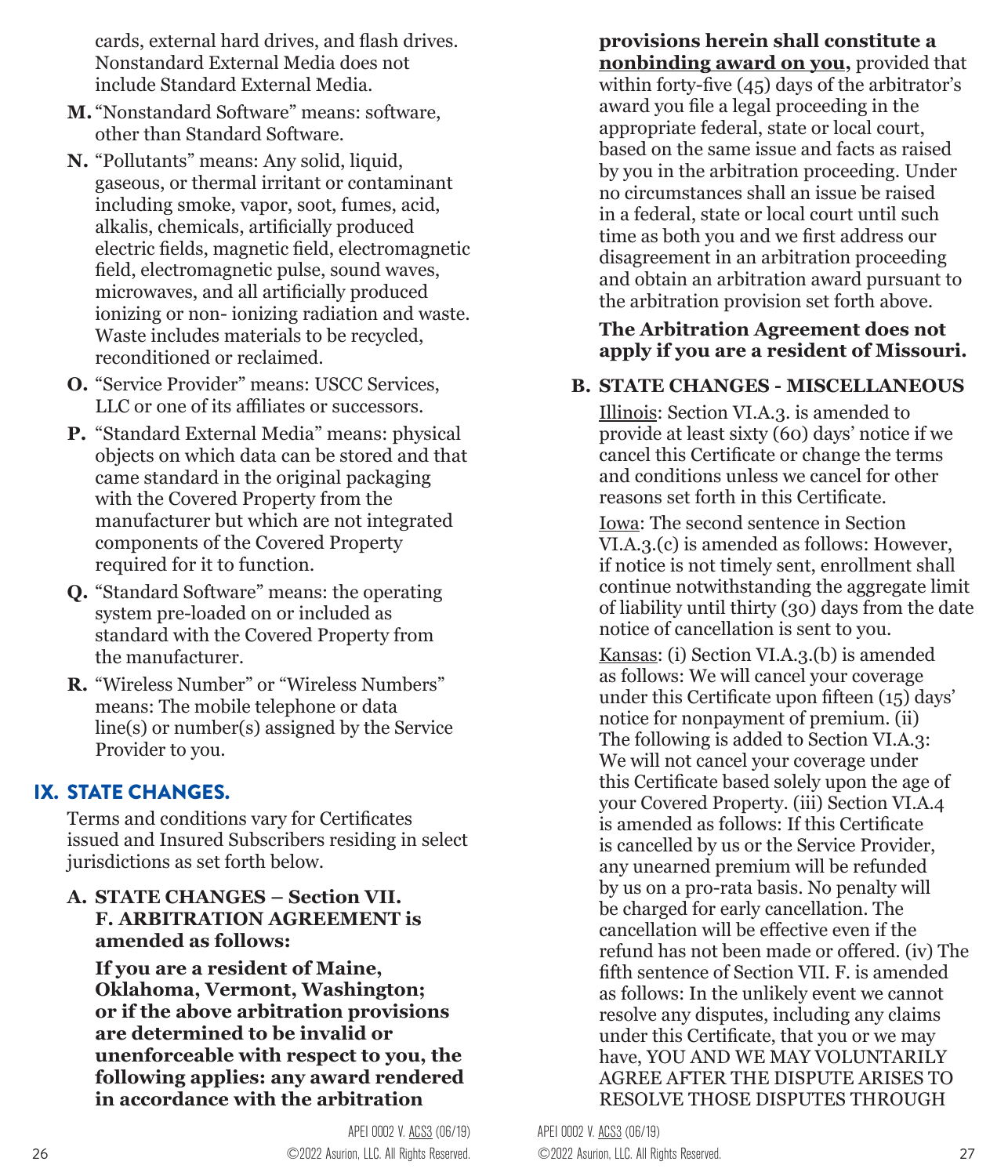BINDING ARBITRATION OR SMALL CLAIMS COURT INSTEAD OF THROUGH COURTS OF GENERAL JURISDICTION. (v) The second sentence of Section VII.M. is amended as follows: In the event of any material change in the coverage terms, you will be provided at least thirty (30) days written notice of such changes. (vi) NOTE "B" below is amended as follows ANY PERSON WHO KNOWINGLY AND WITH INTENT TO DEFRAUD, PRESENTS, CAUSES TO BE PRESENTED OR PREPARES WITH KNOWLEDGE OR BELIEF THAT IT WILL BE PRESENTED TO OR BY AN INSURER, PURPORTED INSURER, BROKER OR ANY AGENT THEREOF, ANY WRITTEN, ELECTRONIC, ELECTRONIC IMPULSE, FACSIMILE, MAGNETIC, ORAL, OR TELEPHONIC COMMUNICATION OR STATEMENT AS PART OF, OR IN SUPPORT OF, AN APPLICATION FOR THE ISSUANCE OF, OR THE RATING OF AN INSURANCE POLICY FOR PERSONAL OR COMMERCIAL INSURANCE, OR A CLAIM FOR PAYMENT OR OTHER BENEFIT PURSUANT TO AN INSURANCE POLICY FOR COMMERCIAL OR PERSONAL INSURANCE WHICH SUCH PERSON KNOWS TO CONTAIN MATERIALLY FALSE INFORMATION CONCERNING ANY FACT MATERIAL THERETO; OR CONCEALS, FOR THE PURPOSE OF MISLEADING, INFORMATION CONCERNING ANY FACT MATERIAL THERETO, IS GUILTY OF INSURANCE FRAUD.

Maine: (i) The first paragraph of Section VI.A.3. is deleted and replaced with the following: We may non-renew or otherwise change the terms and conditions of this Certificate by providing notice at least 30 days prior to the effective date. We may only cancel this Certificate prior to the expiration of the term for the following reasons; (ii) The following is added to Section VI.A.3.: (e) We will cancel your coverage under this Certificate upon thirty (30) days' notice, or other longer period as required by law, for substantial change in the risk which increases the risk of loss after coverage has been issued or renewed, failure to comply with reasonable loss control recommendations, substantial

breach of contractual duties, conditions or warranties, or determination by the superintendent that the continuation of the coverage will jeopardize our solvency or result in violation of the insurance laws of this or any state. (iii) The first sentence of Section IX. A. is amended as follows: any award rendered in accordance with the arbitration provisions herein shall constitute a nonbinding award on you, provided that within two (2) years from the time when the cause of action accrues you file a legal proceeding in the appropriate federal, state or local court, based on the same issue and facts as raised by you in the arbitration proceeding.

Maryland: (i) Section VI.A.2. "thirty (30) days" is amended to "forty-five (45) days". (ii) Section VI.A.3. is amended to provide at least sixty (60) days' notice if we cancel this Certificate or change the terms and conditions unless we cancel for other reasons set forth in this Certificate. (iii) Section VI.A.3.(a) "fifteen (15) days'" is amended to "forty-five (45) days'". (iv) Section VI.A.3.(b) is amended as follows: We may cancel your coverage under this Certificate for nonpayment of premium by providing you with at least ten (10) days' notice of cancellation. (v) Section VI.A.3.(c) "thirty (30) days'" is amended to "fifteen (15) days'". (vi) The following is added to Section VI.A.3: We may cancel this Certificate without notice if you obtain substantially similar coverage from another insurer without any lapse of coverage. (vii) Section VII. G. 2. is amended as follows: "two (2) years" is amended to "three (3) years from the date it accrues."

Missouri: The fifth sentence of Section VII. F. is amended as follows: In the unlikely event we cannot resolve any dispute with you, YOU AND WE AGREE TO RESOLVE THOSE DISPUTES THROUGH YOUR CHOICE OF BINDING ARBITRATION OR SMALL CLAIMS COURT, INSTEAD OF THROUGH COURTS OF GENERAL JURISDICTION.

Nebraska: Section VI.A.3.(b) is amended as follows: We may cancel your coverage under this Certificate for nonpayment of premium by providing you with at least fifteen (15) days' notice of cancellation.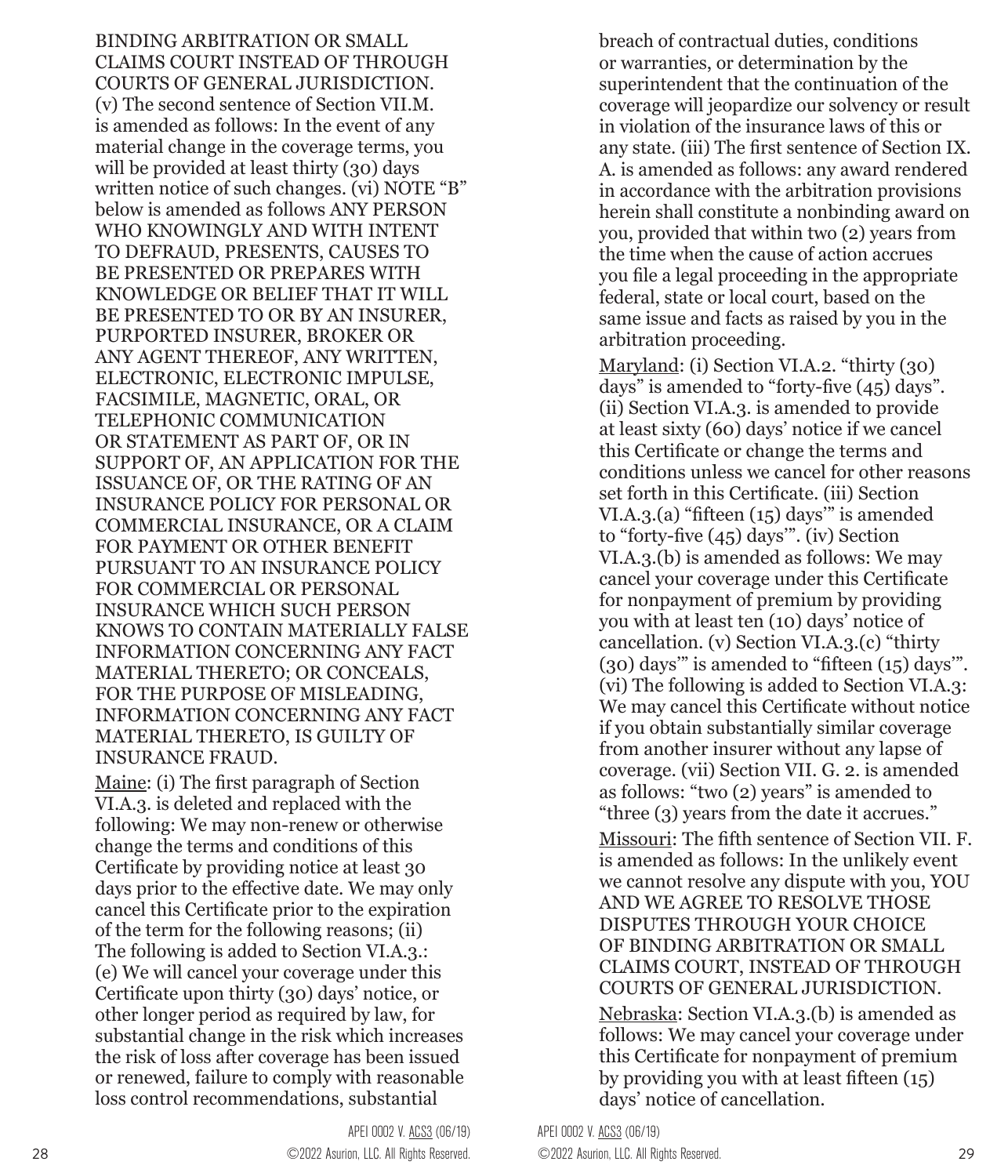Oklahoma: VII.F. Arbitration Agreement is amended to include the following additional language: If an arbitration decision is not issued within three months of the demand for arbitration, the Insured Subscriber, provided they are not the cause of the delay, may elect to proceed in court. WARNING: Any person who knowingly, and with intent to injure, defraud or deceive any insurer, makes any claim for the proceeds of an insurance policy containing any false incomplete or misleading information is guilty of a felony.

Oregon: (i) Section III.C.1. is deleted and replaced with the following: Intentional, dishonest, or fraudulent acts by you, any authorized user of the Covered Property, anyone you entrust with the Covered Property, or anyone else with an interest in the Covered Property for any purpose, whether acting alone or in collusion with others. (ii) Section VI.A.3. is amended to provide at least sixty (60) days' notice if we cancel this Certificate or change the terms and conditions unless we cancel for other reasons set forth in this Certificate. (iii) Section VI.A.3.(b) is amended as follows: We may cancel your coverage under this Certificate for nonpayment of premium by providing you with at least fifteen (15) days' notice of cancellation. (iv) Section VII. F. is deleted and replaced with the following: In the event we cannot resolve any dispute, you and we may, in a separate agreement, consent to arbitration. YOU AND WE AGREE THAT EACH PARTY MAY BRING CLAIMS AGAINST THE OTHER ONLY IN AN INDIVIDUAL CAPACITY AND NOT AS A CLASS REPRESENTATIVE OR CLASS MEMBER IN ANY PURPORTED CLASS ACTION, CLASS ARBITRATION OR OTHER SIMILAR PROCEEDING. Any arbitration proceedings shall be conducted within the state of Oregon and according to Oregon law. (v) In NOTE "B" below, the phrase "IS GUILTY OF INSURANCE FRAUD" is deleted and replaced with "MAY BE GUILTY OF INSURANCE FRAUD."

Pennsylvania: (i) Section VI.A.3. is amended to provide at least sixty (60) days' notice if we cancel this Certificate or change the terms and conditions unless we cancel for

other reasons set forth in this Certificate. (ii) Section VI.A.3.(b) is amended as follows: We may cancel your coverage under this Certificate for nonpayment of premium by providing you with at least thirty (30) days' notice of cancellation.

Vermont: (i) Section VII.A. is amended as follows: "thirty (30) days'" is replaced with "ten (10) days'." (ii) Note "B." below is deleted and replaced with the following: Any person who knowingly presents a false statement in an application for insurance or when filing a claim may be guilty of a criminal offense and subject to penalties under state law.

Washington: (i) Section V.B. is amended by deleting "replacement cost" and replacing with "cost of replacement." (ii) The first sentence of Section VI.A.1. is amended as follows: You may cancel coverage under this Certificate by mailing, delivering or providing us advance notice stating when such cancellation is effective. (iii) Section VI.A.3. is amended to provide at least thirty (30) days' notice if we cancel or nonrenew this Certificate or change the terms and conditions unless we cancel for other reasons set forth in this Certificate. (iv) Section VI.A.3.(b) is amended as follows: We may cancel your coverage under this Certificate for nonpayment of premium by providing you with at least ten (10) days' notice of cancellation. (v) The following is added to Section VI.A.3: We retain the right to revise this Certificate at any time, provided that we will not increase the premium or the deductible or restrict coverage more than once in any six (6) month period. (vi) Section VI.B.1. is amended as follows: Notices made pursuant to Sections A. 2 or 3 shall be in writing and include the actual reason and effective date of cancellation or nonrenewal. The coverage will end on that date. (vii) Section VII.F.1.(b) is deleted and not replaced. (viii) The second sentence of Section VII.M. is deleted and replaced with the following: In the event of any material change in the coverage terms, you will be provided advance written notice of such changes, including a revised Certificate or endorsement and a summary of the material changes. (ix) The first sentence of Section IX.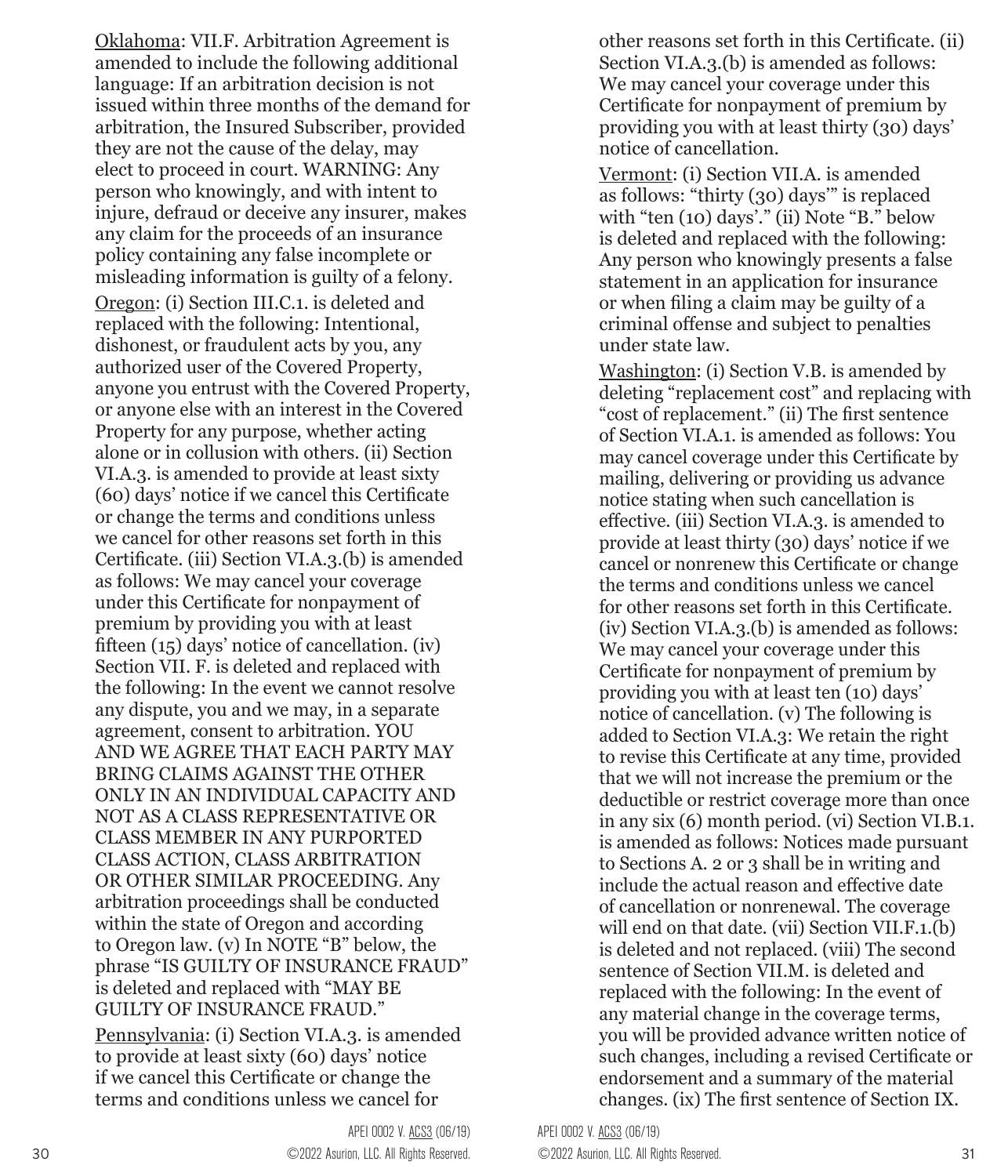<span id="page-16-0"></span>A. is amended as follows: any award rendered in accordance with the arbitration provisions herein shall constitute a nonbinding award on you, provided that you reject the arbitration decision in writing to us within forty-five (45) days of the arbitrator's award.

West Virginia: Section VII. F. Arbitration or Small Claims Court Agreement is deleted and replaced with the following: Most of your concerns about this Certificate can be addressed simply by contacting our Authorized Representative at1-888-864- 0428. In the unlikely event we cannot resolve any disputes, including any claims under this Certificate, that you or we may have, YOU AND WE AGREE THAT EACH MAY BRING CLAIMS AGAINST THE OTHER ONLY IN AN INDIVIDUAL CAPACITY AND NOT AS A CLASS REPRESENTATIVE OR CLASS MEMBER IN ANY PURPORTED CLASS ACTION, CLASS ARBITRATION OR OTHER SIMILAR PROCEEDING.

- **NOTE: A. THIS CERTIFICATE MAY PROVIDE A DUPLICATION OF COVERAGE ALREADY PROVIDED BY YOUR PERSONAL AUTO INSURANCE POLICY, HOMEOWNER'S INSURANCE POLICY, OR OTHER SOURCE OF COVERAGE.**
	- **B. ANY PERSON WHO KNOWINGLY AND WITH INTENT TO INJURE, DEFRAUD, OR DECEIVE ANY INSURER FILES A STATEMENT OF CLAIM OR AN APPLICATION CONTAINING ANY FALSE, INCOMPLETE, OR MISLEADING INFORMATION IS GUILTY OF INSURANCE FRAUD. IN FLORIDA, SUCH CONDUCT IS A FELONY OF THE THIRD DEGREE.**

Any questions regarding the coverage provided under this Certificate should be directed to our Agent as follows:

Asurion Customer Care Center P.O. Box 110656 Nashville, TN 37222-0656 1-888-864-0428

# DEVICE PROTECTION+ WITH APPLECARE SERVICES PROGRAM

**THIS PROTECTION PLAN ("CONTRACT") IS A LEGAL CONTRACT BETWEEN YOU AND ASURION TECHNOLOGY SERVICES, INC. IT REQUIRES YOU TO RESOLVE ANY DISPUTES WITH US THROUGH BINDING AND INDIVIDUAL ARBITRATION OR SMALL CLAIMS COURT AND LIMITS OUR LIABILITY TO YOU. PLEASE READ THE CONTRACT CAREFULLY AND COMPLETELY. IF YOU DO NOT AGREE WITH ANY OF ITS PROVISIONS, YOU MAY CANCEL THIS PLAN ACCORDING TO THE CANCELLATION PROVISIONS BELOW.** 

**For more information on how to file a claim, please call customer service at 1-888-864- 0428 or go online to phoneclaim.com/ uscellular.** 

#### **Program Provider\*:**

### **Asurion Technology Services, Inc.**

\*As used in this Contract, "We," "Us," and "Our" means the provider obligated under this Contract: Asurion Technology Services, Inc., whose address is P. O. Box 061078, Chicago, IL 60606-1078, telephone 1-866-856-3882. This Contract is only available in the following states: California, Illinois, Iowa, Kansas, Maine, Maryland, Missouri, Nebraska, New Hampshire, North Carolina, Oklahoma, Oregon, Pennsylvania, South Carolina, Tennessee, Texas, Vermont, Virginia, Washington, West Virginia, and Wisconsin.

"You" and "Your" means the person who purchased this Contract. If purchased by phone, internet or other electronic means this Contract is purchased in the state identified in Your billing address in the records of UScellular at the time of purchase.

These Contract terms, conditions, limitations and exclusions, together with Your monthly bill ("Bill") from UScellular (the "Contract") govern the Program, so You should keep this Contract for future reference. Your UScellular wireless telephone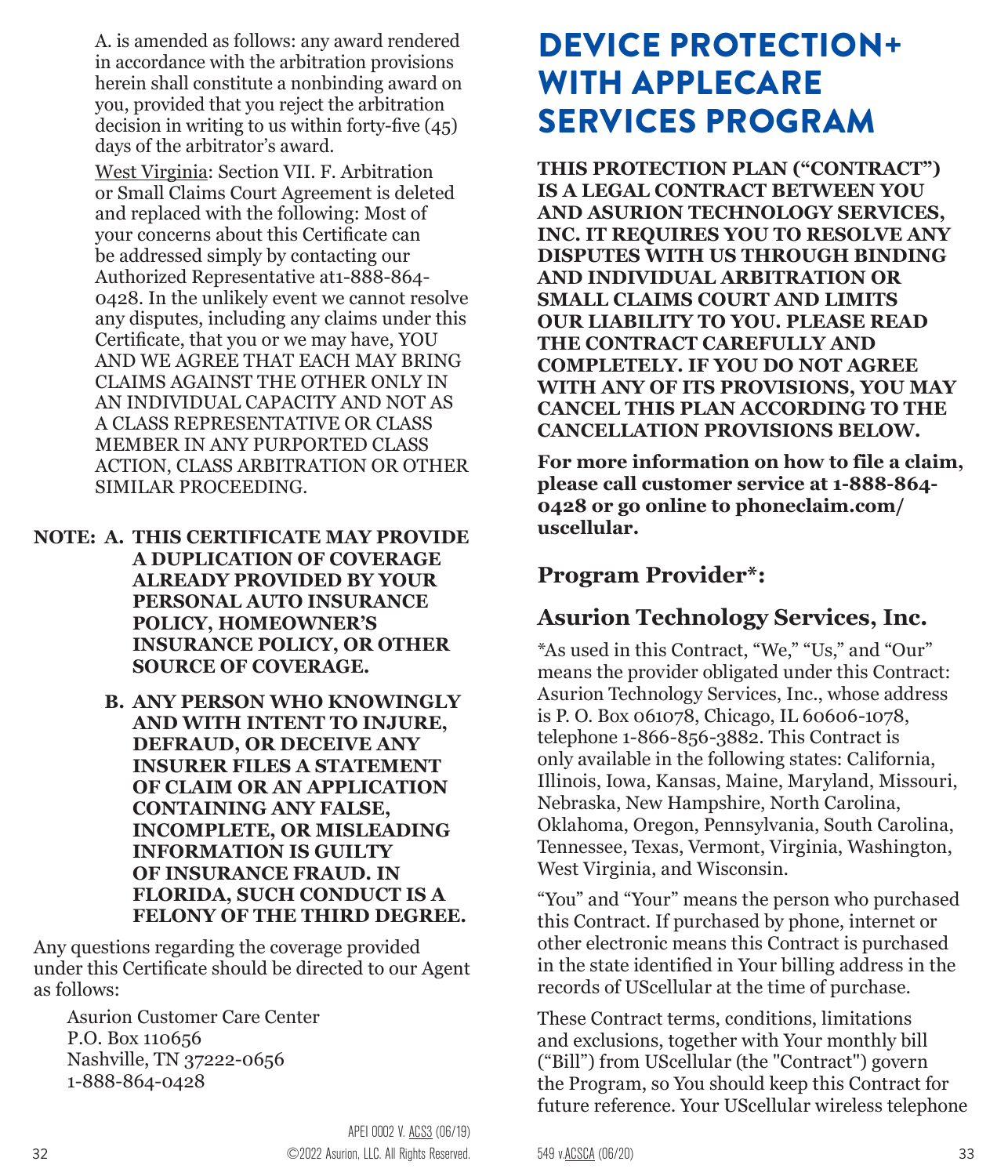number for the Covered Device is Your Contract number. If purchased by phone, internet or other electronic means this Contract is purchased in the state identified in Your billing address in the records of UScellular at the time of purchase.

**Agreement.** You agree to all the provisions of this Contract when You order the Program and/or pay for it. We may change the monthly charge for the Program, the administration of the Program, or these terms and conditions from time to time upon at least thirty (30) days written notice to You. Such notice may be provided in a Bill insert, as a message printed on Your Bill, in a separate mailing, or by any other reasonable method, at Our discretion. By providing Your email address to Us or UScellular, You are authorizing Us to communicate with You electronically. Your continued use of the Program and payment of the charges, after such notice, constitutes Your acceptance of the changes. The Program is available only to customers of UScellular. Your participation in the Program is optional and You may cancel the Program at any time. Please refer to the provision in this Contract regarding cancellation.

### **Definitions.**

- **1> "UScellular"** means USCC Services, LLC and any affiliates or successors of, the seller of the Program. You can write to USCC Services, LLC at 8410 W. Bryn Mawr, Chicago IL 60631.
- **2> "Asurion"** means Asurion Technology Services, Inc. You can write to Asurion at P.O. Box 061078, Chicago, IL 60606-1078 or call 1-866-856-3882.
- **3> "AppleCare Services ("ACS")" or "Apple"** means Apple, Inc. and AppleCare Services Company, Inc.
- **4> "Administrator"** means ACS or Asurion.
- **5> "ACS Administration"** means, for an eligible Covered Device that is enrolled in coverage under the Program with Device Protection+ with AppleCare Services within sixty (60) days of activation, for the first twenty-four (24) months after the Date Issued, ACS may administer the first two (2) ADH claims and any Operational Failure claims. Eligibility for ACS Administration after sixty (60) days of initial activation is subject to limitation.
- **6> "Asurion Administration"** means Asurion will administer all claims not administered by ACS.
- **7> "Covered Device"** means a device that We have designated as eligible for coverage under the Program, which is activated for wireless telecommunications service for the enrolled UScellular wireless telephone number on Your account with UScellular on the date the Operational Failure or Accidental Damage from Handling of the Covered Equipment occurs and for which air time has been logged by UScellular as identified by Electronic Serial Number (ESN), Mobile Equipment Identification Number (MEID), or International Mobile Equipment Identity (IMEI) for CDMA devices and SIM card.
- **8> "Operational Failure"** means after the manufacturer's warranty expires, a mechanical, electrical or structural failure of the Covered Equipment to operate due to defects in materials or workmanship, including those due to normal wear and tear.
- **9> "Accidental Damage From Handling" ("ADH")** means from the date of enrollment, unintentional or accidental damage that occurs in the course of normal use or handling.
- **10> "Replacement Device"** means the new or refurbished wireless device of comparable kind and quality to the Covered Equipment which We provide to You in the event of a covered Operational Failure or ADH of the Covered Equipment.
- **11> "Date Issued"** means for devices that enrolled within sixty (60) days of activation, the date You enrolled in coverage under this Program. For devices that enrolled after sixty (60) days, means the date You activated Your device.
- **12> "Program"** means the Device Protection+ with AppleCare Services Program described in this Contract
- **13> "Asurion Authorized Service Provider(s) or ACS Authorized Service Provider(s)"**  mean a location designated by Us as authorized to provide repairs or Replacement Equipment.

**What is Covered.** If the Covered Device fails due to an Operational Failure or ADH, We will repair it,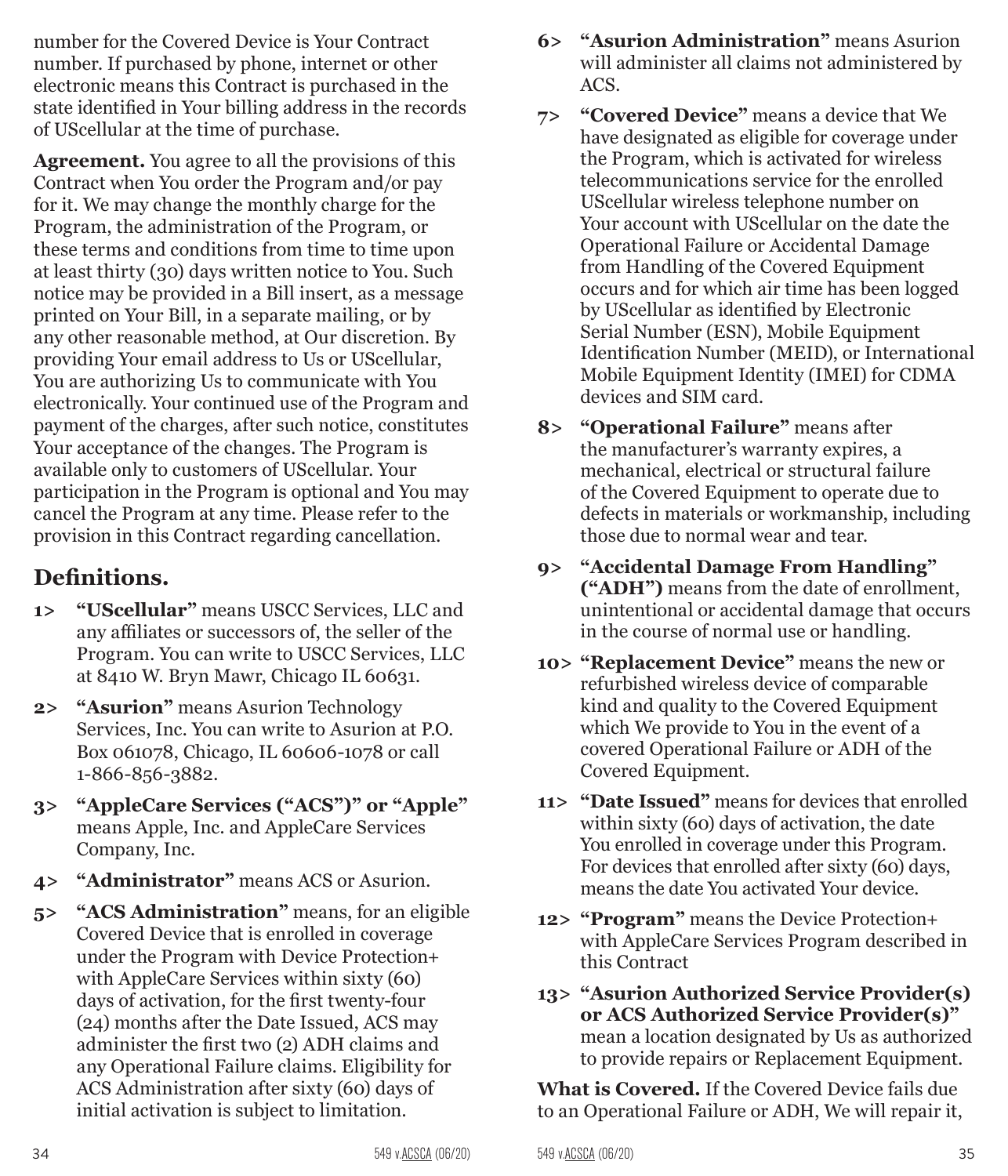or, at Our sole option, replace it with a Replacement Device. You are not entitled to receive cash, though We may elect to provide a cash settlement for the cost to replace the Covered Device, as determined by Us, in lieu of actual replacement or repair of the Covered Device. If failure occurs in the standard battery, standard charger, Subscriber Identification Module (SIM) Card and/or for tablets only, one standard keyboard and pencil in conjunction with the Operational Failure or ADH of the Covered Device, We will also repair, or, at Our sole option, replace one standard battery, one standard charger(s), one Subscriber Identification Module (SIM) Card(s), and/or for tablets only, one standard keyboard and pencil, as applicable. THERE IS NO ASSURANCE, REPRESENTATION, OR GUARANTEE THAT ANY REPLACEMENT EQUIPMENT WILL BE IDENTICAL OR OFFER THE SAME FUNCTIONALITIES AS THE ITEM BEING REPLACED. **Replacement Equipment will be NEW OR REFURBISHED, at Our sole discretion**. The wireless device included with the Replacement Equipment immediately becomes the Covered Device. You hereby assign to Us all rights and benefits of any manufacturer's warranty or other ancillary coverage relating to any Covered Device that We replace.

**Contract Period.** Your coverage begins on the date You enrolled in the Program and continues month to month unless cancelled or fulfilled pursuant to the provisions below. We may elect not to renew the Program upon thirty (30) days written notice to You. The Program is inclusive of the manufacturer's warranty; it does not replace the manufacturer's warranty, but provides certain additional benefits as outlined in the "Definitions" provision during the term of the manufacturer's warranty. After the manufacturer's warranty expires, the Program continues to provide some of the manufacturer's benefits as well as certain additional benefits listed within the Program's terms and conditions.

**Charges.** You will be billed once each month for the cost of this Contract on Your monthly billing statement from UScellular. Applicable service fees, non- return charges, non-covered claim charges, shipping and restocking charges, sales taxes, and regulatory surcharges and assessments, if any, may be added to Your Bill or, at Our discretion, collected from You prior to providing Replacement Device. If

You are no longer eligible for ACS Administration under the Device Protection+ with AppleCare Services Program Your coverage will be converted to the Device Protection+ Ultimate Program, which may be subject to a lower monthly charge. Your continued use of the Device Protection+ Ultimate Program and payment of the charges, after such notice, constitutes Your acceptance of the changes.

**Administration.** Eligible Covered Devices that enroll in coverage under the Plan with ACS within sixty (60) days of activation are eligible for ACS Administration. Eligibility and duration for ACS Administration after sixty (60) days of Initial Activation is subject to limitation. During ACS Administration for eligible Covered Devices, which is twenty-four (24) months after the Date Issued, ACS may administer the first two (2) ADH claims and any Operational Failure claims; after twentyfour (24) months, ACS Administration terminates, and Your monthly charge will decrease as a result.

Asurion will administer all claims not administered by ACS which are subject to the Asurion Administration claim service fees.

**To Obtain Service.** At Our sole discretion, We will provide for claim fulfillment at our repair centers, select Asurion or ACS Authorized Service Providers, by mail, or by sending a remote technician to Your location. For claims during ACS Administration only, You may call Apple at 1-800-275-2273 twentyfour (24) hours a day, seven (7) days a week, visit getsupport.apple.com twenty-four (24) hours a day, seven (7) days a week, or go to an Apple Authorized Service Provider. For any claim during Asurion Administration, you may visit phoneclaim.com/ uscellular twenty-four (24) hours a day, seven (7) days a week or call 1-888-864-0428 Monday – Friday 6AM – 11PM CT; Saturday 8AM – 11PM CT; or Sunday 9AM – 7PM CT. Repair centers and remote technicians may not be available in Your area and may not be utilized by the Program. All claims must be authorized in advance. Unauthorized repairs or replacements may not be covered. Foreign language assistance is available for Your convenience.

You must file Your claim within ninety (90) days of an ADH or Operational Failure. If You fail to file Your claim within ninety (90) days, We may deny You coverage.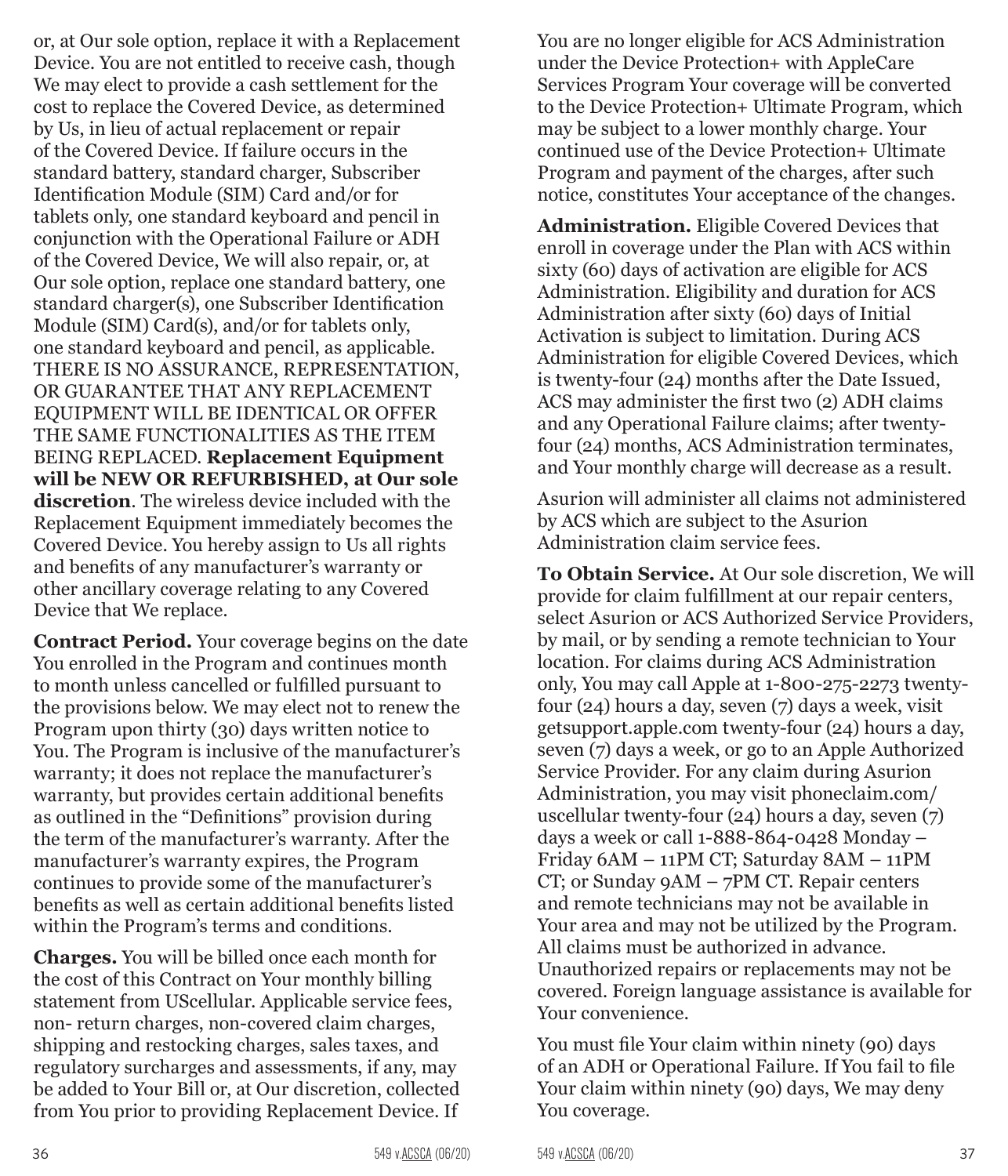In the event We arrange for the repair of Your Covered Device, You may be required to mail or deliver Your Covered Device for repair as directed by Us. If We arrange for the replacement of Your Covered Device, We will provide the Replacement Device by mail within ten (10) business days, or We may require You to pick up the Replacement Device at a retail location in Your area. We may require You to provide a government issued photo i.d., other than a professional or student license or i.d..

**Claim Limit.** A maximum of two (2) ADH claims will be allowed in any one twelve (12) month period. For any single claim, the maximum amount We will spend to replace or repair the Covered Device is \$3,000.00.

**Claim Service Fee/Deductible.** For covered claims, a non-refundable claim service fee, and any applicable taxes, is payable at the time of claim as set forth in the schedules below:

| Covered<br>Device:                      | <b>ADH</b><br><b>Cracked</b><br>Screen<br>Repair: | <b>ADH Back</b><br><b>Glass Repair</b><br>(ACS<br><b>Administration</b><br>only): | <b>ADH</b><br>Replacements: Malfunctions: | All |
|-----------------------------------------|---------------------------------------------------|-----------------------------------------------------------------------------------|-------------------------------------------|-----|
| Tier $\Omega$                           | Not<br>applicable                                 | Not applicable                                                                    | \$19                                      | \$0 |
| Tiers<br>$1 - 5:$<br>Tablets            | Not<br>applicable                                 | Not applicable                                                                    | \$49                                      | \$0 |
| Tiers<br>$1-5:$ All<br>Other<br>Devices | \$29<br>(for<br>eligible<br>devices<br>only)      | \$29<br>(for eligible<br>devices only)                                            | \$99                                      | \$0 |

#### **Return of Replaced Device/Non-return**

**Charge.** A Covered Device approved for replacement must be returned to Us. You will be required to return the failed Covered Device to Us at Our expense within ten (10) day(s) of delivery of the replacement product, in the return mailer that was shipped to You. You must return the Covered Device as directed by Us and according to the instructions, including the instructions to unlock the Covered Device, included in the return mailer, or pay a non-returned Device charge based on the model of Covered Device that We replace. YOU CAN AVOID THIS CHARGE BY SIMPLY RETURNING THE COVERED DEVICE AS DIRECTED.

**Charge for Non-Covered Claims.** If We ship You a Replacement Device, We will notify You in writing within thirty (30) days of the return of the replaced Covered Device and will notify You if We determine the returned Covered Device did not suffer ADH or an Operational Failure covered by the Program. A non-covered claim charge applicable to the model of Replacement Device We provided will be applied to Your Bill unless You return the Replacement Device, in good working order, at Your cost of shipping within fifteen (15) days of Our notification. If You return the Replacement Device as required by this Contract, We will return to You Your original Covered Device and a \$15.00 shipping and restocking charge will be included on Your Bill.

#### **WHAT IS NOT COVERED.**

#### **The Program does not cover:**

**1> Incidental or consequential damages, including but not limited to: loss of use, loss of business, loss of profits, loss of data, down-time and charges for time and effort, except as otherwise stated herein; 2> damage resulting from acts of God, fire, flood, explosion, war, terrorism, strike, embargo, acts of the government, military authority, or the elements; 3> loss, theft, abuse, misuse, intentional damage, damages caused by third-party actions, improper installation, or customer negligence; 4> pre-existing Operational Failures or ADH of the Covered Device occurring before the time it was established as the Covered Device; and 5> changes or enhancements in color, texture, finish, expansion, contraction, or any cosmetic damage to the Covered Device however caused, including, but not limited to: scratches and marring, that do not affect the mechanical or electrical function of the Covered Device; 6> any failures, parts and/or labor costs incurred that are associated with a manufacturer's recall, regardless of the manufacturer's ability to pay for such repairs, or inherent defects that are the responsibility of**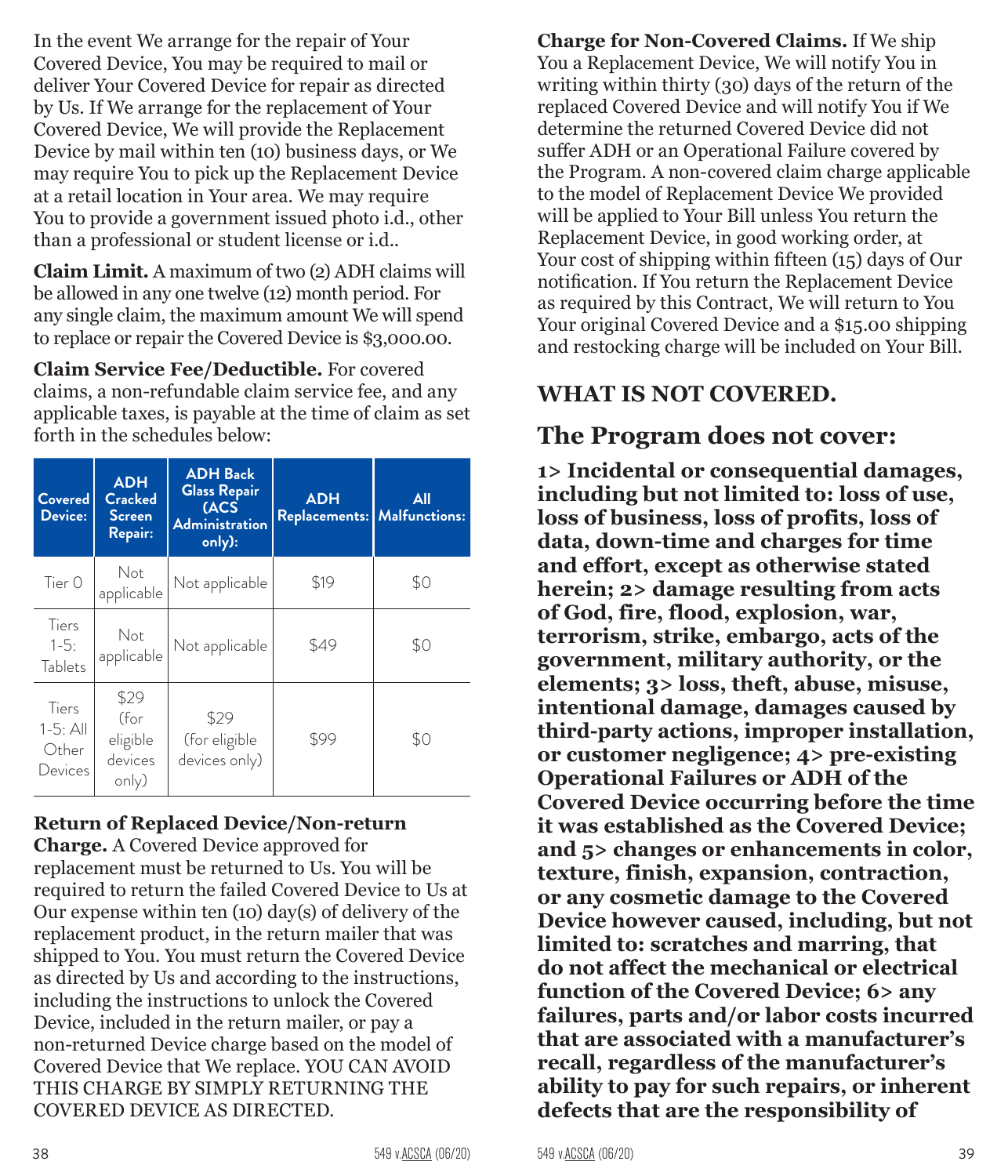**the manufacturer; and 7> service or replacement outside of the USA and outside of the District of Columbia.**

**Further, Covered Device does not include and the Program does not cover:**

**1> Contraband or property in the course of illegal transportation or trade; 2> Property in transit to You from anyone other than Us; 3> Battery chargers (one standard charger will be provided with Replacement Device on approved claims for replacement of the Covered Device if the charger has also failed); or 4> Any accessories, (except as otherwise provided with respect to standard batteries, standard battery chargers, SIM Card, and for tablets only, one keyboard and pencil), including but not limited to: color face plates, personalized data, or customized software, such as personal information managers (PIMs), ring tones, games, or screen savers. 5> Unauthorized modifications, alterations, or repairs, including the use of thirdparty parts not provided or certified by the manufacturer. 6> Covered Device that is missing any part or parts.**

**Cancellation.** This Contract is provided on a month-to-month basis and may be cancelled by You at any time for any reason by notifying UScellular. This Contract may be cancelled by Us or Asurion for any reason by notifying You in writing at least thirty (30) days prior to the effective date of cancellation, which notice will state the effective date and reason for cancellation. If the Contract is cancelled: (a) by You within thirty (30) days of the receipt of this Contract, You will receive a full refund of all monthly Contract payments made by You under this Contract, less the cost of any claims that have been paid or repairs that have been made; or (b) by You after thirty (30) days of the receipt of this Contract, or cancelled by Us or the Administrator at any time, You will receive a refund equal to 100% of the pro-rata amount of the unearned portion of the monthly Contract fee, less the cost of any claims that have been paid or repairs that have been made.

For residents of CA, MD, ME, MO, SC, TX, WA and WI, and all other jurisdictions as required by law, any refund owed and not paid or credited within thirty (30) days of cancellation will include a 10% penalty per month. Any termination, cancellation, suspension, interruption, or discontinuation of Your wireless product service with UScellular, or any UScellular feature including Device Protection+ with AppleCare Services insurance that You purchase in combination with this Contract, for any reason constitutes cancellation of the Program by You, subject to the terms and conditions of this Contract.

**Insurance.** This Contract is not an insurance policy, however, Our obligations under this Contract are insured under an insurance policy issued by Allianz Global Risks US Insurance Company, 225 W. Washington Street, Suite 1800, Chicago, IL 60606 in the following jurisdictions: CA, IL, ME, MO, NC, NH, OK, OR, SC, TX, VT, VA, WA and WI and all other jurisdictions as required by law. If We fail to act on Your claim within sixty (60) days, or if we become insolvent or otherwise financially impaired You may contact Allianz Global Risks US Insurance Company directly at 1-888-466-7883 to report Your claim.

**Force Majeure.** We have no responsibility for delays or failures due to acts of God, fire, flood, explosion, war, strike, embargo, acts of the government, military authority, or the elements, or other causes beyond Our control, and in such event, We may cancel this Contract and the Program immediately.

**Prohibitions on Transfer and Abuse of the Program.** This Program is for Your use only. It is not transferable by You to any other person, and may not be assigned by You. Wireless devices owned or leased by anyone other than You may not be made to the Covered Device. Any abuse of the Program by You, including but not limited to seeking replacement of a wireless device not belonging to You, may result in termination of the Program upon notice.

**Limitation of Liability.** In the event of any error, omission or failure by Asurion or UScellular with respect to the Program or the services provided by Asurion or UScellular hereunder, Asurion and UScellular's RESPONSIBILITY AND LIABILITY SHALL BE LIMITED TO THE CHARGES ACTUALLY PAID BY YOU FOR THE PROGRAM (BUT NO MORE THAN THE LAST TWENTY-FOUR (24) MONTHLY CHARGES YOU PAID FOR THE PROGRAM). THIS IS YOUR SOLE REMEDY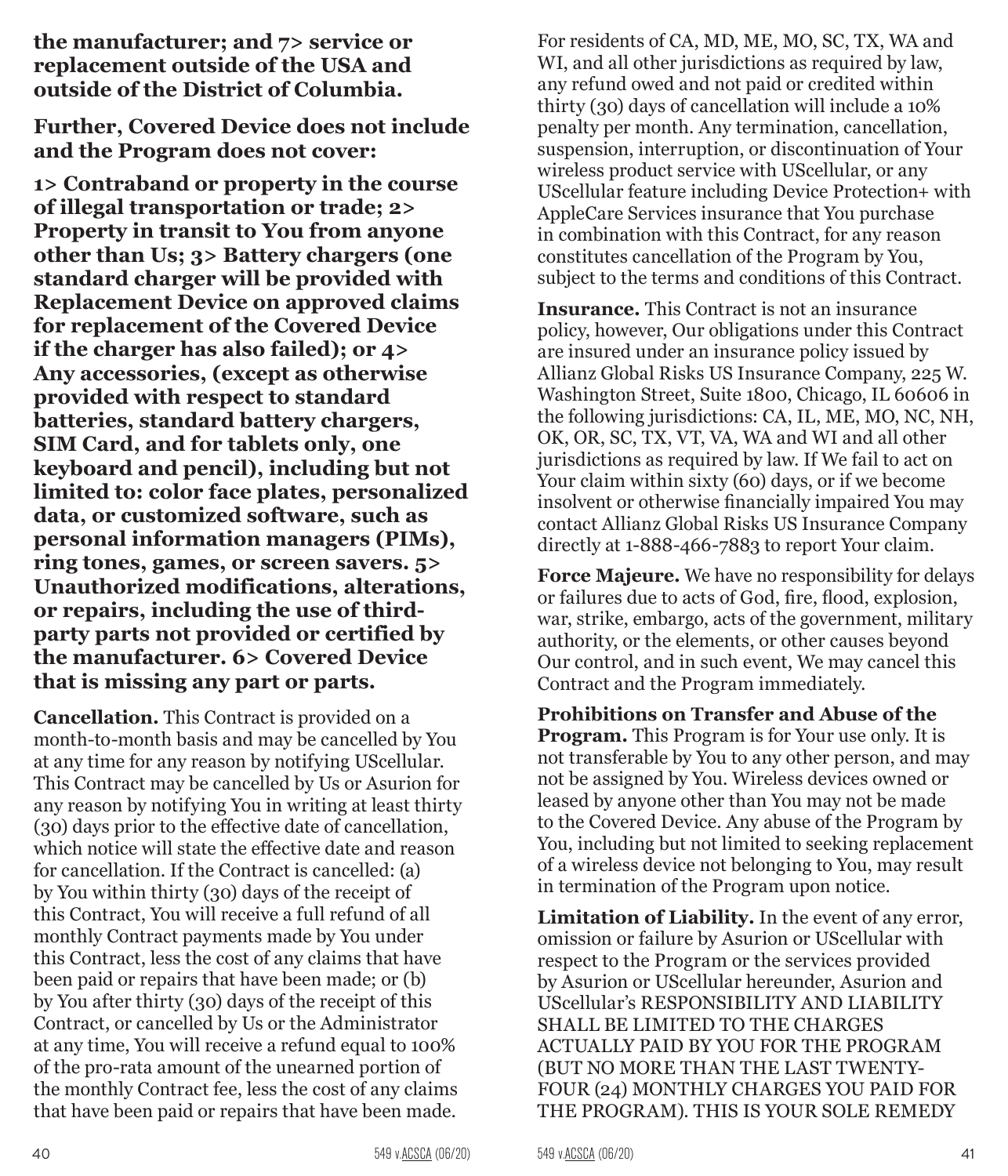FOR ANY ERRORS, OMISSIONS OR FAILURE OF ASURION OR USCELLULAR'S PERFORMANCE. FURTHER, UNDER NO CIRCUMSTANCES SHALL ASURION OR USCELLULAR BE LIABLE FOR INDIRECT, INCIDENTAL, CONSEQUENTIAL, SPECIAL, EXEMPLARY OR PUNITIVE DAMAGES (EVEN IF ASURION OR U.S. CELLULAR HAVE BEEN ADVISED OF OR HAVE FORESEEN THE POSSIBILITY OF SUCH DAMAGES), ARISING FROM THE PROGRAM OR ASURION OR USCELLULAR PERFORMANCE UNDER THE PROGRAM, OR UNDER ANY PROVISION OF THIS CONTRACT, SUCH AS, BUT NOT LIMITED TO, LOSS OF REVENUE OR ANTICIPATED PROFITS OR LOST BUSINESS. EXCEPT AS OTHERWISE EXPRESSLY STATED IN THIS CONTRACT, WE HEREBY SPECIFICALLY DISCLAIM ANY AND ALL REPRESENTATIONS OR WARRANTIES, EXPRESS OR IMPLIED, REGARDING THE PROGRAM AND SERVICES TO BE PROVIDED HEREUNDER BY ASURION AND USCELLULAR, INCLUDING ANY IMPLIED WARRANTY OF TITLE, MERCHANTABILITY OR FITNESS FOR A PARTICULAR PURPOSE AND IMPLIED WARRANTIES ARISING FROM COURSE OF DEALING OR COURSE OF PERFORMANCE.

**Waiver.** No waiver in whole or in part of any term or condition of this Contract will be construed as a continuing waiver of that term or condition or a waiver in whole or in part of any other term or condition. We may reduce or waive the claim service fee for the Covered Device. We will post the current claim service fee schedule at phoneclaim.com/ uscellular, or You can ask for the current fee at any UScellular store or by calling 1-888-864-0428.

Terms and conditions vary for UScellular customers purchasing in some jurisdictions as set forth in this Contract.

**Arbitration or Small Claims Court Agreement. Please read this section carefully. It affects Your rights.** For the purposes of this arbitration or small claims court agreement (referred to as the "A.A") only, references to "We" and "Us" also include (1) the respective parents, subsidiaries, affiliates, agents, employees, successors and assigns of the Obligor and Administrator of this Plan (as defined above) , and (2) UScellular (as defined above) and its wholly owned subsidiaries, agents, employees, successors

and assigns. Most of Your concerns about this Contract can be addressed simply by contacting Us at 1-888-864-0428. In the event We cannot resolve any dispute with You, **YOU AND WE AGREE TO RESOLVE THOSE DISPUTES THROUGH BINDING ARBITRATION OR SMALL CLAIMS COURT INSTEAD OF THROUGH COURTS OF GENERAL JURISDICTION. YOU AND WE AGREE TO WAIVE THE RIGHT TO A TRIAL BY JURY AND WAIVE THE RIGHT TO PARTICIPATE IN CLASS ACTIONS OR OTHER REPRESENTATIVE PROCEEDINGS.**

- **• This A.A.:**
	- **a.** Survives termination of this Contract.
	- **b.** Is governed by the Federal Arbitration Act.
	- **c.** Covers any dispute You have with us concerning or related, directly or indirectly, to this Contract.
	- **d.** Does not prevent You from bringing an individual action against us in small claims court instead of pursuing arbitration.
	- **e.** Does not prevent You from informing any government agency of Your dispute. They may be able to seek relief on your behalf.

#### **• Arbitration Process:**

- **a.** How to start arbitration.
	- Send a written Notice of Claim by certified mail to Legal Department, P.O. Box 110656, Nashville, TN 37122-0656.
	- Describe the dispute and relief sought in the Notice.
	- If the dispute is not resolved within 30 days of receipt of the Notice, You may start an arbitration with the American Arbitration Association ("AAA"). You can contact the AAA and obtain a free copy of their rules and forms at www.adr.org or 1-800-778-7879.
- **b.** Arbitration will be conducted by the AAA following the Consumer Arbitration Rules ("Rules"). A court may decide the enforceability of this A.A. The arbitrator will decide all other issues. The arbitrator is bound by this A.A.
- **c.** Any hearing will take place in the county or parish of your mailing address unless You and We agree to a different location.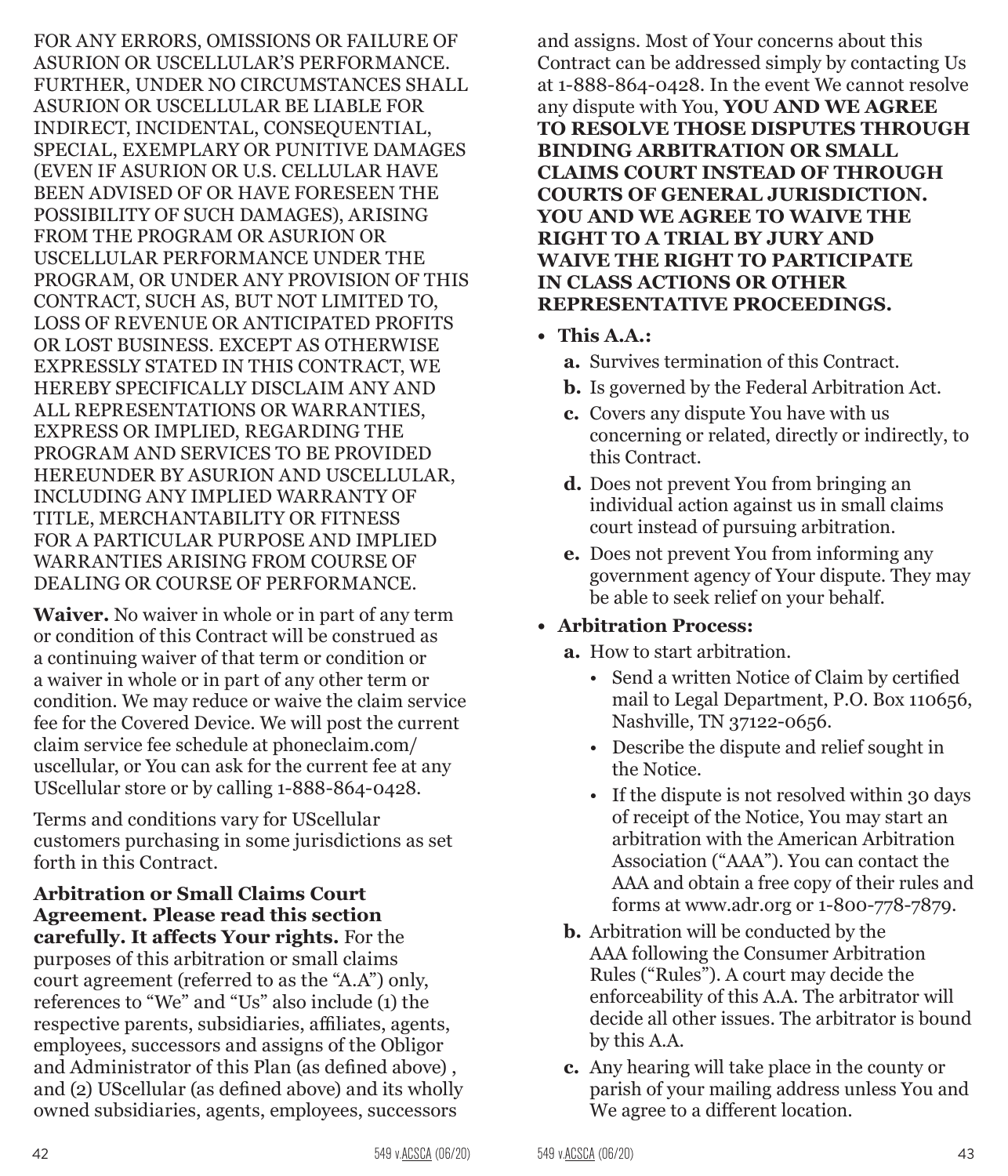- **• Fees:**
	- **a.** In most cases We will pay all filing, administration and arbitrator fees. If the arbitrator finds that Your dispute was filed to harass or is frivolous, the Rules govern payment of the fees.
	- **b.** We will reimburse You for a filing fee paid to the AAA. If you are unable to pay a filing fee, We will pay it if you send us a written request.

#### **• Arbitration Decision:**

- **a.** You and We agree not to disclose any settlement offers to the arbitrator before the arbitrator issues a decision.
- **b.** If the arbitrator finds in Your favor and the damages awarded are greater than the last settlement We offered, We will do the following.
	- We will pay You the greater of the damages or \$7,500.
	- We will also pay Your reasonable attorney's fees and arbitration expenses. You may not recover duplicate awards of fees and expenses.
- **c.** We waive any right We have to recover attorney's fees and expenses from You if We win the arbitration.
- **d.** If You seek declaratory or injunctive relief, it can only be awarded as necessary to provide You relief.

#### **YOU AND WE AGREE THAT EACH PARTY MAY BRING CLAIMS AGAINST THE OTHER ONLY IN AN INDIVIDUAL CAPACITY AND NOT IN A PURPORTED CLASS ACTION, CLASS ARBITRATION OR REPRESENTATIVE PROCEEDING.** Unless you and we agree otherwise, the arbitrator may not consolidate your dispute with any other person's dispute and may not preside over any form of representative proceeding. If this specific provision is found to be unenforceable, then the entirety of this A. A. is null and void.

#### **If You Reside In One Of The Following States, These Provisions Apply To You:**

#### **State specific provisions:**

*In California:* We may only cancel this Plan before the end of the agreed Plan term for nonpayment of the Plan fee, fraud or material breach by You to Us, or the Plan being discontinued by Us or UScellular.

**The term and monthly billing for this Plan begins on the date You enroll and continues to renew on a monthto-month basis unless cancelled. You can cancel this Plan at any time for any reason by emailing DepartmentC@ asurion.com, or calling 1-888-944- 9400, or by visiting uscellular.com. This Plan is offered on a month to month basis, UScellular may offer other service contract programs and benefits which may be provided to You by UScellular. We obtained Your affirmative consent to the continuous monthly term of this Plan when you enrolled in the Plan.** 

In California, the form number for use under this Plan is as follows: 549 (06/20) v.ACSCA

*In New Hampshire:* Contact Us at 1-888-864-0428 with, questions, concerns, or complaints about the Program. In the event You do not receive satisfaction under this Contract, You may contact the State of New Hampshire Insurance Department, 21 South Fruit Street, Suite 14, Concord, NH 03301, telephone number: 1-603-271-2261. The Arbitration Agreement provision of the Contract is subject to RSA 542.

*In North Carolina:* You understand that the purchase of this Contract is not required to purchase or to obtain financing for the Covered Device. We may non-renew, but may not cancel this Contract prior to the expiration of the monthly term except for non-payment by You or for violation of any of the terms and conditions of this Contract.

*In Oklahoma:* Coverage provided under this Contract is not guaranteed by the Oklahoma Insurance Guaranty Association. The Oklahoma service warranty statutes do not apply to the commercial use references in this Contract. Oklahoma license number: 44199295.

*In Oregon:* The Arbitration Agreement provision of this Contract is replaced with the following: "For the purpose of this arbitration agreement, references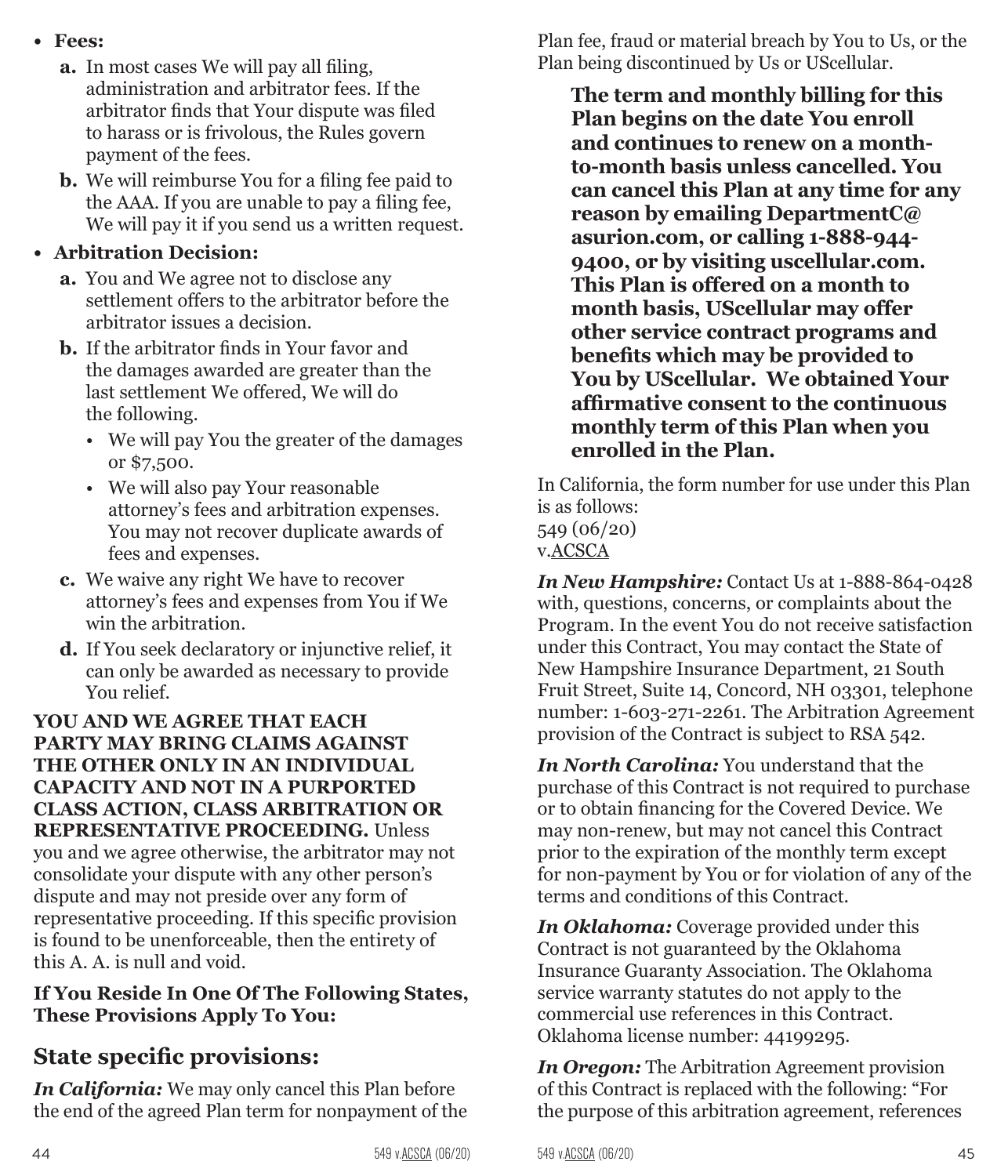to "We" and "Us" include only Asurion and its respective parents, subsidiaries, affiliates, service contract insurers, agents, employees, successors and assigns. Most of Your concerns about the Program can be addressed simply by contacting us at 1-888- 864-0428. In the event We cannot resolve any dispute, You and We may, in a separate agreement, consent to arbitration. YOU AND WE AGREE THAT EACH PARTY MAY BRING CLAIMS AGAINST THE OTHER ONLY IN AN INDIVIDUAL CAPACITY AND NOT AS A CLASS REPRESENTATIVE OR CLASS MEMBER IN ANY PURPORTED CLASS ACTION, CLASS ARBITRATION OR OTHER SIMILAR PROCEEDING. Any arbitration proceedings shall be conducted within the state of Oregon."

*In Texas:* Contact Us at 1-888-864-0428 with, questions, concerns, or complaints about the Contract. If You purchased this Contract in Texas, unresolved complaints concerning a provider or questions concerning the registration of a service contract provider may be addressed to the Texas Department of Licensing and Regulation, P.O. Box 12157, Austin, TX 78711, telephone number(512) 463-6599 or (800) 803-9202. The Cancellation provision of this Contract is amended to provide that "any refund owed and not paid or credited within 45 days notice of cancellation is received will include a 10% penalty per month." The Insurance provision of this Contract is amended to add the following: "If We fail to provide You any refund owed within 45 days of cancellation of this Contract, You may contact Allianz Global Risks US Insurance Company directly at 1-888-466-7883." Texas license number: 579

*In Virginia:* Contact us at 1-888-864-0428with questions, concerns or complaints about this Contract. In the event You do not receive satisfaction under this Contract within 60 days after Your request, You may contact the Virginia Department of Agriculture & Consumer Services, Office of Charitable & Regulatory Programs to file a complaint.

*In Washington:* If We fail to act on Your claim, You may contact Allianz Global Risks US Insurance Company directly at 1-888-466-7883. You are not required to wait 60 days before filing a claim directly with Allianz Global Risks US Insurance Company.

*In Wisconsin:* **THIS CONTRACT IS SUBJECT TO LIMITED REGULATION BY THE OFFICE OF THE COMMISSIONER OF INSURANCE.** We may only cancel this Contract before the end of the

agreed Contract term on the grounds of nonpayment of the Contract fee, material misrepresentation by You to Us, or a substantial breach of duties by You relating to the Covered Device or its use. If We cancel this Contract, We will mail You, at Your last address listed in Our records, written notice at least five (5) days prior to the effective date of cancellation. Such notice will include the effective date of cancellation and the reason for cancellation. The Arbitration Agreement provision of this Contract is amended as follows: **1> TO RESOLVE DISPUTES, YOU MAY CHOOSE EITHER BINDING ARBITRATION, PURSUANT TO THE ARBITRATION AGREEMENT PROVISION OF THIS CONTRACT, OR SMALL CLAIMS COURT. BY AGREEING TO THIS CONTRACT, YOU AND WE WAIVE THE RIGHT TO HAVE DISPUTES RESOLVED THROUGH COURTS OF GENERAL JURISDICTION, THE RIGHT TO TRIAL BY JURY, AND TO PARTICPATE IN CLASS ARBITRATIONS, CLASS ACTIONS OR OTHER REPRESENTATIVE PROCEEDINGS;** and **2>** subsection 1.(b) is deleted in its entirety.

**To obtain a large-type copy of the terms and conditions of this Contract, please go to: phoneclaim.com/uscellular.**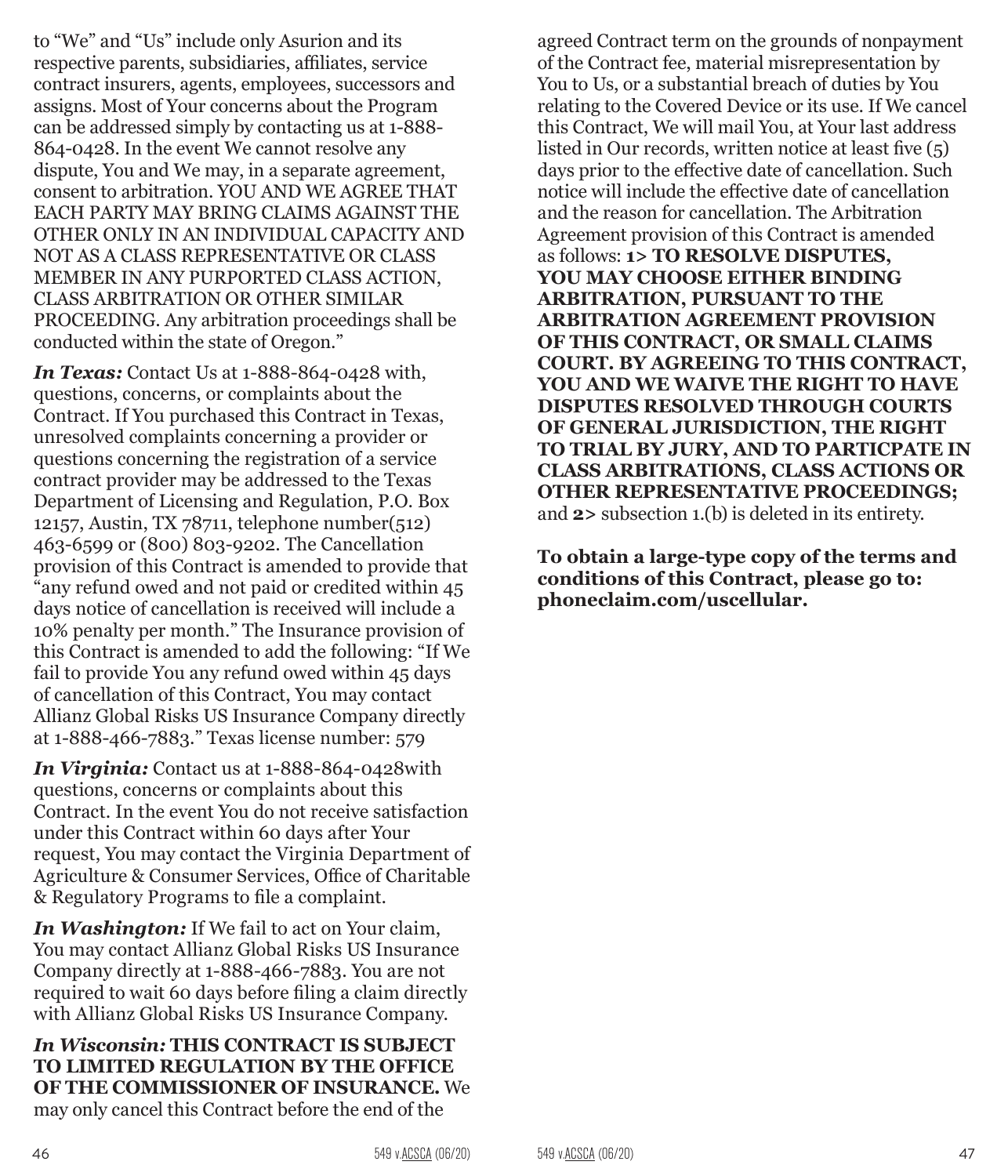# <span id="page-24-0"></span>TÉRMINOS Y CONDICIONES DETALLADOS

| Términos y condiciones clave $47 - 55$ |           |
|----------------------------------------|-----------|
| Certificado de cobertura<br>de seguro  | $56 - 83$ |

[Contrato de servicio](#page-42-0) **84 – 100**

## TÉRMINOS Y CONDICIONES DEL PROGRAMA CLAVE DEVICE PROTECTION+ CON APPLECARE SERVICES

### *Device Protection+ con el Plan de AppleCare Services*

Cargo mensual: \$15.99/mes por número de teléfono móvil inscrito. Incluye el Contrato de Seguro y Servicio.

#### *Facturación*

**Device Protection+ AppleCare Services se continuará renovando mensualmente hasta que sea cancelado.** Los cargos mensuales se facturan en su factura mensual de servicio móvil. Los deducibles o cargos de servicios aplicables se pagan con tarjeta de crédito al momento en que se aprueba la reclamación. Todos los impuestos y recargos aplicables son adicionales. Las ofertas pueden ser modificadas o descontadas en cualquier momento.

### *Límites de reclamaciones*

**Seguro:** tres (3) reclamaciones por período consecutivo de 12 meses. Máximo valor de 3,000 USD por reclamación.

**Contrato de servicio:** dos (2) reclamaciones de ADH por período consecutivo de 12 meses y reclamaciones por mal funcionamiento ilimitadas. Máximo valor de 3,000 USD por reclamación.

### *Incidentes cubiertos*

**Seguro:** pérdida, robo, avería irrecuperable y daño (que excluye ADH).

**Contrato de servicio:** daños accidentales por manipulación (Accidental Damage from Handling, ADH) desde el día 1, y averías mecánicas y eléctricas (mal funcionamiento) debido a defectos en los materiales o la mano de obra, o como resultado del desgaste normal después de que venza la garantía del fabricante.

#### **Para el seguro y el contrato de servicio:**

para que la cobertura se aplique a un dispositivo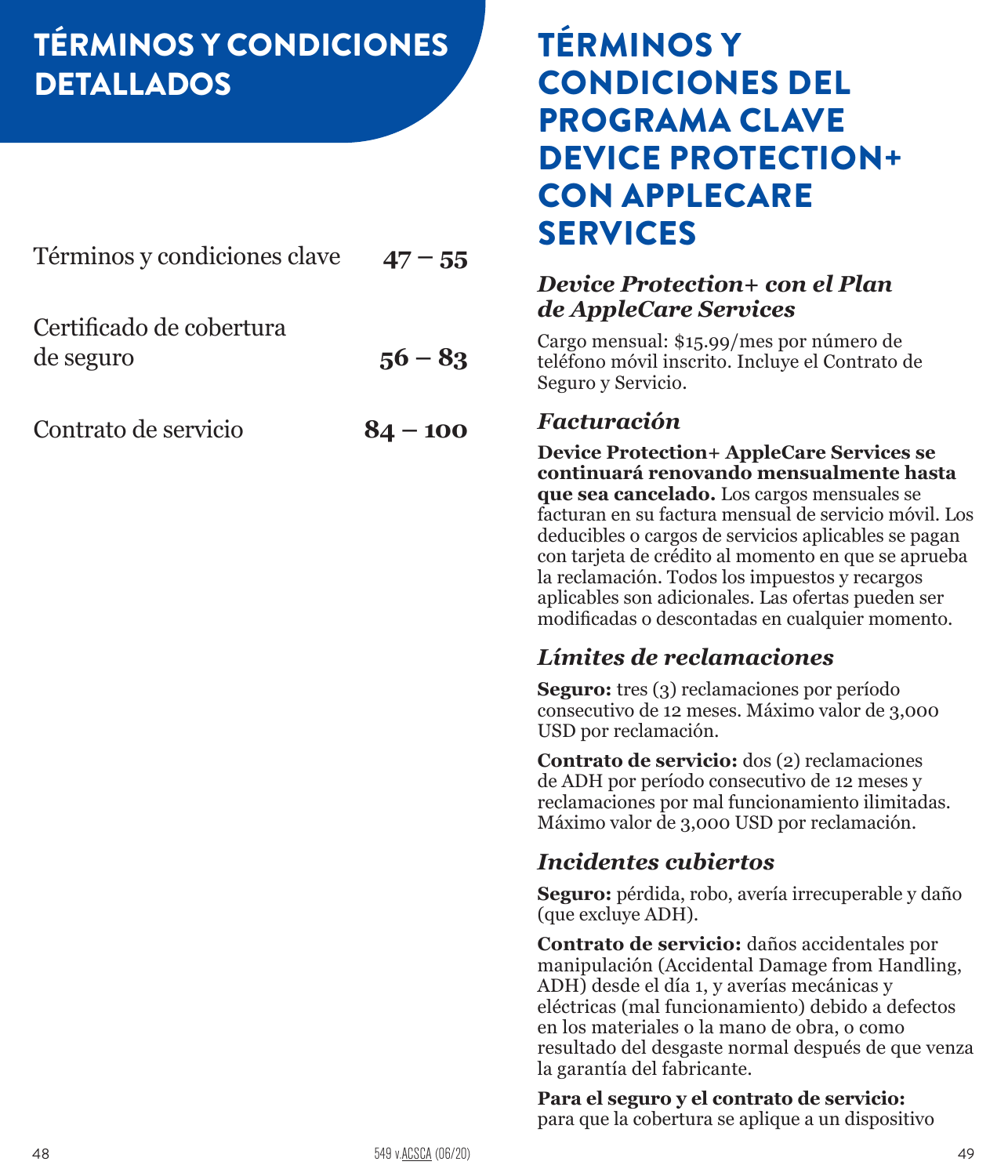conectado, debe poseer o arrendar el dispositivo y haberlo utilizado (uso registrado de voz o datos) en su número de teléfono móvil después de la inscripción. La cobertura se aplica al dispositivo usado más recientemente con su número de teléfono móvil.

### *Dispositivo de reemplazo*

Las reclamaciones que se cumplen mediante un dispositivo de reemplazo y son aprobadas antes de las 10 p. m. hora del centro (CT) de lunes a viernes (7:30 p. m. sábados) se enviarán y, en la mayoría de los casos, se entregarán al día siguiente. Los dispositivos de reemplazo pueden ser nuevos o reacondicionados del mismo tipo y modelo de calidad, o similar. El color, la marca, el modelo y las características del teléfono pueden ser diferentes. La compatibilidad de los accesorios no está garantizada.

### *Dispositivo cubierto*

**Teléfono:** incluye el dispositivo y, si forma parte de la pérdida, la batería estándar (si es extraíble), el cargador de batería estándar y la tarjeta SIM.

**Tableta:** incluye tableta y, si es parte de la pérdida, batería estándar, tarjeta SIM, teclado y lápiz.

#### *Contrato del servicio: reparación de pantalla para dispositivos conectados elegibles*

La reparación inmediata de la pantalla del mismo día, para ciertos programas, puede estar disponible para dispositivos elegibles en áreas seleccionadas. La opción de reparación en el mismo día depende del tiempo de aprobación de la reclamación, la disponibilidad de piezas y la disponibilidad del técnico. Las reparaciones pueden usar piezas nuevas o reacondicionadas, pueden contener piezas originales o no originales del fabricante; y pueden anular la garantía del fabricante. Para conocer la elegibilidad completa para el dispositivo y la ubicación, vaya a phoneclaim.com/uscellular. Todo sujeto a cambios en cualquier momento.

### *Contrato de servicio: administración de AppleCare® Services (ACS)*

Para los dispositivos Apple elegibles inscritos en Device Protection+ con ACS, dentro de los primeros 24 meses, la administración de ACS cubrirá las dos primeras reclamaciones por ADH, incluida la reparación del vidrio trasero de los dispositivos iPhone elegibles y todas las reclamaciones por mal funcionamiento.

Los clientes tienen 30 días desde la nueva activación o actualización para inscribirse en un programa DP+. Para cualquier dispositivo previamente activado elegible para la inscripción en un programa DP+, ACS solo está disponible dentro de los 60 días posteriores a la fecha de activación inicial del dispositivo.

#### *Contrato de servicio: administración de Asurion*

Asurion administrará todas las reclamaciones no administradas por ACS. Si tiene una reclamación de vidrio trasero por ADH y ya no es elegible para la administración de ACS, puede ser elegible para un reemplazo bajo la administración de Asurion por la tarifa de servicio de reemplazo de ADH aplicable.

Para los dispositivos Apple que ya no son elegibles para Device Protection+ con ACS, la cobertura se proporcionará automáticamente en el marco del programa Device Protection+ Ultimate y la administrará Asurion. Las reparaciones del vidrio trasero por ADH y la cobertura del teclado y el lápiz no se incluyen en el programa Device Protection+ Ultimate.

### *Deducibles y tarifas de servicio*

Se cobrará un deducible no reembolsable o una tarifa de servicio por cada reclamación de contrato de seguro y servicio aprobado. Los importes se basan en los niveles de dispositivo para cada plan. Para obtener una lista completa de los dispositivos por nivel, vaya a phoneclaim.com/uscellular o llame a Asurion al 888-864-0428.

#### *Reclamación de seguro por nivel deducible*

| Programa DP+ con AppleCare® Services                          |      |      |                         |       |       |       |
|---------------------------------------------------------------|------|------|-------------------------|-------|-------|-------|
| Nivel de<br>dispositivo                                       |      |      | $\overline{2}$          | 3     |       | 5     |
| Deducible<br>por producto<br>perdido/robado/<br>irrecuperable | \$19 | \$99 | \$149                   | \$149 | \$199 | \$249 |
| Deducible<br>de daños                                         | \$19 |      | iPad \$49, iPhones \$99 |       |       |       |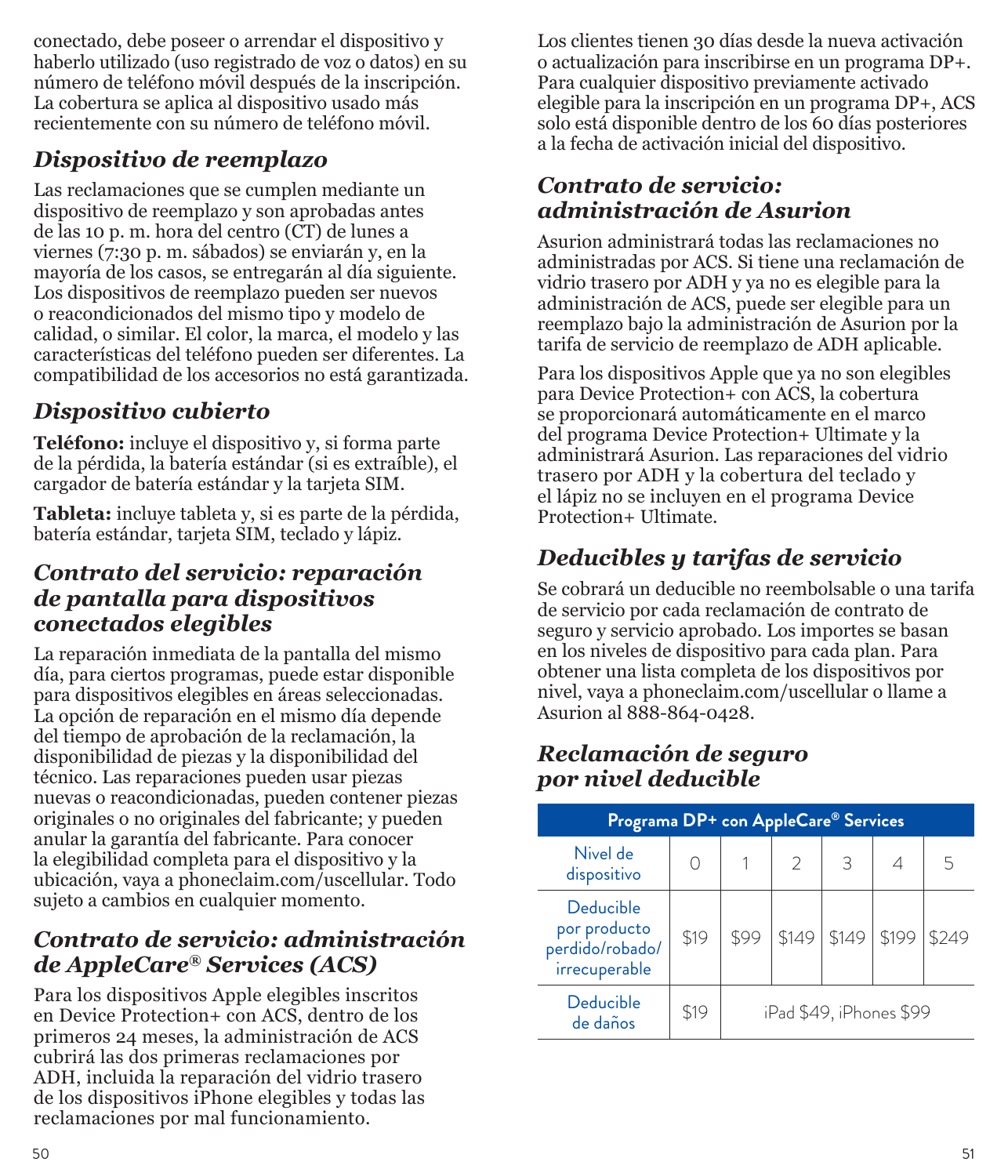#### *Tarifas de servicio de reclamaciones de contrato de servicio por nivel*

| <b>DP+</b> con AppleCare® Services                                                      |                                 |              |                |   |   |   |
|-----------------------------------------------------------------------------------------|---------------------------------|--------------|----------------|---|---|---|
| Nivel de<br>dispositivo                                                                 | ∩                               | 1            | $\overline{2}$ | 3 | 4 | 5 |
| Reemplazo por<br><b>ADH</b>                                                             | \$19<br>iPad \$49, iPhone: \$99 |              |                |   |   |   |
| Reparación de<br>vidrio trasero<br>negro por<br>ADH (solo<br>administración<br>de ACS)* | N/C                             | iPhone: \$29 |                |   |   |   |
| Reparación<br>de pantalla<br>rajada<br>por ADH*                                         | N/C                             | iPhone: \$29 |                |   |   |   |
| Todas las averías                                                                       | \$0                             |              |                |   |   |   |

\*Disponible para dispositivos elegibles.

### *Política de cancelación*

Puede cancelar su cobertura de seguro opcional en cualquier momento y recibir un reembolso de las primas o los cargos mensuales no devengados.

### *Duplicación de cobertura*

El Certificado de Cobertura puede proporcionar una duplicación de la cobertura ya proporcionada por una póliza de seguro de automotor personal de los consumidores, la póliza de seguro del propietario de la casa, la póliza de seguro del arrendatario, la póliza de seguro de responsabilidad personal u otra fuente de cobertura. Este seguro prevalecerá sobre cualquier otro seguro que usted pueda tener.

### *La cobertura es opcional*

La cobertura del seguro y el contrato de servicio es opcional, y no está obligado a contratarla para comprar servicios o dispositivos de UScellular. La inscripción y la autorización de reemplazo del programa de seguros serán a discreción exclusiva de Allianz Global Risks US Insurance Company; Asurion Insurance Services, Inc., el Agente del plan; o cualquier otro representante autorizado de Allianz Global Risks US Insurance Company, de acuerdo con los términos del Certificado de Cobertura y la ley aplicable. La inscripción del programa de Contrato

de servicio y la autorización de reemplazo serán proporcionadas por Asurion Technology Services, Inc., de acuerdo con los términos y condiciones del Contrato de Servicio.

### *Comunicaciones*

Si usted ha proporcionado, o en el futuro proporcionará, su correo electrónico u otra dirección electrónica a UScellular, podemos comunicarle información del programa y notificaciones legales a través de medios electrónicos. Si no se proporciona un correo electrónico, se le enviará la información por correo.

### *Tarifa de no devolución*

Si su dispositivo está dañado o si su dispositivo perdido se encuentra más tarde, puede evitar cargos por no devolución de hasta 1,500 USD (la tarifa se basa en el costo de la reclamación a la compañía aseguradora) simplemente devolviendo el dispositivo según lo indicado por nosotros en el sobre de devolución que le proporcionamos.

### *Resolución de disputas/Arbitraje vinculante*

El Certificado de Cobertura y el Contrato de Servicio contienen un Acuerdo de Arbitraje vinculante e individual, que se le enviará como parte del Certificado de Cobertura y el Contrato de Servicio. También puede obtener una copia completa del Acuerdo de Arbitraje visitando phoneclaim.com/uscellular. Usted debe leer el Acuerdo de Arbitraje cuidadosa y completamente, ya que afecta sus derechos. El Acuerdo de arbitraje le exige lo siguiente: **(1) RESOLVER CUALQUIER DISPUTA A TRAVÉS DE ARBITRAJES VINCULANTES E INDIVIDUALES O PROCESOS ANTE TRIBUNALES DE RECLAMACIONES MENORES EN LUGAR DE A TRAVÉS DE TRIBUNALES DE JURISDICCIÓN GENERAL; Y (2) RENUNCIAR A SUS DERECHOS A UN JUICIO DE JURADO Y A PARTICIPAR EN PROCESOS O ARBITRAJES COLECTIVOS.**  El arbitraje es más informal que una demanda ante un tribunal judicial, y utiliza a un árbitro neutral en lugar de un juez o jurado. El Acuerdo de Arbitraje permite que los procedimientos de arbitraje se lleven a cabo en el condado de su dirección de facturación y requiere que esos procedimientos sean administrados por la Asociación Americana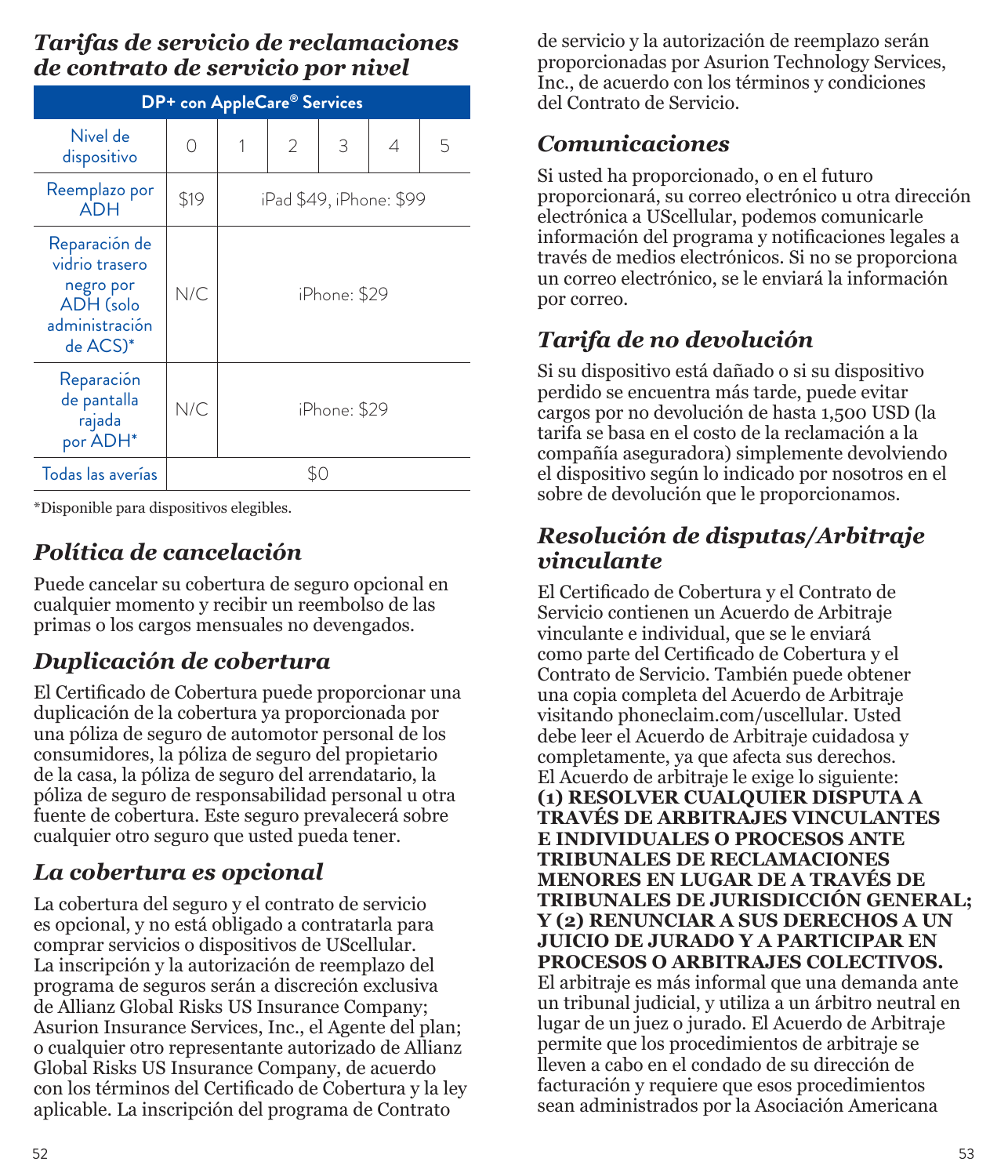de Arbitraje ("AAA") de acuerdo con sus Normas de Arbitraje Comercial y los Procedimientos Suplementarios para Disputas relacionadas con el Consumidor. Puede obtener más información sobre la AAA y esas normas visitando www.adr.org. El Acuerdo de Arbitraje no le impide informar a las agencias federales, estatales o locales de cualquier disputa, ya que pueden ser capaces de buscar desagravio en su nombre. Si no desea someter las disputas a arbitraje vinculante e individual o no está de acuerdo con ninguna otra disposición del Acuerdo de arbitraje, debe ponerse en contacto con UScellular y cancelar su cobertura Device Protection+. Recibirá un reembolso prorrateado de cualquier cantidad pagada por esa cobertura.

### *Fraude*

Toda persona que, a sabiendas y con intención de perjudicar, estafar o engañar a una compañía de seguros, presente una declaración de reclamación o una solicitud que incluya información falsa, incompleta o engañosa es culpable de fraude de seguros. En Oregón, esta nota no se aplica.

### *Calificaciones del asociado*

A menos que la licencia disponga de otra manera, los asociados de UScellular no están calificados o autorizados para evaluar la idoneidad de su cobertura de seguro existente. Las preguntas relacionadas con este plan deben dirigirse al agente con licencia de Allianz Global Risks US Insurance Company, Asurion Insurance Services, Inc.

#### *Limitaciones y exclusiones de seguros*

La cobertura del seguro contiene estas limitaciones y exclusiones. Pérdida causada por pérdida indirecta o emergente, actos intencionales, obsolescencia, daños cosméticos, reparación defectuosa, reparación o reemplazo no autorizados, descarga, dispersión o filtración, abuso, incumplimiento de las instrucciones del fabricante, retirada del fabricante, falla eléctrica o mecánica, daños a las baterías (a menos que se cubra lo contrario como parte de un Accesorio incluido cuando forma parte de un Siniestro a otra propiedad cubierta), daño accidental por manipulación, malware, reacción nuclear, guerra, confiscación, software no estándar y no proteger razonablemente el dispositivo de más siniestros. Las exclusiones y limitaciones completas se pueden encontrar en los términos y condiciones plenos.

### *Satisfacción del Cliente*

Asurion Insurance Services, Inc. y Allianz Global Risks US Insurance Company se esfuerzan por satisfacer a todos los clientes y nos piden que nos permita la oportunidad de resolver cualquier pregunta, inquietud o queja que pueda tener llamándonos al 888-864-0428. La línea directa para el consumidor del Departamento de Seguros de California es 800-927-HELP (4357) y la Administración de Seguros de Maryland es 800- 492-6116. Puede comunicarse con el Departamento de Seguros de Illinois por correo postal a 320 W. Washington St., Springfield, IL 62767, por teléfono al (877) 527-9431 o en línea en https:// mc.insurance.illinois.gov/messagecenter.nsf (formulario en línea) o https://insurance.illinois. gov/Complaints/PropertyCasualtyComplaintForm. pdf (formato imprimible).

### *Aviso para los residentes de Washington*

Solo para los residentes de Washington, podemos cambiar los términos y condiciones del seguro con un aviso de al menos 30 días y solo podemos cancelar por las siguientes razones y aviso: (i) 15 días por fraude o tergiversación sustancial en la obtención de cobertura o la presentación de una reclamación; (ii) 10 días por impago; (iii) inmediatamente por no tener más servicio activo con UScellular o por haber agotado su límite de reclamaciones en total; o (iv) 30 días según la determinación de UScellular o el Representante autorizado de que el programa ya no se ofrecerá. No aumentaremos la prima o el deducible ni restringiremos la cobertura más de una vez en un período de seis (6) meses, pero proporcionaremos a cada titular de póliza de Washington un aviso por escrito con 30 días de anticipación sobre cualquier aumento de prima o deducible.

Si tiene preguntas o inquietudes sobre las acciones de su compañía o agente de seguros, o si desea información sobre sus derechos para presentar una apelación, comuníquese con la línea directa de protección al consumidor de la Oficina del Comisionado de Seguros del estado de Washington al 1-800-562-6900 o visite www. insurance.wa.gov. El comisionado de seguro protege y forma a los consumidores de seguros, promueve el interés público y proporciona una regulación justa y eficiente de la industria de seguros.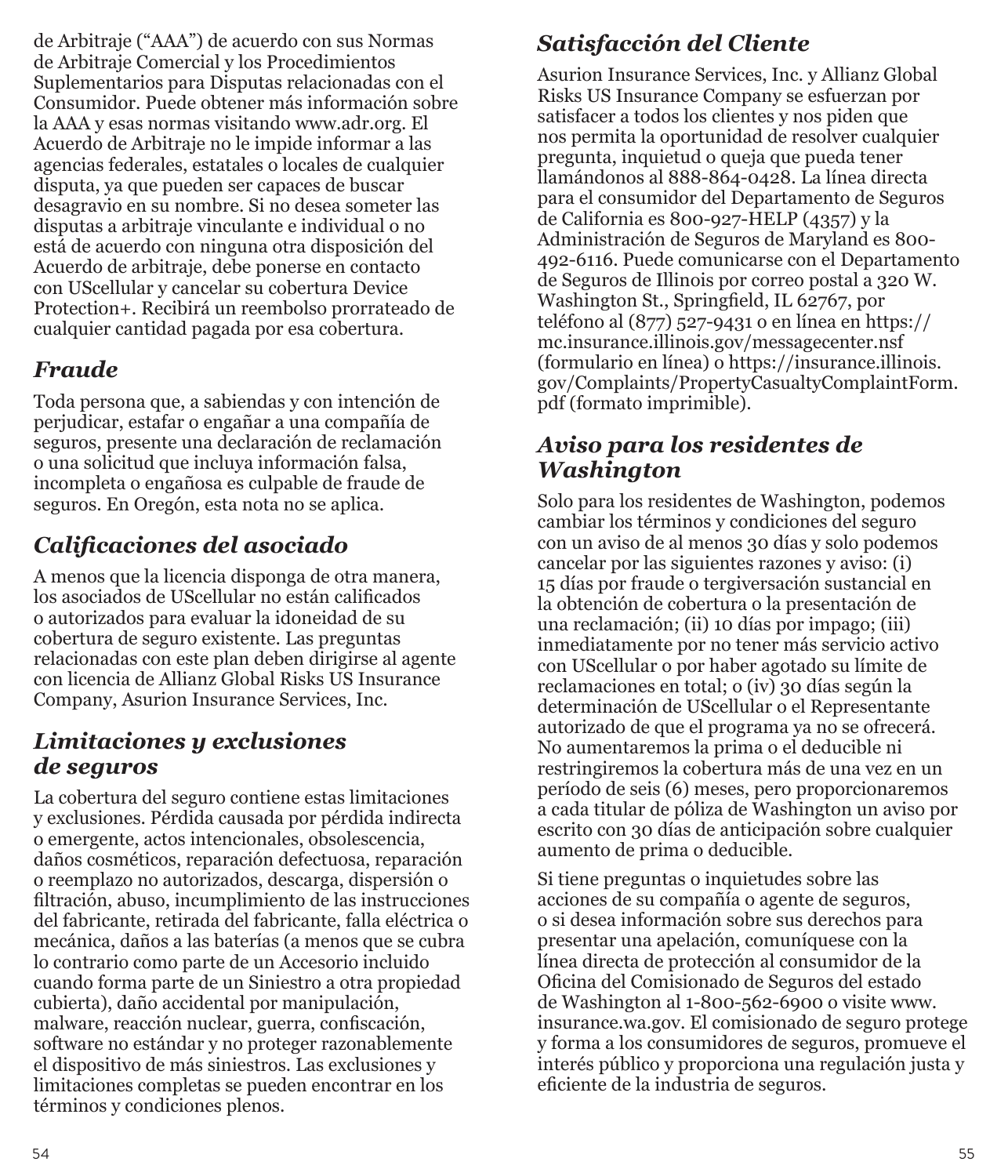### <span id="page-28-0"></span>*AVISO IMPORTANTE PARA TEXAS*

Para obtener información o presentar una queja:

Puede comunicarse con el Departamento de Seguros de Texas para obtener información sobre compañías, coberturas, derechos o quejas llamando al: 1-800-252-3439.

Puede escribir al Departamento de Seguros de Texas:

P.O. Box 149104 Austin, TX 78714-9104 Fax: (512) 490-1007 Sitio web: www.tdi.texas.gov Correo electrónico: ConsumerProtection@tdi.texas.gov

#### **CONTROVERSIAS SOBRE PRIMAS O**

**RECLAMACIONES:** Si tiene una controversia sobre su prima o sobre una reclamación, primero debe comunicarse con el agente o la compañía. Si la controversia no se resuelve, puede comunicarse con el Departamento de Seguros de Texas.

#### **ADJUNTE ESTE AVISO A SU PÓLIZA:**

Este aviso es solo con fines informativos y no se convierte en parte o condición del documento adjunto.

El programa Device Protection+ con ACS es una combinación de seguro y contrato de servicio. El seguro está suscrito por Allianz Global Risks US Insurance Company; Asurion Insurance Services, Inc. (en California, Licencia de Agente n.º 0B35141; en Iowa, Licencia de Agente n.º 1001000131) es el Agente y proporciona el servicio de reclamaciones conforme a este programa. Incluye un seguro similar a otros seguros que se venden por separado por hasta \$2.00. El contrato de servicio es proporcionado por Asurion Technology Services, Inc., o una de sus afiliadas.

Nuestra Política de privacidad está disponible en https://www.asurion.com/pdf/asurion-app-privacy/

# **Allianz (II)**

# ALLIANZ GLOBAL RISKS US INSURANCE COMPANY

CERTIFICADO DE COBERTURA DE EQUIPOS DE COMUNICACIONES ELECTRÓNICOS PORTÁTILES PARA PRODUCTOS COMERCIALES

### EN TRÁNSITO

Sírvase leer todo este Certificado de cobertura ("**Certificado**") con detenimiento. En este documento se explican los derechos y obligaciones de cada parte y lo que está y no está cubierto en el seguro. Una copia de la Póliza maestra en virtud de la cual se emite este certificado ("**Póliza**") está disponible para su revisión.

En este Certificado, las palabras "**usted**" y "**su**" hacen referencia a los "**Suscriptores asegurados**" (según se define en la Sección VIII DEFINICIONES). Las palabras "**nosotros**", "**nos**" y "**nuestro**" hacen referencia a Allianz Global Risks US Insurance Company. La palabra "**Agente**" hace referencia a Asurion Insurance Services, Inc.

Todos los demás términos y frases en mayúsculas en este Certificado tienen un significado especial y se definen en la Sección VIII. DEFINICIONES.

### I. COBERTURA.

A cambio de la prima pagada a su vencimiento, aseguraremos la Propiedad cubierta como se describe en la Sección I.A. PLAN DE COBERTURA, siempre que cualquier Siniestro ocurra mientras su cobertura está vigente. La información sobre la cobertura incluida en su recibo, factura u otra documentación de su Proveedor de Servicios se incorpora por referencia a este Certificado. En caso de una Pérdida, Nuestra obligación en virtud de este Certificado es la reparación o sustitución, a Nuestra exclusiva discreción, de su Propiedad cubierta. Este seguro prevalecerá sobre cualquier otro seguro que usted pueda tener.

©2022 Asurion, LLC. All Rights Reserved. 57 APEI 0002 V. ACS3 (06/19)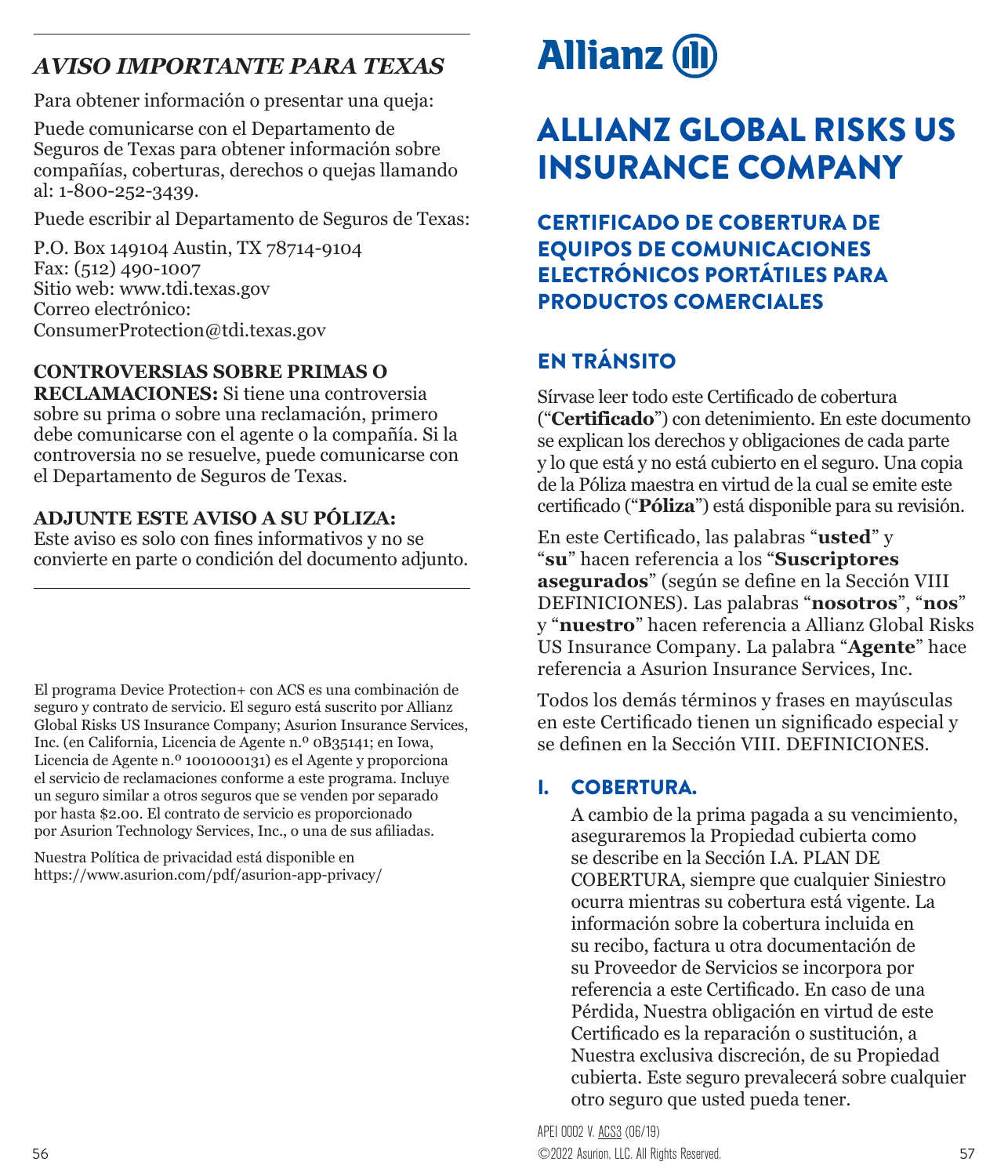#### **A. PLAN DE COBERTURA.**

El presente Certificado proporciona cobertura que protege su Propiedad cubierta si sufre daños físicos, es extraviada, robada o sufre destrucción total.

#### **B. PERÍODO DE COBERTURA.**

La cobertura no comienza hasta que su solicitud de cobertura sea aprobada.

Si su solicitud es aprobada, la cobertura es retroactiva a la fecha en que se presentó. Usted recibirá una notificación en el plazo de treinta (30) días si no se aprobó su solicitud.

La posibilidad de inscribirse después de la Activación inicial puede estar sujeta a restricciones.

La cobertura continúa mes a mes a menos que se cancele.

#### **C. PAGO DE PRIMAS.**

Usted es responsable del pago de todas las primas. Su prima es determinada en función del nivel de dispositivo de su Propiedad cubierta, como se muestra en la lista a continuación.

| Categoría<br>de equipo | Prima mensual por número<br>inalámbrico inscrito |
|------------------------|--------------------------------------------------|
| Equipos                | La prima de seguro se incluye                    |
| niveles                | en el cargo mensual del programa                 |
| $0 - 5$                | Device Protection+ with AppleCare                |

#### **D. DEDUCIBLE.**

Usted debe pagar un deducible no reembolsable para cada reparación o reemplazo autorizado antes de que pueda completarse su reclamación. El monto deducible se basa en el nivel de dispositivo de la Propiedad cubierta reclamada, conforme se indica en la lista de deducibles.

| Deducibles aplicables a cada reclamación por<br>pérdida o hurto o avería irrecuperable |      |  |  |                             |  |   |  |
|----------------------------------------------------------------------------------------|------|--|--|-----------------------------|--|---|--|
| Nivel de<br>equipo                                                                     |      |  |  | 3                           |  | 5 |  |
| Deducible                                                                              | \$19 |  |  | $5149$ $5149$ $5199$ $5249$ |  |   |  |

| Deducibles aplicables a cada<br>Reclamación por daños |      |      |      |      |      |     |
|-------------------------------------------------------|------|------|------|------|------|-----|
| Nivel de<br>equipo                                    |      |      |      | 3    |      | 5   |
| Deducible<br>para iPads                               | \$19 | \$49 | \$49 | \$49 | \$49 |     |
| Deducible<br>para todos<br>los demás<br>dispositivos  | \$19 | \$99 | \$99 | \$99 | \$99 | 599 |

**NOTA:** Cuando corresponda, podrá aplicarse un cargo adicional por dispositivo no devuelto si usted no presenta la Propiedad cubierta de acuerdo con las instrucciones (Véase la Sección IV.H. OBLIGACIONES EN EL CASO DE UNA PÉRDIDA).

### II. LIMITES DE RESPONSABILIDAD.

#### **A. LÍMITE POR INCIDENTE.**

Pagaremos un máximo de \$3,000.00 por cada reparación o reemplazo aprobado

#### **B. LÍMITE TOTAL.**

Proporcionaremos un máximo de tres (3) reparaciones o reemplazos de Propiedad cubierta por Número inalámbrico en cualquier período de doce (12) meses.

El límite total en virtud de este Certificado incluye las Pérdidas sufridas en virtud de cualquier certificado consecutivo anterior emitido por nosotros. Las pérdidas incurridas en virtud de este Certificado se sumarán y aplicarán al límite total aplicable en virtud de cualquier otro certificado emitido por nosotros durante doce (12) meses posteriores a la Fecha de la Pérdida.

Si cumple con el límite total, la cobertura finalizará inmediatamente (sujeto a la Sección VI.A.3. CANCELACIÓN) y le notificaremos que su cobertura ha finalizado y no se adeudan primas futuras.

En cualquier caso, el período de doce (12) meses se calcula sobre la base de la Fecha de la Pérdida para cada Pérdida cubierta.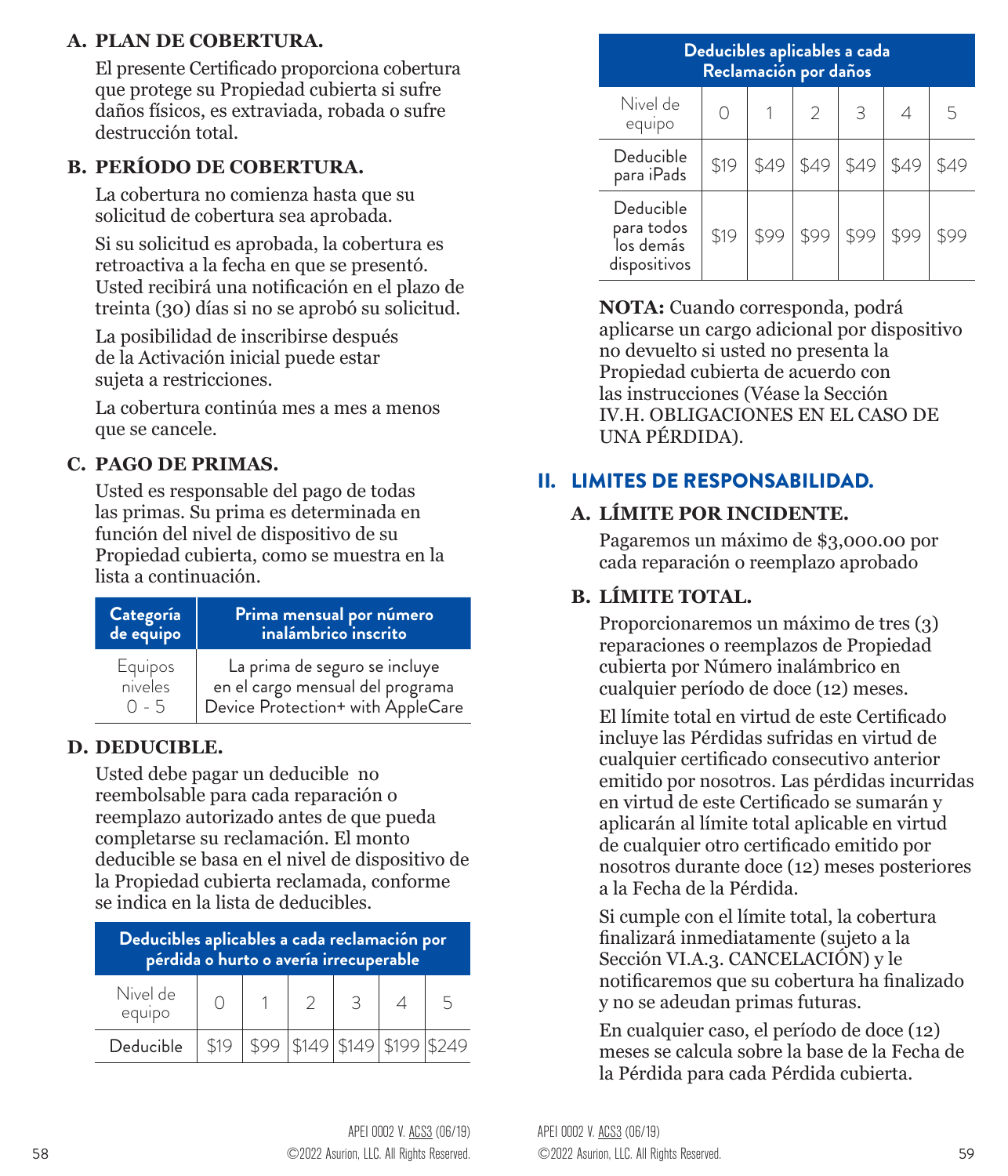#### III. EXCLUSIONES.

Este seguro no cubre lo siguiente:

- **A.** Pérdida indirecta o emergente, lo que incluye la pérdida de uso, la interrupción de actividades comerciales, pérdida de mercado, pérdida de servicio, pérdida de ganancias, inconveniente o demora en la reparación o el reemplazo de la Propiedad cubierta.
- **B.** Pérdida o daño de:
	- 1. Cualquier propiedad o dispositivo que no sea la Propiedad cubierta.
	- 2. Bienes de contrabando o bienes que se transporten o comercialicen ilegalmente.
	- 3. Propiedad en tránsito hacia Usted desde un fabricante o vendedor que no sea el Servicio técnico autorizado.
	- 4. Cualquier dispositivo inalámbrico con un número único de identificación (IMEI o ESN, etc.) que haya sido alterado, inhabilitado o eliminado.
	- 5. Datos, medios externos no estándares y software no estándar.
	- 6. Baterías (a menos que estén cubiertas de otro modo como un Accesorio incluido cuando sea parte de una Pérdida de la Propiedad cubierta)
	- 7. Accesorios incluidos (a menos que sean parte de una Pérdida de Propiedad cubierta).
- **C.** Pérdida generada, directa o indirectamente, por lo siguiente:
	- 1. actos intencionales, deshonestos, fraudulentos o delictivos realizados por usted, cualquier usuario autorizado de la Propiedad cubierta, cualquier persona a la que usted confíe la Propiedad cubierta, o cualquier otra persona que tenga un interés en la Propiedad cubierta para cualquier fin, independientemente de que actúe solo o en colusión con otros.
	- 2. El mal uso o uso de la Propiedad cubierta en una forma para la cual no fue diseñada o destinada por el fabricante, el hecho de no seguir las instrucciones de instalación, operación o mantenimiento del fabricante, o cualquier acto que anule la garantía del fabricante.
- 3. Obsolescencia, incluida la obsolescencia tecnológica o depreciación en el valor de la Propiedad cubierta.
- 4. Daños estéticos que no alteran la función de la Propiedad cubierta, incluidos rasguños, daños superficiales y cambios o mejoras en color, textura, o acabado.
- 5. Reparaciones o reemplazos no autorizados.
- 6. La descarga, dispersión, fuga, migración, liberación o el escape de Contaminantes de la Propiedad cubierta.
- 7. Error u omisión en el diseño, la programación o la configuración de sistema de la Propiedad cubierta, o cualquier condición que genera un programa de retirada de productos del fabricante o está cubierta por dicho programa.
- 8. Acción gubernamental, es decir, decomiso o destrucción de bienes por decisión de una autoridad gubernamental incluidas las sanciones económicas y sanciones comerciales que sean dispuestas conforme a la ley aplicable y las pautas del Departamento del Tesoro de los EE. UU.
- 9. El hecho de no hacer lo que sea razonablemente necesario para minimizar la pérdida y para proteger a la Propiedad cubierta de cualquier otra pérdida adicional.
- 10. Falla mecánica o eléctrica.
- 11. Malware.
- 12. Daño accidental generado en la manipulación de la Propiedad cubierta como resultado del uso normal ("ADH").

#### IV. OBLIGACIONES EN CASO DE UNA PÉRDIDA.

- **A.** Si su Propiedad cubierta se extravía o es objeto de robo, notifíquelo a su Proveedor de servicios tan pronto como sea posible para suspender el servicio.
- **B.** Si su reclamación involucra una violación de la ley, notifique de inmediato a la agencia de cumplimiento de la ley correspondiente.
- **C.** Usted deberá reportar una Pérdida a nuestro Agente dentro de los noventa (90) días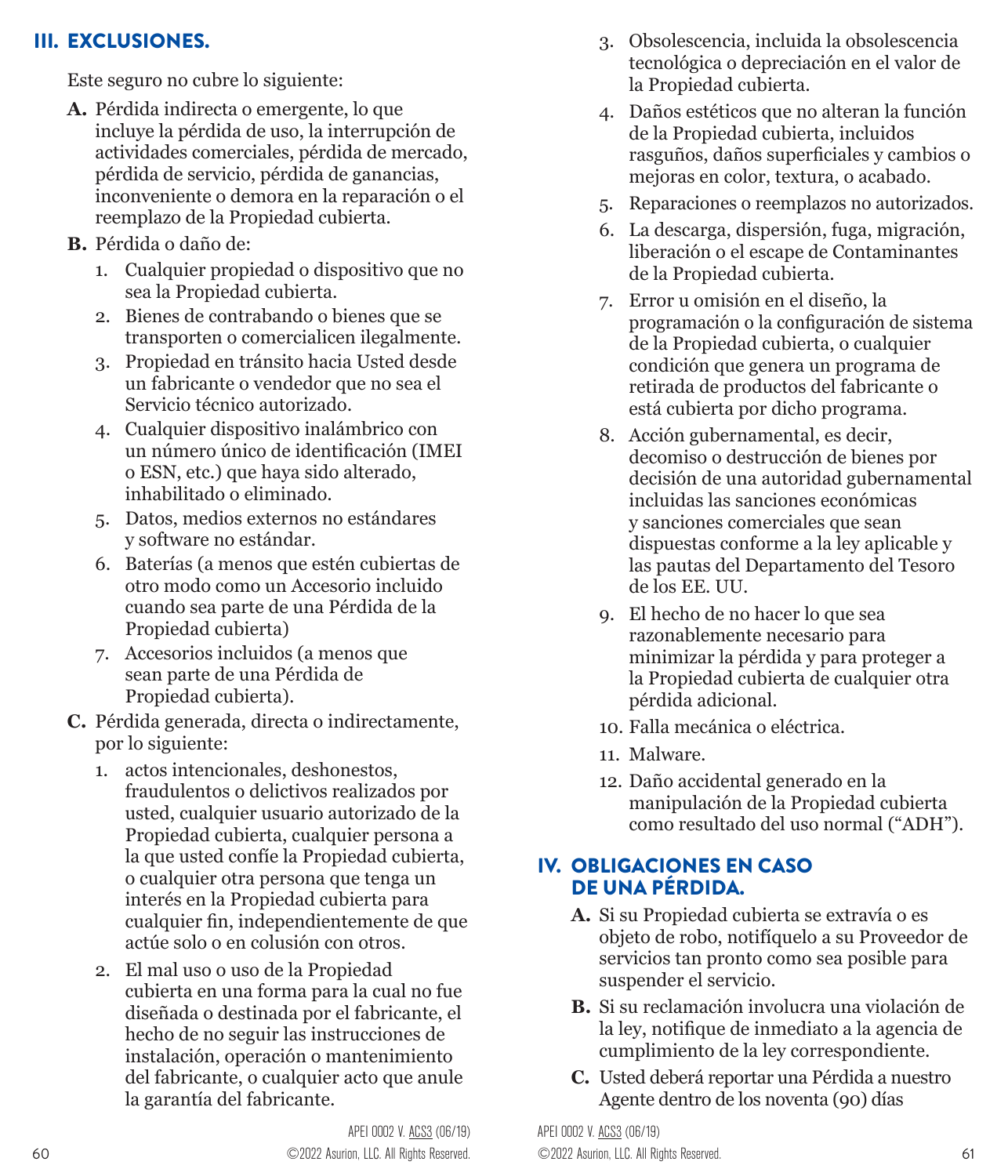posteriores a la Fecha de la pérdida. Usted debe presentar todas las reclamaciones a través de nuestro Agente para nuestra aprobación.

- **D.** Usted debe cooperar en la investigación de su reclamación. Si se solicita, usted debe:
	- 1. Proporcionar lo siguiente dentro de los noventa (90) días posteriores a la petición de nuestro Agente:
		- (a) un comprobante escrito y detallado de declaración de Pérdida, un número de caso de reporte policial o una copia del reporte policial;
		- (b) una copia de la factura original de venta;
		- (c) una fotocopia de un documento de identificación con fotografía válido emitido por el gobierno estatal o federal que no sea un carnet o licencia de estudiante o profesional; y/o
		- (d) cualquier otra información que se requiera para aprobar su reclamación.
	- 2. Permitir a nosotros o a nuestro agente inspeccionar la propiedad y registros que prueben la Pérdida, y hacerle preguntas bajo juramento sobre cualquier asunto relacionado con esta cobertura o su reclamación. Sus respuestas deben estar firmadas y pueden ser grabadas.
- **E.** Usted debe hacer lo que sea razonablemente necesario para minimizar la Pérdida y para proteger la Propiedad cubierta de cualquier otra Pérdida.
- **F.** Si ofrecemos reparar su Propiedad cubierta, es posible que usted deba enviar por correo o entregar físicamente su Propiedad cubierta para su reparación conforme a nuestras instrucciones.
- **G.** Usted debe tomar posesión del dispositivo reparado o de reemplazo de la siguiente manera:
	- 1. Si reemplazamos su Propiedad cubierta, usted deberá aceptar la entrega del dispositivo de reemplazo dentro de los noventa (90) días a partir del momento en que aprobamos la reclamación. Si no lo hace, usted perderá su reclamación y el dispositivo de reemplazo pasa a ser de nuestra propiedad.
- 2. Si reparamos su Propiedad cubierta y usted (i) no retira la Propiedad cubierta reparada de nuestro Centro de Servicios Autorizado en un plazo de sesenta (60) días a partir del momento en que reciba una notificación en la que se le indica que se ha completado la reparación, o (ii) no paga el deducible no reembolsable en un plazo de sesenta (60) días a partir del momento en que aprobemos la reclamación, usted perderá su reclamación y la Propiedad cubierta reparada pasará a ser de nuestra propiedad.
- **H.** Si la Propiedad cubierta no se extravía o es objeto de robo, usted deberá mantener la Propiedad cubierta hasta que se haya completado su reclamación, a menos que nosotros o nuestro Agente indiquemos algo diferente. Si suministramos un dispositivo de reemplazo, podemos exigirle que nos envíe la Propiedad cubierta objeto de reclamación de acuerdo a nuestras instrucciones en el sobre de envío de devolución que proporcionamos, u otro método de devolución indicado por nosotros, en un plazo de diez (10) días o pagar el cargo por dispositivo no devuelto correspondiente. Si la Propiedad Cubierta es extraviada o robada y más adelante es recuperada, debe notificar a nuestro agente y enviar el dispositivo recuperado según lo indicado, incluso si su reclamación ya se ha completado, o pagar el cargo por dispositivo no devuelto correspondiente. USTED PUEDE EVITAR UN CARGO POR DISPOSITIVO NO DEVUELTO SIMPLEMENTE DEVOLVIENDO LA PROPIEDAD CUBIERTA SEGÚN LAS INDICACIONES DADAS.
- **I.** Si usted no cumple con estas obligaciones, lo que incluye no reportar la Pérdida dentro del plazo establecido, no proporcionar la información solicitada o no cooperar en la investigación y el procesamiento de su reclamación, o actúa de otro modo que aumente la Pérdida o perjudique nuestro derecho a evaluar adecuadamente su reclamación, es posible que se rechace dicha reclamación.

#### V. CONDICIONES EN CASO DE PÉRDIDA.

**A.** Si usted es objeto de una Pérdida y aprobamos su reclamación, nos encargaremos de la

62 ©2022 Asurion, LLC. All Rights Reserved. ©2022 Asurion, LLC. All Rights Reserved. 63 APEI 0002 V. ACS3 (06/19) APEI 0002 V. ACS3 (06/19)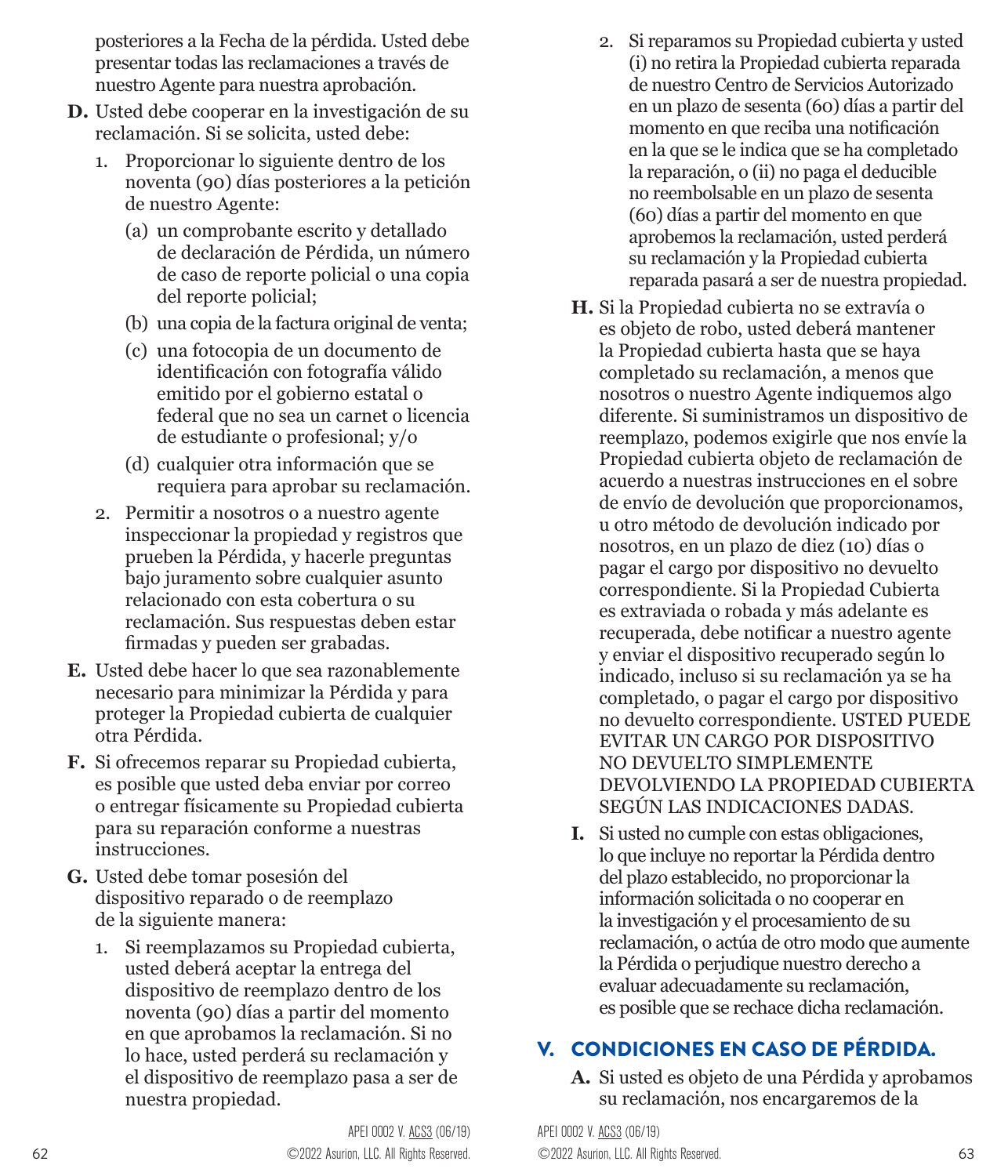reparación o sustitución, a nuestra exclusiva discreción, de la Propiedad cubierta a través del Centro de servicio autorizado.

- **B.** Usted no tendrá derecho a recibir dinero en efectivo, pero podemos optar por proporcionar una liquidación en efectivo, que no deberá exceder el costo de reemplazo, según lo determinemos nosotros, en lugar de tener que reparar o reemplazar la Propiedad cubierta.
- **C.** A opción nuestra, repararemos la Propiedad cubierta con repuestos o proporcionaremos un dispositivo de reemplazo. Los dispositivos reparados o de remplazo:
	- 1. serán de tipo y calidad similares con características y funcionalidades similares, o si la Propiedad cubierta no es ofrecida o vendida por el Proveedor de servicios, serán del mismo nivel o de un nivel más alto al que se le asignó;
	- 2. pueden ser nuevos o reequipados, y pueden contener partes originales o no originales; y
	- 3. puedan ser de una marca, un modelo o un color diferentes.
- **D.** Los dispositivos de reemplazo serán aprobados para su uso en la red del Proveedor de servicios y en un dispositivo del mismo nivel o uno superior que la Propiedad cubierta en el momento de la Pérdida. El dispositivo de reemplazo que le proporcionamos se convertirá automáticamente en Propiedad cubierta una vez que haya iniciado el tiempo de emisión en la línea cubierta.
- **E.** A consideración nuestra, podremos exigir que el Proveedor de servicios, nuestro Agente o el fabricante examine la Propiedad cubierta durante nuestra evaluación de su reclamación.
- F. Si la Propiedad cubierta tiene capacidad de SIM múltiple y usted tiene cobertura de parte nuestra en más de un Número inalámbrico en uso en la Propiedad cubierta en el momento de la Pérdida, usted es elegible para una reclamación por Pérdida.

### VI. ELEGIBILIDAD Y CANCELACIÓN.

#### **A. CANCELACIÓN.**

1. Usted podrá cancelar la cobertura en virtud de este Certificado entregándonos mediante correo postal o entrega personal una notificación anticipada en la que indique la fecha de vigencia de dicha cancelación. Puede enviar su notificación por escrito o llamar a: Asurion Customer Care Center P.O. Box 110656, Nashville, TN 37222-0656, 1-888-864-0428.

- 2. El Proveedor de servicios podrá cancelar la cobertura en virtud de este Certificado al enviarnos por correo postal o entregarnos una notificación anticipada por escrito en la que indique la fecha de entrada en vigor de dicha cancelación. Nosotros o el Proveedor de Servicios le enviaremos por correo o le entregaremos en mano propia una notificación por escrito de la cancelación con al menos treinta (30) días de antelación a la fecha de entrada en vigencia de la cancelación, u otro periodo más largo que sea requerido por la ley.
- 3. Podremos cancelar este Certificado o modificar los términos y condiciones únicamente mediante entrega de notificación con al menos treinta (30) días de anticipación, u otro período más largo que requiera la ley, a menos que lo cancelemos por los siguientes motivos:
	- (a) Cancelaremos su cobertura en virtud de este Certificado mediante notificación con quince (15) días de anticipación, u otro período más largo requerido por ley, por descubrimiento de fraude o falsedad sustancial al obtener cobertura o en la presentación de una reclamación conforme a dichos argumentos.
	- (b) Podremos cancelar su cobertura en virtud de este Certificado de forma inmediata, sin notificación, o mediante notificación, según lo exija la ley, en caso de impago de prima.
	- (c) Cancelaremos su cobertura en virtud de este Certificado de inmediato si cumple con el límite total (consulte la Sección II.B. LÍMITE TOTAL) conforme a los términos de este Certificado; en tal caso, le enviamos un aviso de cancelación en un plazo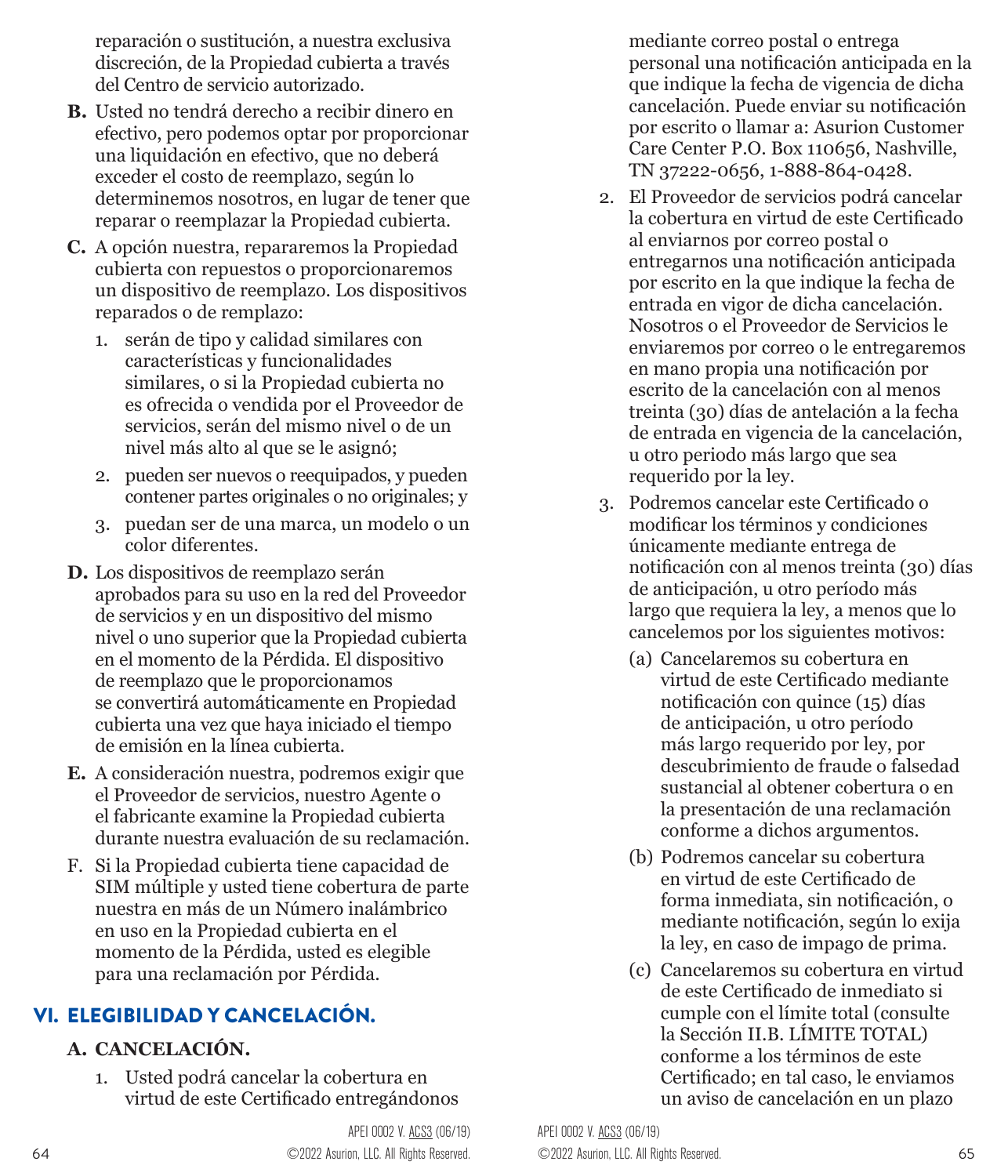de treinta (30) días calendario a partir del agotamiento del límite. Sin embargo, si no se envía la notificación dentro del plazo establecido, la inscripción continuará sin perjuicio del límite total hasta que le enviemos una notificación de cancelación.

- (d) Cancelaremos su cobertura en virtud de este Certificado de forma inmediata, sin notificación, si usted deja de tener servicio activo con el Proveedor de servicios.
- 4. Si nosotros o el Proveedor de servicios cancelamos este Certificado, le reembolsaremos cualquier prima no devengada en forma prorrateada. Si usted cancela la cobertura en virtud de este Certificado, le reembolsaremos cualquier prima no devengada proporcional. La cancelación será válida incluso si no se ha hecho u ofrecido el reembolso.

**NOTA:** Si se cancela su inscripción en virtud de la Sección VI.A.3. (c) CANCELACIÓN, usted continuará siendo elegible para doce (12) meses de cobertura a partir de la fecha de cancelación.

#### **B. ¿CÓMO SE SUMINISTRAN LOS AVISOS DE CANCELACIÓN?**

- 1. Las notificaciones requeridas por las secciones VI.A.2. o VI.A.3. La CANCELACIÓN deberá efectuarse por escrito y deberá incluir el verdadero motivo de la cancelación y la fecha de vigencia de la cancelación. La cobertura finalizará en esa fecha.
- 2. Las notificaciones pueden enviarse por correo postal o pueden entregarse en la última dirección postal o direcciones electrónicas Suyas que figuran en Nuestros archivos.
- 3. Nosotros o el Proveedor de servicios mantendremos comprobantes de entrega por correo postal en un formato autorizado o aceptado por el Servicio Postal de los Estados Unidos u otro servicio de entrega por correo postal comercial. Nosotros o el Proveedor de Servicios podemos cumplir las secciones

VI.A.2. O VI.A.3. CANCELACIÓN, al proporcionar dicha notificación o correspondencia por medios electrónicos. Si se realiza a través de medios electrónicos, Nosotros o el Proveedor de servicios conservaremos el comprobante de que se envió la notificación o correspondencia.

#### **C. SER Y PERMANECER ELEGIBLE PARA LA COBERTURA:**

- 1. Usted deberá haber activado el servicio de comunicaciones directamente con su Proveedor de servicios y ser un suscriptor actual y activo de su Proveedor de servicios para recibir cobertura en virtud de este Certificado. La Propiedad cubierta debe estar registrada activamente en la red del Proveedor de servicios en la Fecha de la Pérdida y haber registrado tiempo de emisión antes de la Fecha de la pérdida.
- 2. Tendremos que designar la Propiedad cubierta como elegible para la cobertura.
- 3. Usted no debe haber participado en actividades de fraude o mal uso en relación con el presente o un programa de seguro de equipos de comunicaciones similar.
- 4. No debe haber alcanzado el límite total (consulte la Sección II.B. LÍMITE TOTAL) en virtud de cualquier certificado de cobertura de Allianz Global Risks US Insurance Company emitido a usted por su Proveedor de servicios dentro de los últimos doce (12) meses después de su solicitud de esta cobertura.
- 5. Usted no debe incumplir ninguna condición sustancial del presente Certificado, lo que incluye, entre otros, no devolver la Propiedad Cubierta reclamada según las indicaciones dadas, o no pagar el deducible requerido.

#### VII. CONDICIONES ADICIONALES.

- **A.** Todas las reclamaciones presentadas en virtud de este Certificado se satisfarán en el plazo de treinta (30) días después de que usted:
	- 1. proporcione una prueba satisfactoria de la propiedad y Pérdida a nuestro Agente; y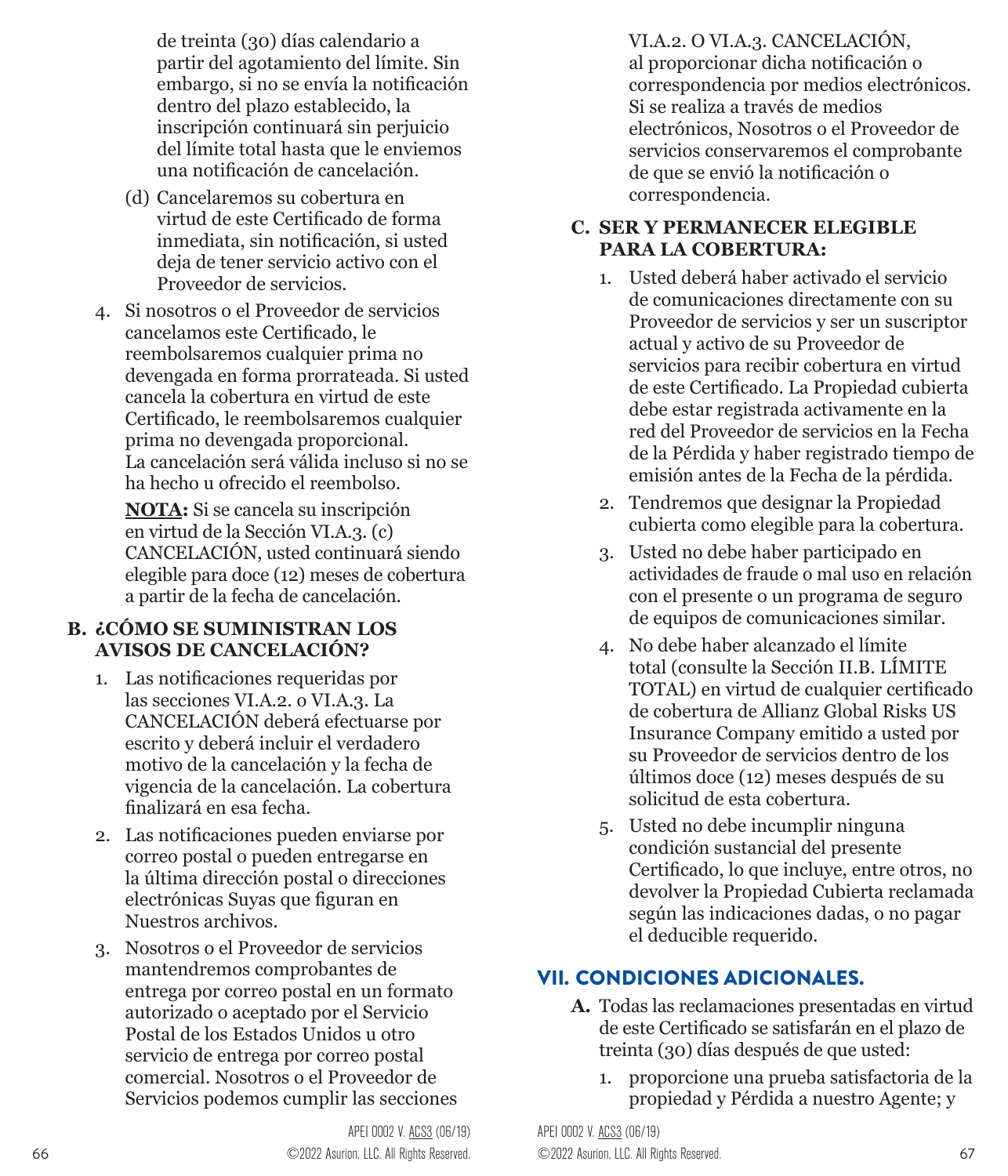- 2. cumpla con todas sus obligaciones en virtud de la Sección IV. OBLIGACIONES EN CASO DE UNA PÉRDIDA.
- **B.** Si nosotros y usted no estamos de acuerdo sobre el valor de la Propiedad cubierta o el monto o la satisfacción de una Pérdida, tanto usted como nosotros podemos optar por acudir al procedimiento de arbitraje de conformidad con la Sección VII.F. ACUERDO DE ARBITRAJE O DE TRIBUNAL DE RECLAMACIONES MENORES, a continuación.
- **C.** Usted no podrá ceder este Certificado sin nuestro consentimiento por escrito.
- **D.** Conservaremos cualquier valor para la recuperación o el rescate en una Pérdida hasta que nuestros gastos se hayan reembolsado totalmente. Si suministramos un dispositivo de reemplazo, la Propiedad cubierta reclamada pasa a ser de nuestra propiedad y puede ser deshabilitada, destruida o reutilizada. No suministraremos un dispositivo de reemplazo si usted incumple los términos de este Certificado debido a lo siguiente: no devuelve la Propiedad cubierta dañada cuando se solicite en conjunto con una Pérdida previa; o, no paga el cargo por dispositivo no devuelto o el deducible sobre una Pérdida previa.
- **E.** Si cumplimos con su reclamación y usted tiene derecho a solicitar compensación por daños y perjuicios de otra persona, dichos derechos se nos transferirán. Usted deberá hacer todo lo necesario para proteger nuestros derechos y no hacer nada después de una Pérdida que pueda perjudicarlos. Usted podrá renunciar a sus derechos contra otra parte por escrito:
	- 1. Antes de una Pérdida.
	- 2. Después de una Pérdida, sólo si, en el momento de la Pérdida, esa parte es:
		- (a) una persona cubierta en virtud de este Certificado; o
		- (b) una firma comercial que: (i) es propiedad suya o está bajo su control; (ii) es propietaria de usted o lo controla a usted; o (iii) es su arrendatario.

La presente no restringirá su cobertura.

- **F. ACUERDO DE ARBITRAJE O DE TRIBUNAL DE RECLAMACIONES MENORES.** Lea atentamente esta cláusula. Esto afecta sus derechos. **Para los fines de este acuerdo de arbitraje o de tribunal de reclamaciones menores (denominado el "A.A.") únicamente, las referencias a "nosotros" y "nos" también incluyen (1) las respectivas compañías matrices, subsidiarias, afiliadas, agentes, empleados, sucesores y cesionarios de Allianz Global Risks US Insurance Company, y nuestro Agente, y el Proveedor de servicios, según se definen en el presente.** La mayoría de sus inquietudes sobre este Certificado se pueden atender simplemente al comunicarse con nosotros al 1-888- 864-0428. En el caso de que no podamos resolver cualquier controversia con usted, **USTED Y NOSOTROS ACORDAMOS RESOLVER ESAS CONTROVERSIAS MEDIANTE EL ARBITRAJE VINCULANTE O A TRAVÉS DE UN TRIBUNAL DE RECLAMACIONES MENORES EN LUGAR DE A TRAVÉS DE TRIBUNALES DE JURISDICCIÓN GENERAL. USTED Y NOSOTROS ACEPTAMOS RENUNCIAR AL DERECHO A UN JUICIO POR JURADO Y AL DERECHO A PARTICIPAR EN** 
	- 1. Este A.A.:
		- (a) Sobrevive a la extinción de esta Política.

**DEMANDAS COLECTIVAS, U OTROS PROCESOS REPRESENTATIVOS.**

- (b) Se rige por la Ley Federal de Arbitraje.
- (c) Cubre cualquier controversia que tenga con nosotros concerniente o relacionada, directa o indirectamente, con esta Política.
- (b) No impide que usted pueda emprender una acción judicial individual contra nosotros en un tribunal de reclamaciones menores en lugar de llevar a cabo el arbitraje.
- (e) No le impide informar a cualquier agencia gubernamental de su

68 ©2022 Asurion, LLC. All Rights Reserved. ©2022 Asurion, LLC. All Rights Reserved. 69 APEI 0002 V. ACS3 (06/19) APEI 0002 V. ACS3 (06/19)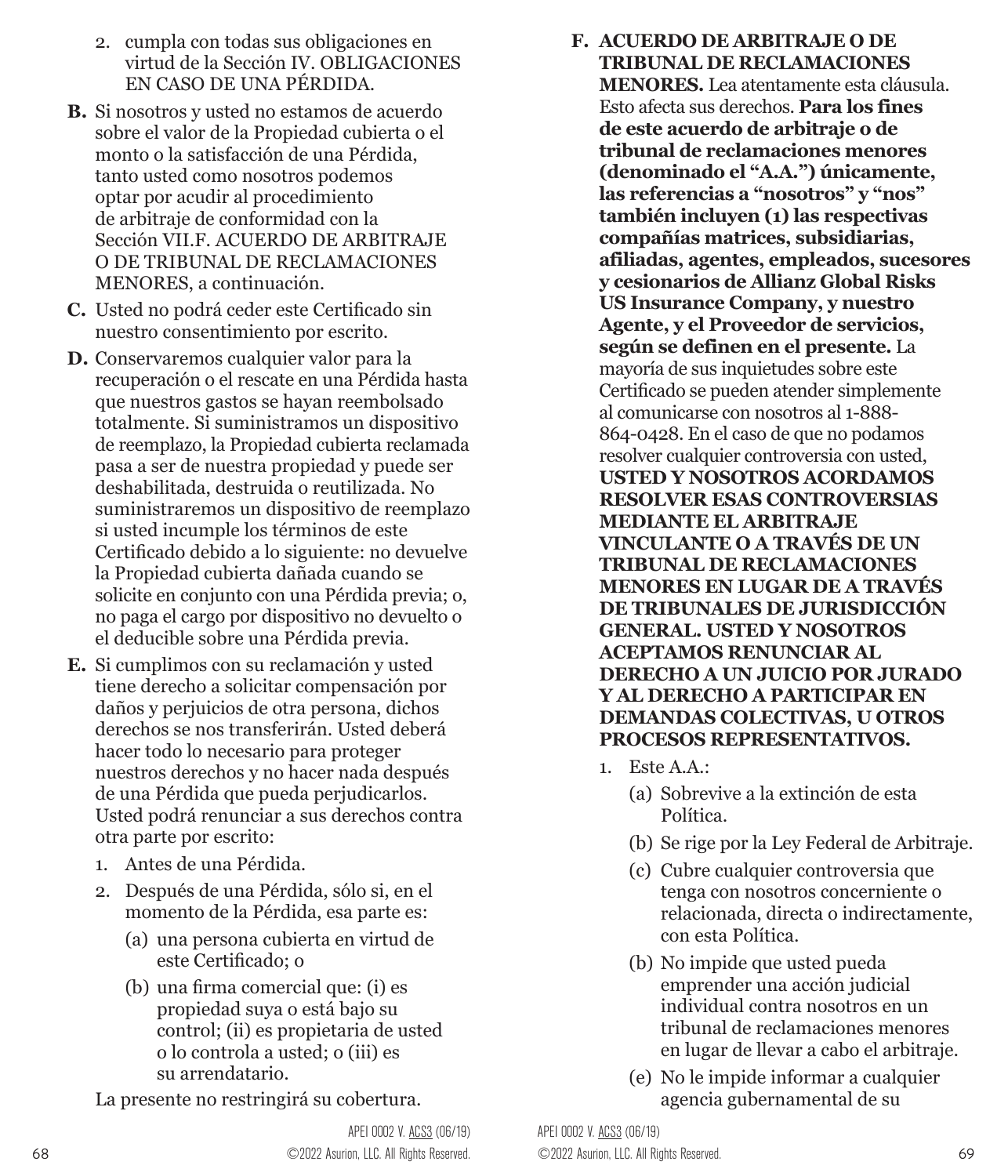controversia. Es posible que puedan solicitar un resarcimiento en su nombre.

- 2. Proceso de Arbitraje:
	- (a) Cómo iniciar el arbitraje.
		- Envíe una Notificación de reclamación por escrito por correo certificado a Legal Department, P.O. Box 110656, Nashville, TN 37222-0656.
		- Describa la controversia y el resarcimiento solicitado en la Notificación.
		- Si no se resuelve la controversia en un plazo de (treinta) 30 días posteriores a la recepción de la Notificación, puede iniciar un arbitraje ante la Asociación Americana de Arbitraje (American Arbitration Association, "AAA"). Puede comunicarse con la AAA y obtener una copia gratuita de sus normas y formularios en www.adr. org o llamando al 1-800-778-7879.
	- (b) El arbitraje será llevado a cabo por la AAA siguiendo las Reglas de Arbitraje del Consumidor (en adelante, las "Reglas"). Un tribunal puede decidir la aplicabilidad de este A.A. El árbitro decidirá todas las demás cuestiones. El árbitro queda vinculado por este A.A.
	- (c) A menos que usted y nosotros acordemos un lugar diferente, cualquier audiencia se llevará a cabo en el condado o municipio de su dirección postal.
- 3. Honorarios:
	- (a) En la mayoría de los casos pagaremos todos los cargos de registro, administración y árbitros. Si el árbitro considera que su controversia se presentó con el objetivo de acosar o es frívola, las Normas regirán el pago de los cargos.
	- (b) Le reembolsaremos el cargo de registro pagado a la AAA. Si no puede pagar un cargo de registro, lo pagaremos si usted nos envía una solicitud por escrito.
- 4. Decisión arbitral:
	- (a) Usted y nosotros aceptamos no divulgar ninguna oferta de conciliación al árbitro antes de que el árbitro dicte una decisión.
	- (b) Si el árbitro se pronuncia a su favor y la compensación por daños otorgada es superior a la última conciliación que hayamos ofrecido, haremos lo siguiente.
		- Le pagaremos a usted el monto que sea mayor entre la compensación por daños y perjuicios o siete mil quinientos dólares (\$7,500).
		- También pagaremos los honorarios razonables de su abogado y los gastos de arbitraje. No puede recuperar laudos duplicados de honorarios y gastos.
	- (c) Renunciamos a cualquier derecho que tengamos a requerir que usted nos compense los honorarios y gastos de abogados si prevalecemos en el arbitraje.
	- (d) Si solicita un resarcimiento declaratorio o cautelar, tal resarcimiento se puede otorgar únicamente en la medida necesaria para proporcionarle un resarcimiento.

**USTED Y NOSOTROS ACORDAMOS QUE CADA PARTE PUEDE PRESENTAR RECLAMACIONES CONTRA LA OTRA ÚNICAMENTE A TÍTULO INDIVIDUAL Y NO EN UNA PRESUNTA DEMANDA COLECTIVA, ARBITRAJE COLECTIVO O PROCESO REPRESENTATIVO.** A menos que usted y nosotros acordemos lo contrario, el árbitro no puede fusionar su controversia con la controversia de cualquier otra persona y no puede presidir ningún tipo de proceso representativo. Si se considera que esta disposición específica es inaplicable, entonces la totalidad de este A.A. será nulo y sin efecto.

**G.** Nadie podrá entablar una acción legal, incluido el arbitraje, en contra de nosotros en virtud de este Certificado, a menos que: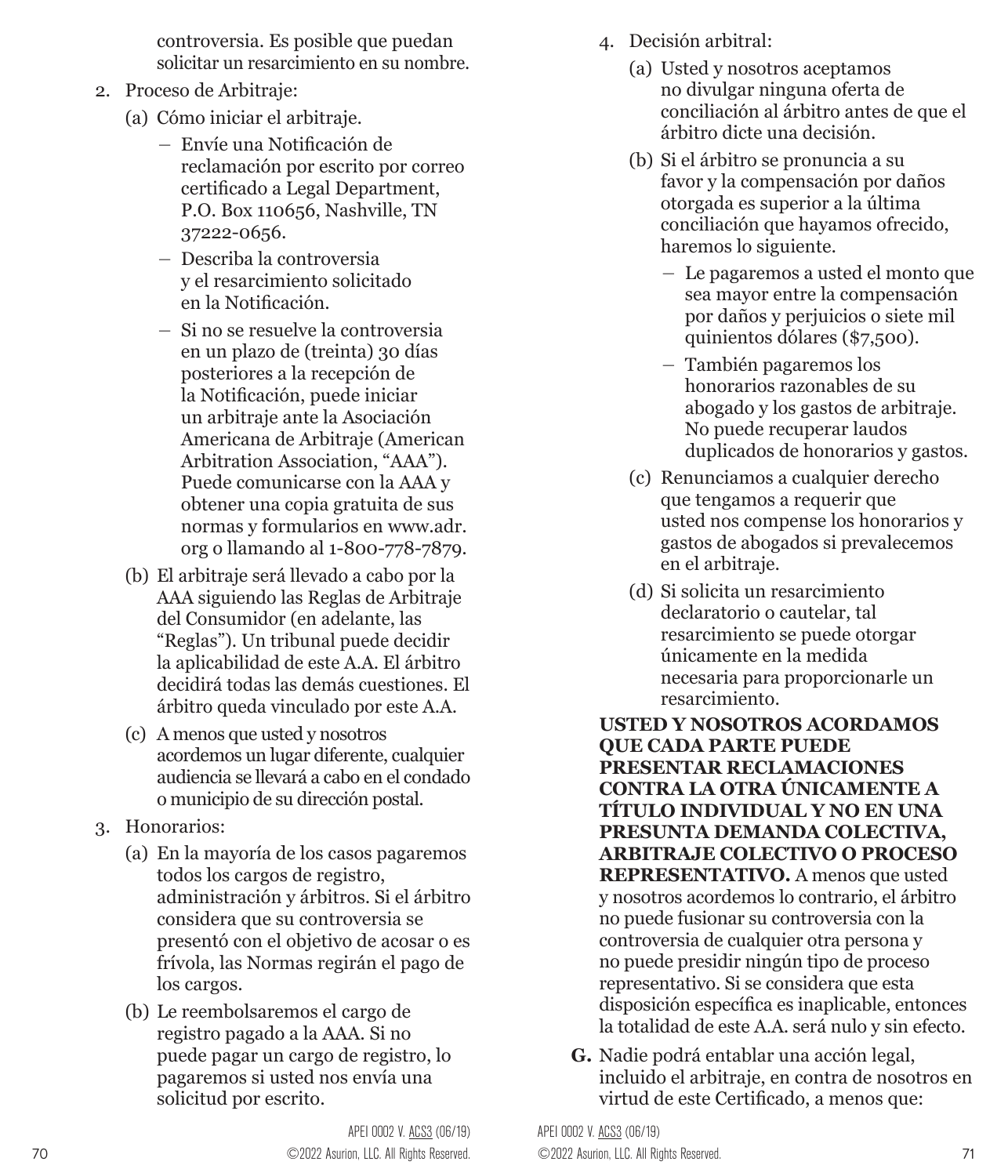- 1. haya habido pleno cumplimiento de todos los términos de este Certificado; y
- 2. se inicie una acción en el término de dos (2) años, o cualquier periodo más largo que sea requerido por la ley, después del primer momento en que usted tenga conocimiento de la Pérdida o de otros eventos que sean la base de la acción.
- **H.** El territorio de cobertura está en todo el mundo, pero el costo de reparación o reemplazo se valorará en la moneda de los EE. UU. en el momento de reparación o reemplazo. Enviaremos un dispositivo reparado o reemplazado aprobado directamente a usted dentro de los Estados Unidos y sus territorios o le exigiremos recogerlo en una Instalación de Servicio Autorizado.
- **I.** Si tiene una Pérdida de la Propiedad cubierta que es parte de un par o conjunto, solo cubriremos una proporción razonable y justa del valor total del par o del conjunto.
- **J.** Podremos poner a su disposición otros beneficios o servicios limitados relacionados con su Propiedad cubierta cuando corresponda. Estos pueden incluir: la ubicación de la propiedad o servicios de recuperación; gestión de datos o servicios de recuperación; servicio y mantenimiento de dispositivos; soporte técnico; reducción en el costo de beneficios de actualización o compra u otros servicios prestados a través de su Proveedor de servicios o cualquier Instalación de Servicio Autorizada.
- **K.** Estamos de acuerdo en que cualquiera de los términos de este Certificado que no cumpla con el derecho aplicable se ajustará para cumplir con dicho derecho. Si se considera que cualquier parte de este Certificado es inválida o inexigible, esta no invalidará la parte restante de este Certificado.
- **L.** El presente Certificado contiene la totalidad del acuerdo entre usted y nosotros con respecto al seguro pagado. Los términos del Certificado solo pueden ser enmendados o exonerados con la emisión de un nuevo Certificado o el endoso emitido por Nosotros e integrado a este Certificado.
- **M.**Nos reservamos el derecho de revisar este Certificado en cualquier momento y ajustar los términos de cobertura, incluida la prima y el deducible. En caso de cualquier cambio sustancial en los términos de cobertura, se le proporcionará un aviso previo por escrito de tales cambios. Usted podrá cancelar la cobertura en cualquier momento, sin sanción, pero si continúa pagando las primas después de un cambio en los términos de cobertura, Usted deberá acatar dicha modificación.
- **N.** En caso de que realicemos alguna modificación a la Póliza que aumente su cobertura sin prima adicional, el aumento de la cobertura se aplicará inmediatamente a este Certificado.
- **O.** Es importante que haga una copia de seguridad de todos los Datos y software debido a que este Certificado no cubre Pérdidas ni daños de sus Datos o Software no estándar y cualquier reparación de su Propiedad cubierta puede dar como resultado la eliminación de tales Datos o software. **USTED TIENE LA RESPONSABILIDAD EXCLUSIVA DE HACER UNA COPIA DE SEGURIDAD DE TODO SOFTWARE Y DATOS SOBRE LA PROPIEDAD CUBIERTA EN DISCOS DUROS O CUALQUIER OTRO MECANISMO DE ALMACENAMIENTO. NO SOMOS RESPONSABLES DE NINGUNA PÉRDIDA, ALTERACIÓN O CORRUPCIÓN DE CUALQUIER SOFTWARE O DATOS.**

#### VIII. DEFINICIONES.

- **A.** "Centro de servicio autorizado" significa: el lugar o los lugares que sirven como centro de reparación o reemplazo para el programa y suministran reemplazos para la Propiedad cubierta o llevan a cabo reparaciones de esta. La selección de la Instalación de Servicios Autorizados será a criterio exclusivo de nosotros o nuestro agente.
- **B.** "Certificado de cobertura", "Certificado" o "Certificados" significa: este Certificado de cobertura de equipo de comunicaciones para productos comerciales en tránsito.

72 ©2022 Asurion, LLC. All Rights Reserved. ©2022 Asurion, LLC. All Rights Reserved. 73 APEI 0002 V. ACS3 (06/19) APEI 0002 V. ACS3 (06/19)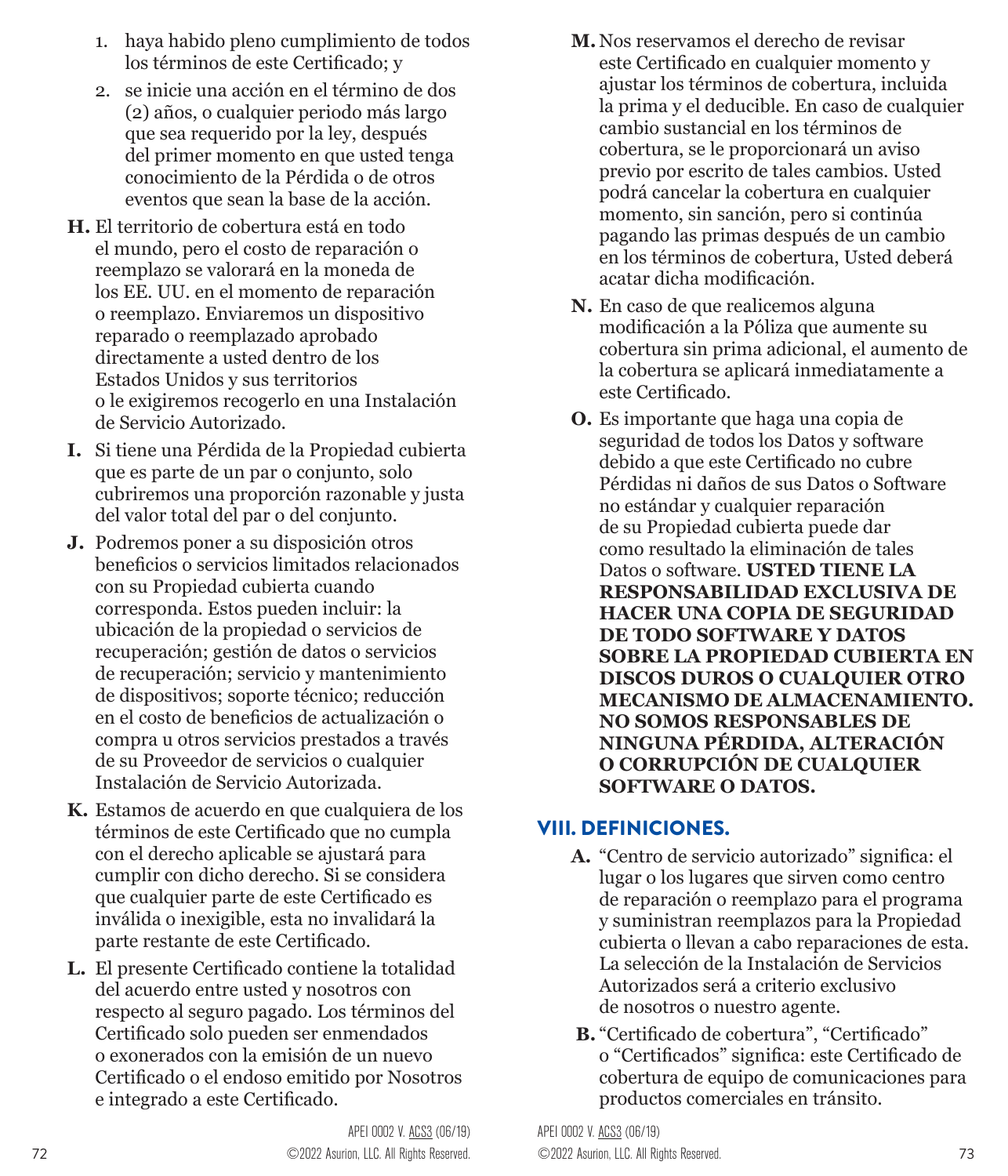- **C.** "Propiedad cubierta" significa: el dispositivo inalámbrico elegible de su propiedad o arrendado por usted: 1) cuyo número único de identificación (Identificación Internacional de Equipo Móvil [International Mobile Equipment Identity, IMEI]), Número de Serie Electrónico (Electronic Serial Number, ESN) o ID de equipo móvil (Mobile Equipment ID, MEID) se refleja en los registros del Proveedor de servicios en el momento de la entrada en vigencia inicial de su cobertura; y 2) cuyo uso de tiempo de emisión de salida haya sido registrado con el Proveedor de servicios en su cuenta después de que la cobertura entre en vigencia; a menos que usted haya iniciado sesión de tiempo de emisión de salida en otro dispositivo inalámbrico inmediatamente antes del momento de la pérdida, en cuyo caso dicho dispositivo inalámbrico se convierte en la propiedad cubierta siempre y cuando: i) dicho dispositivo inalámbrico sea de su propiedad o arrendado por usted y usted nos proporcione un comprobante de la propiedad o del arrendamiento y ii) el uso de tiempo de emisión haya sido iniciado en dicho dispositivo en su cuenta con el Proveedor de servicios inmediatamente antes del momento de la pérdida.
- **D.** "Datos" signfica: información ingresada o almacenada en la Propiedad cubierta, o procesada por esta. Estos incluyen documentos, bases de datos, mensajes, licencias, información de contacto, contraseñas, aplicaciones, libros, juegos, revistas, fotos, videos, tonos de llamada, música y mapas.
- **E.** "Fecha de la pérdida" significa: la fecha en que se produce una Pérdida en la Propiedad cubierta.
- **F.** "Accesorios incluidos" significa: si forman parte de la pérdida cubierta, una tarjeta de Módulo de identificación de Suscriptor (SIM); una batería estándar; y un cargador de batería estándar.
- **G.** "Activación inicial" significa: la hora de activación inicial del servicio del Proveedor de servicios para la Propiedad cubierta.
- **H.** "Suscriptor asegurado" o "Suscriptores asegurados" significa: los titulares de cuentas

del Proveedor de servicios que cumplan las siguientes condiciones:

- 1. Que hayan estado inscritos en la cobertura en virtud de este Certificado y hayan sido aceptados para esta;
- 2. Que tenga una descripción completa de su Propiedad cubierta en nuestros archivos o los de nuestro Agente.

Que haya pagado todas las primas adeudadas con respecto a su Propiedad cubierta antes de cualquier Fecha de Pérdida reclamada.

- **I.** "Pérdida" y "Pérdidas" significan: una reparación o reemplazo cubierto según lo dispuesto en la Sección I.A. PLAN DE COBERTURA.
- **J.** "Malware" significa: software perjudicial que daña, destruye o tiene acceso a sus Datos sin su autorización o interfiere de otro modo con el desempeño de cualquier dato, medios, software, o sistema en la Propiedad cubierta o conectado a esta.
- **K.** "Avería mecánica o eléctrica" significa: la falta de funcionamiento de la Propiedad cubierta debido a una pieza o mano de obra defectuosos o al deterioro por uso en el marco de su operación según las instrucciones del fabricante.
- **L.** "Medios externos no estándares" significa: objetos físicos en los que se pueden almacenar datos, pero que no son componentes integrales de la Propiedad cubierta necesarios para su funcionamiento. Estos incluyen tarjetas de datos, tarjetas de memoria, discos rígidos externos y discos flash. Los Medios externos no estándares no incluyen los Medios externos estándares.
- **M.** "Software no estándar" significa: un software que no sea un Software estándar.
- **N.** "Contaminantes" significa: cualquier irritante o contaminante sólido, líquido, gaseoso o térmico, incluido humo, vapor, hollín, ácido, álcali, productos químicos, campos eléctricos producidos artificialmente, campo magnético, campo electromagnético, pulso electromagnético, ondas sonoras, microondas y todo tipo de radiación ionizante o no ionizante producida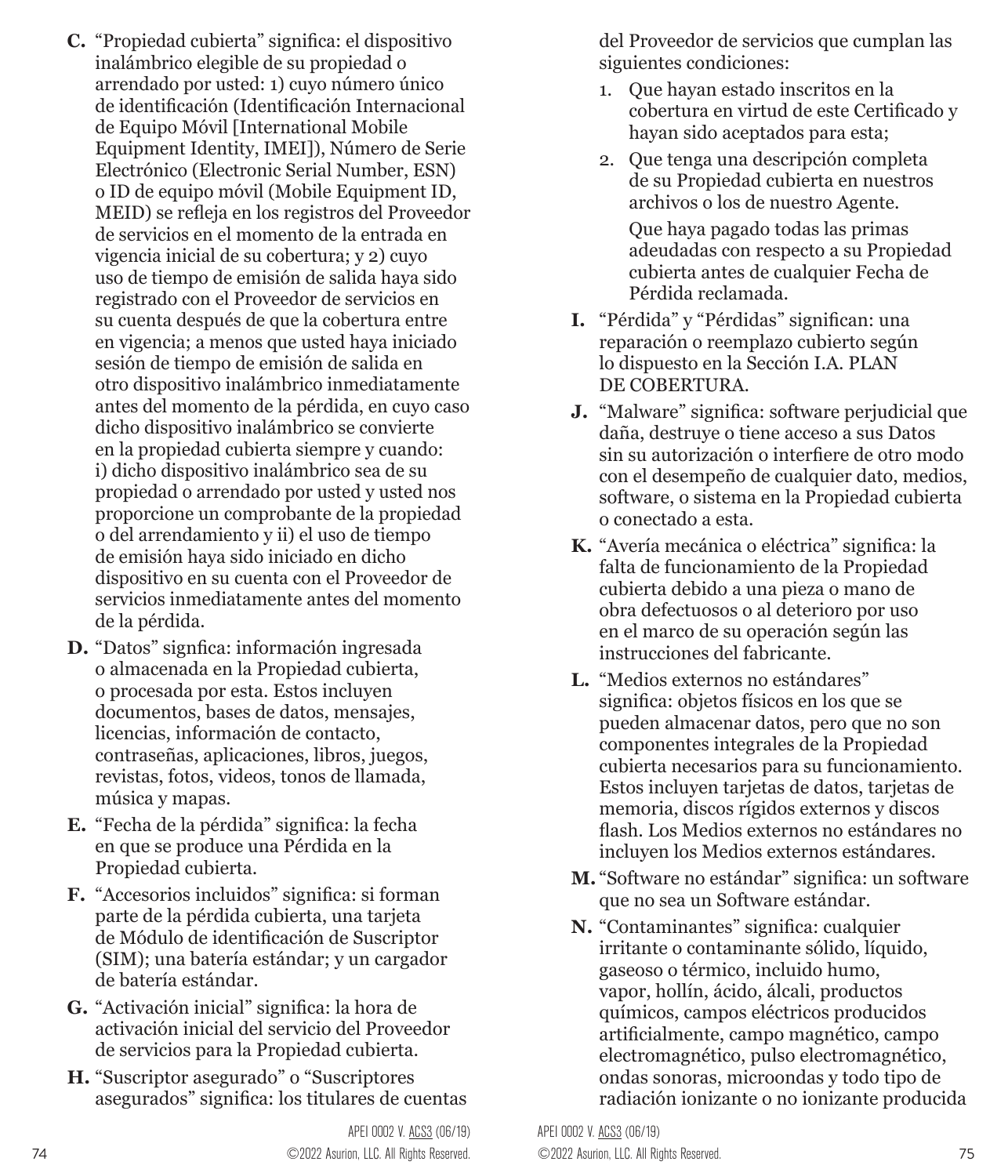artificialmente y desechos. Los desechos incluyen materiales destinados a reciclaje, reacondicionamiento o recuperación.

- **O.** "Proveedor de servicios" significa: USCC Services, LLC o una de sus afiliadas o sucesoras.
- **P.** "Medios externos estándar" significa: objetos físicos en los que pueden almacenarse datos y que vienen de serie en el empaque original con la Propiedad cubierta del fabricante, pero que no son componentes integrales de la Propiedad cubierta necesarios para su funcionamiento.
- **Q.** "Software estándar" significa: el sistema operativo previamente cargado en o incluido como estándar con la Propiedad cubierta del fabricante.
- **R.** "Número inalámbrico" o "Números inalámbricos" significan: el teléfono móvil o las líneas de datos o los números que le asignó el Proveedor de servicios.

#### IX. VARIACIONES POR ESTADO.

Los términos y las condiciones varían para los Certificados emitidos y los Suscriptores asegurados que residan en determinadas jurisdicciones según se establece a continuación.

**A. VARIACIONES POR ESTADO: Sección VII. F. El ACUERDO DE ARBITRAJE se modifica de la siguiente forma:**

**Si usted es residente de Maine, Oklahoma, Vermont, Washington; o si se determina que las disposiciones de arbitraje antes mencionadas son inválidas o inexigibles con respecto a usted, se aplicará lo siguiente: cualquier laudo emitido de conformidad con las disposiciones de arbitraje en el presente documento constituirá un laudo no vinculante para usted,** siempre que en un plazo de cuarenta y cinco (45) días después del laudo del árbitro usted presente un procedimiento legal en el tribunal federal, estatal o local correspondiente, con base en el mismo asunto y hechos planteados por usted en el proceso arbitral. En ningún caso se planteará una reclamación en un tribunal

federal, estatal o local sin que antes usted y nosotros hayamos intentado resolver nuestro desacuerdo en un proceso arbitral y obtengamos un laudo arbitral conforme a la disposición de arbitraje arriba indicada.

#### **El Acuerdo de Arbitraje no se aplica si usted es residente de Missouri.**

#### **B. VARIACIONES POR ESTADO: DISPOSICIONES VARIAS**

Illinois: Se modifica la Sección VI.A.3. para establecer el envío de una notificación con al menos sesenta (60) días de anticipación, en caso de que cancelemos este Certificado o modifiquemos los términos y condiciones, a menos que cancelemos por otros motivos establecidos en este Certificado.

Iowa: La segunda oración en la Sección VI.A.3.(c) se modifica de la siguiente forma: Sin embargo, si no se envía notificación dentro del plazo indicado, la inscripción continuará sin perjuicio de la limitación de responsabilidad total hasta treinta (30) días a partir de la fecha en que se le envíe una notificación de cancelación.

Kansas: (i) La Sección VI.A.3.(b) se modifica de la siguiente manera: Cancelaremos su cobertura bajo este Certificado con quince (15) días de anticipación por falta de pago de la prima. (ii) Lo siguiente se agrega a la Sección VI.A.3: No cancelaremos su cobertura bajo este Certificado basándose únicamente en la antigüedad de su Propiedad cubierta. (iii) La Sección VI.A.4 se modifica de la siguiente forma: Si nosotros o el Proveedor de servicios cancelamos este Certificado, le reembolsaremos cualquier prima no devengada en forma prorrateada. No se cobrará sanción alguna por cancelación anticipada. La cancelación será válida incluso si no se ha hecho u ofrecido el reembolso. (iv) Se enmienda la quinta oración de la sección VII. F. se modifica de la siguiente forma: En el improbable caso de que no podamos resolver una disputa, incluida cualquier reclamación en virtud de este Certificado, que usted o nosotros podamos tener, USTED Y NOSOTROS PODEMOS ACORDAR VOLUNTARIAMENTE QUE DESPUÉS DE QUE SURJA ALGUNA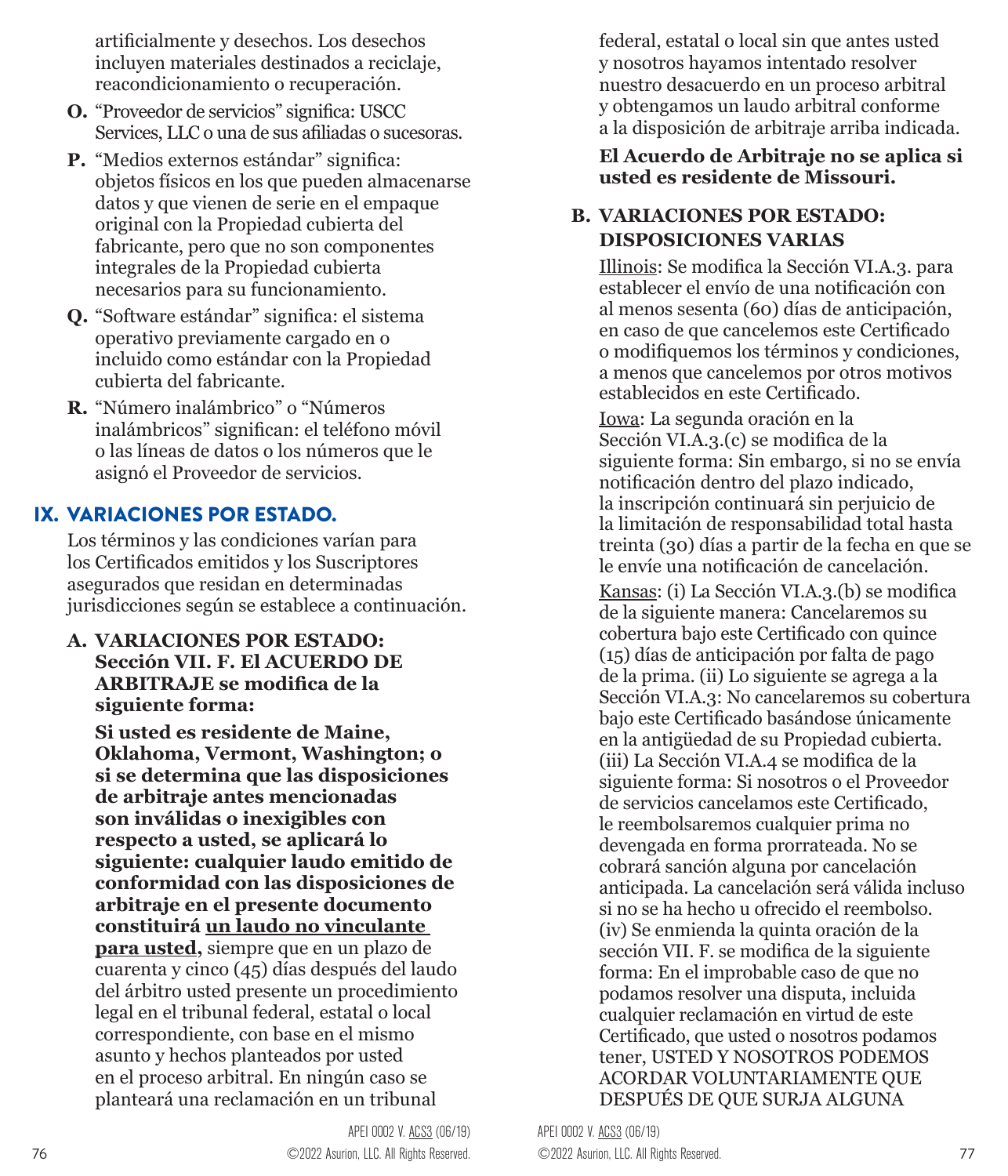CONTROVERSIA PROCEDEREMOS A RESOLVERLA MEDIANTE ARBITRAJE VINCULANTE O ANTE UN TRIBUNAL PARA CASOS DE MENOR CUANTÍA EN LUGAR DE HACERLO A TRAVÉS DE TRIBUNALES DE JURISDICCIÓN GENERAL. (v) La segunda oración de la Sección VII.M. se modifica de la siguiente forma: En caso de cualquier cambio sustancial en los términos de cobertura, se le proporcionará una notificación por escrito de dichos cambios al menos con treinta (30) días de antelación. (vi) se modifica la NOTA "B" a continuación de la siguiente manera: TODA PERSONA QUE, A SABIENDAS Y CON INTENCIÓN DE ESTAFAR, PRESENTE, ORDENE QUE SE PRESENTE O PREPARE CON CONOCIMIENTO O CREENCIA DE QUE SE PRESENTARÁ A O POR UNA COMPAÑÍA DE SEGUROS, PRESUNTA COMPAÑÍA DE SEGUROS, CORREDOR O CUALQUIER AGENTE DE LOS MISMOS, CUALQUIER COMUNICACIÓN O DECLARACIÓN ESCRITA, ELECTRÓNICA, DE IMPULSO ELECTRÓNICO, FAX, MAGNÉTICA, VERBAL O TELEFÓNICA COMO PARTE DE, O EN APOYO DE, UNA SOLICITUD PARA LA EMISIÓN DE, O LA CALIFICACIÓN DE UNA PÓLIZA DE SEGURO DE SEGUROS PERSONALES O COMERCIALES, O UNA RECLAMACIÓN POR PAGOS U OTRO BENEFICIO EN VIRTUD DE UNA PÓLIZA DE SEGURO DE SEGUROS PERSONALES O COMERCIALES QUE DICHA PERSONA SABE QUE CONTENÍA INFORMACIÓN ESENCIALMENTE FALSA CON RESPECTO A CUALQUIER HECHO SUSTANCIAL DE LOS MISMOS; U OCULTE, CON EL FIN DE INDUCIR A ERROR, INFORMACIÓN SOBRE CUALQUIER HECHO SUSTANCIAL DE LOS MISMOS, ES CULPABLE DE FRAUDE DE SEGUROS.

Maine: (i) El primer párrafo de la Sección VI.A.3. se elimina y se reemplaza con lo siguiente: Podemos no renovar o cambiar los términos y condiciones de este Certificado mediante notificación al menos treinta (30) días antes de la fecha de vigencia. Solo podemos cancelar este Certificado antes del vencimiento del plazo debido a los siguientes motivos: (ii) lo siguiente se agrega a la Sección VI.A.3.:

de este Certificado mediante notificación con treinta (30) días de antelación, u otro periodo más largo requerido por ley, en caso de un cambio sustancial en el riesgo que incremente el riesgo de pérdida después de que se haya emitido o renovado la cobertura; por incumplimiento de recomendaciones de control de pérdida razonable; por incumplimiento sustancial de deberes contractuales, condiciones o garantías; o por determinación tomada por el superintendente según la cual la continuación de la cobertura pondrá en peligro nuestra solvencia o generará la violación de las leyes de seguros de este o cualquier estado. (iii) Se modifica la primera oración de la Sección IX. A. de la siguiente manera: cualquier laudo dictado de conformidad con las disposiciones de arbitraje en el presente documento constituirá un laudo no vinculante sobre usted, siempre que dentro de los dos (2) años a partir del momento en que surge la causa de la acción judicial usted presente un procedimiento judicial en el tribunal federal estatal o local correspondiente, con base en los mismos asuntos y hechos planteados por usted en el proceso arbitral. Maryland: (i) En la Sección VI.A.2., "treinta (30) días" se modifica a "cuarenta y cinco (45) días". (ii) Se modifica la Sección VI.A.3. para establecer el envío de una

(e) cancelaremos su cobertura en virtud

notificación con al menos sesenta (60) días de anticipación, en caso de que cancelemos este Certificado o modifiquemos los términos y condiciones, a menos que cancelemos por otros motivos establecidos en este Certificado. (iii) Se modifica la Sección VI.A.3. "quince (15) días" a "cuarenta y cinco (45) días". (iv) la Sección VI.A.3.(b) se modifica de la siguiente manera: Podremos cancelar su cobertura en virtud de este Certificado en caso de falta de pago de la prima y le proporcionaremos una notificación con al menos diez (10) días de antelación sobre la cancelación. (v) Se modifica la Sección VI.A.3. (c) de "treinta (30) días" a "quince (15) días". (vi) Se agrega lo siguiente a la Sección VI.A.3.: Podremos cancelar este Certificado sin previo aviso si usted obtiene una cobertura sustancialmente similar de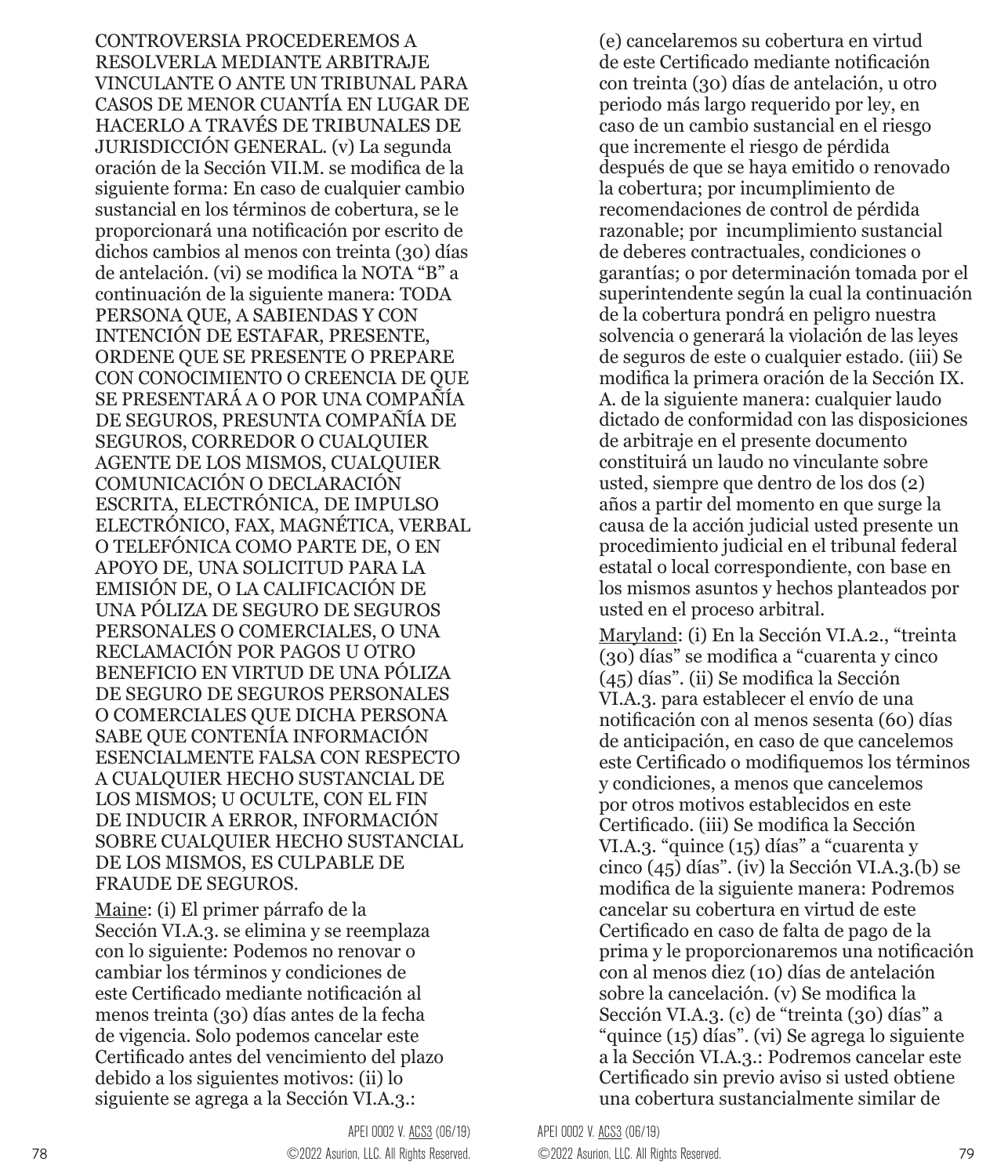otro asegurador sin ningún vencimiento de cobertura. (vii) Se modifica la Sección VII. G. 2. se modifica de la siguiente manera: se sustituye "dos (2) años" con "tres (3) años a partir de la fecha en que surge".

Missouri: Se modifica la quinta oración de la sección VII. F. se modifica de la siguiente manera: En el caso improbable de que no podamos resolver cualquier controversia con usted, USTED Y NOSOTROS ACORDAMOS RESOLVER ESAS CONTROVERSIAS MEDIANTE SU ELECCIÓN DE ARBITRAJE VINCULANTE O A TRAVÉS DE UN TRIBUNAL DE RECLAMACIONES MENORES EN LUGAR DE A TRAVÉS DE TRIBUNALES DE JURISDICCIÓN GENERAL.

Nebraska: La Sección VI.A.3.(b) se modifica de la siguiente manera: Podremos cancelar su cobertura en virtud de este Certificado en caso de falta de pago de la prima y le proporcionaremos una notificación con al menos quince (15) días de antelación sobre la cancelación.

Oklahoma: VII.F. El Acuerdo de arbitraje se modifica para incluir el siguiente texto adicional: Si no se emite una decisión arbitral en el plazo de tres (3) meses de la demanda de arbitraje, el Suscriptor asegurado, siempre que no sea la causa de la demora, puede optar por llevar el caso ante la justicia ordinaria. ADVERTENCIA: Cualquier persona que, a sabiendas y con intención de perjudicar, estafar o engañar a una compañía de seguros, efectúe cualquier reclamación para obtener dinero de una póliza de seguros que contenga cualquier información falsa, incompleta o engañosa es culpable de un delito grave.

Oregón: (i) Se suprime la sección III.C.1. y se sustituye por el texto siguiente: actos intencionales, deshonestos o fraudulentos realizados por usted, cualquier usuario autorizado de la Propiedad cubierta, cualquier persona a la que usted confíe la Propiedad cubierta, o cualquier otra persona que tenga un interés en la Propiedad cubierta para cualquier fin, independientemente de que actúe solo o en colusión con otros. (ii) Se modifica la Sección VI.A.3. para establecer el envío de una notificación con al menos sesenta (60) días de anticipación, en caso de que cancelemos

este Certificado o modifiquemos los términos y condiciones, a menos que cancelemos por otros motivos establecidos en este Certificado. (iii) La Sección VI.A.3.(b) se modifica de la siguiente manera: Podremos cancelar su cobertura en virtud de este Certificado en caso de falta de pago de la prima y le proporcionaremos una notificación con al menos quince (15) días de antelación sobre la cancelación. (iv) Se suprime la Sección VII. F. se elimina y se reemplaza con lo siguiente: En caso de que no podamos resolver una controversia, usted y nosotros podemos, en un acuerdo separado, dar consentimiento al arbitraje. USTED Y NOSOTROS ACORDAMOS QUE CADA PARTE PUEDE PRESENTAR RECLAMACIONES CONTRA LA OTRA ÚNICAMENTE A TÍTULO INDIVIDUAL Y NO COMO REPRESENTANTE DE UN GRUPO O MIEMBRO DE UN GRUPO EN CUALQUIER PRESUNTA DEMANDA COLECTIVA, ARBITRAJE COLECTIVO U OTRO PROCESO SIMILAR. Cualquier proceso de arbitraje se llevará a cabo en el estado de Oregón y de conformidad al derecho de Oregón. (v) En la NOTA "B" a continuación, se elimina la frase "ES CULPABLE DE FRAUDE DE SEGUROS" y se sustituye con "PODRÁ SER CULPABLE DE FRAUDE DE SEGUROS".

Pensilvania: (i) Se modifica la Sección VI.A.3. para establecer el envío de una notificación con al menos sesenta (60) días de anticipación, en caso de que cancelemos este Certificado o modifiquemos los términos y condiciones, a menos que cancelemos por otros motivos establecidos en este Certificado. (ii) La Sección VI.A.3.(b) se modifica de la siguiente manera: Podremos cancelar su cobertura en virtud de este Certificado en caso de falta de pago de la prima y le proporcionaremos una notificación con al menos treinta (30) días de antelación sobre la cancelación.

Vermont: (i) La Sección VII.A. se modifica de la siguiente manera: "treinta (30) días" se sustituye por "diez (10) días". (ii) Nota "B". a continuación se elimina y se reemplaza con lo siguiente: Cualquier persona que, a sabiendas, presente una declaración falsa en una solicitud de seguro o al presentar una reclamación puede ser culpable de un delito y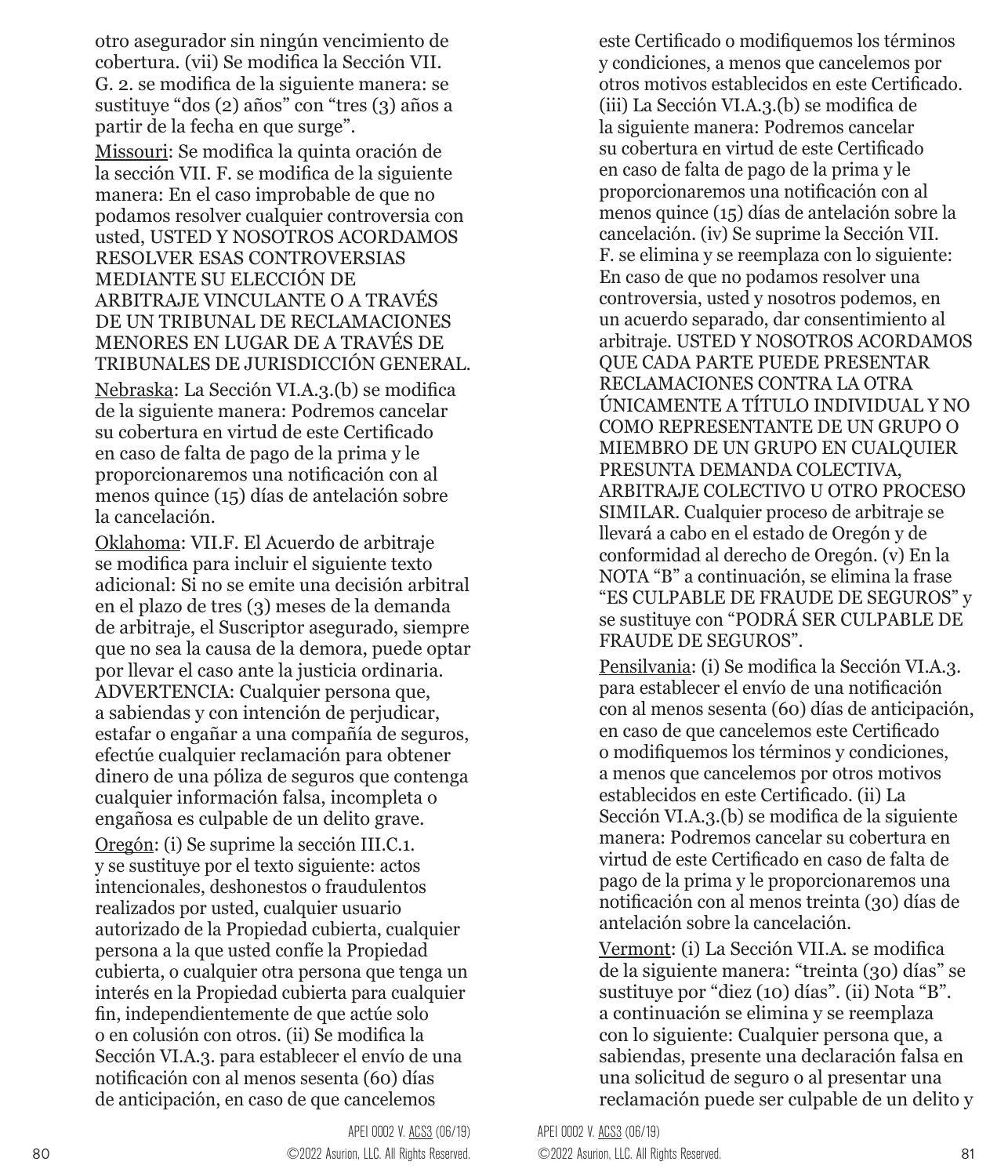estar sujeta a sanciones según la ley estatal. Washington: (i) Se modifica la Sección V.B. eliminando "costo de reemplazo" y reemplazándolo por "costo de reemplazo". (ii) La primera oración de la Sección VI.A.1. se modifica de la siguiente manera: Puede cancelar la cobertura en virtud de este Certificado enviándonos por correo, entregándonos o notificándonos con anticipación cuando dicha cancelación entre en vigencia. (iii) Se modifica la Sección VI.A.3. para establecer la entrega de una notificación con al menos treinta (30) días de anticipación, en caso de que cancelemos o no renovemos este Certificado o modifiquemos los términos y condiciones, a menos que cancelemos por otros motivos establecidos en este Certificado. (iv) La Sección VI.A.3.(b) se modifica de la siguiente manera: Podremos cancelar su cobertura en virtud de este Certificado en caso de falta de pago de la prima y le proporcionaremos una notificación con al menos diez (10) días de antelación sobre la cancelación. (v) Se añade lo siguiente a la sección VI.A.3: Nos reservamos el derecho de revisar este Certificado en cualquier momento, siempre que no aumentemos la prima ni el deducible ni restrinjamos la cobertura más de una vez en cualquier período de seis (6) meses. (vi) Se modifica la Sección VII.B.1. de la siguiente manera: Las notificaciones realizadas de conformidad con las Secciones A. 2 o 3 se harán por escrito e incluirán el motivo real y la fecha de entrada en vigencia de la cancelación o no renovación. La cobertura finalizará en esa fecha. (vii) Se suprime la Sección VII.F.1. (b) y no se reemplaza. (viii) La segunda oración de la Sección VII.M. se elimina y se reemplaza con lo siguiente: En caso de cualquier cambio sustancial en los términos de cobertura, se le proporcionará un aviso por escrito con anticipación de dichos cambios, incluido un Certificado o endoso revisado y un resumen de los cambios materiales. (ix) Se modifica la primera oración de la Sección IX. A. de la siguiente forma: cualquier laudo de conformidad con las disposiciones de arbitraje en el presente documento constituirá un laudo no vinculante para usted, siempre que usted rechace la

decisión arbitral enviándonos un documento escrito en un plazo de cuarenta y cinco (45) días después del laudo arbitral.

Virginia Occidental: Sección VII. F. El Acuerdo de arbitraje o tribunal de reclamaciones menores se elimina y se reemplaza por lo siguiente: La mayoría de sus inquietudes acerca de este Certificado se pueden abordar simplemente comunicándose con nuestro Representante autorizado al 1-888-864-0428. En el improbable caso de que no podamos resolver una controversia, incluida cualquier reclamación en virtud de este Certificado, que usted o nosotros podamos tener, USTED Y NOSOTROS ACORDAMOS QUE PODEMOS PRESENTAR RECLAMACIONES UNO EN CONTRA DEL OTRO ÚNICAMENTE A TÍTULO INDIVIDUAL Y NO EN CALIDAD DE REPRESENTANTE GRUPAL O MIEMBRO DE GRUPO EN CUALQUIER PRESUNTA DEMANDA COLECTIVA, ARBITRAJE GRUPAL U OTRO PROCEDIMIENTO SIMILAR.

- **NOTA: A. EL PRESENTE CERTIFICADO PUEDE PROPORCIONAR UNA DUPLICACIÓN DE LA COBERTURA YA SUMINISTRADA POR SU PÓLIZA DE SEGURO PARA AUTOMÓVILES PERSONALES, PÓLIZA DE SEGURO PARA PROPIETARIOS DE VIVIENDA U OTRA FUENTE DE COBERTURA.**
	- **B. TODA PERSONA QUE, A SABIENDAS Y CON INTENCIÓN DE PERJUDICAR, ESTAFAR O ENGAÑAR A UNA COMPAÑÍA DE SEGUROS, PRESENTE UNA DECLARACIÓN DE RECLAMACIÓN O UNA SOLICITUD QUE CONTENGA INFORMACIÓN FALSA, INCOMPLETA O ENGAÑOSA ES CULPABLE DE FRAUDE DE SEGUROS. EN FLORIDA, TAL CONDUCTA ES UN DELITO DE TERCER GRADO.**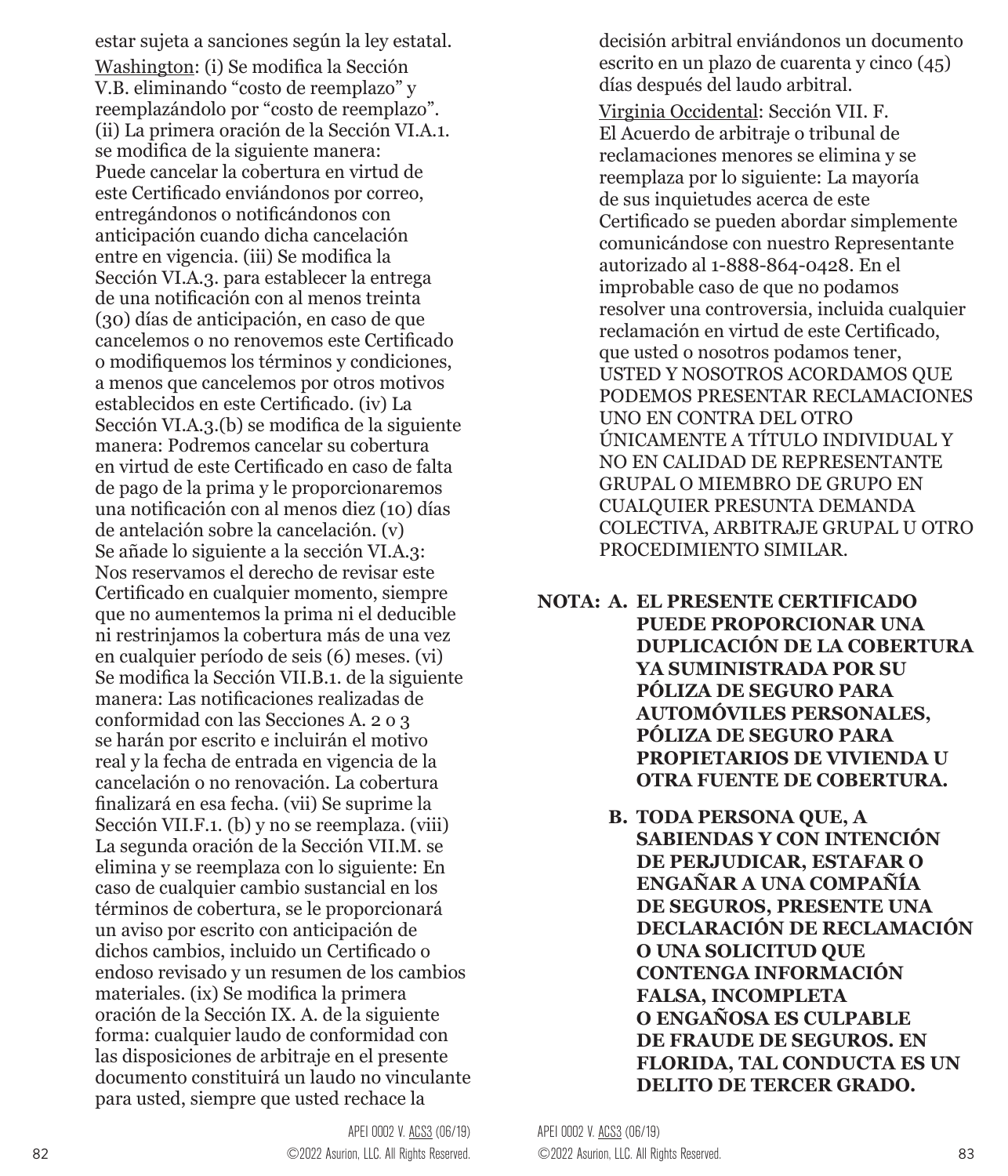<span id="page-42-0"></span>Cualquier pregunta con respecto a la cobertura ofrecida en virtud del presente Certificado debe ser dirigida a nuestro agente de la siguiente manera:

Centro de Atención al Cliente de Asurion P.O. Box 110656 Nashville, TN 37222-0656 1-888-864-0428

# PROGRAMA DEVICE PROTECTION+ CON APPLECARE SERVICES

**ESTE PLAN DE PROTECCIÓN ("CONTRATO") ES UN CONTRATO LEGAL ENTRE USTED Y ASURION TECHNOLOGY SERVICES, INC. EXIGE QUE RESUELVA CUALQUIER CONTROVERSIA CON NOSOTROS MEDIANTE ARBITRAJE VINCULANTE E INDIVIDUAL O UN TRIBUNAL DE INSTANCIA, Y LIMITA NUESTRA RESPONSABILIDAD CON USTED. LEA EL CONTRATO DETENIDA Y COMPLETAMENTE. SI NO ESTÁ DE ACUERDO CON ALGUNA DE SUS DISPOSICIONES, PUEDE CANCELAR ESTE PLAN DE ACUERDO CON LAS DISPOSICIONES DE CANCELACIÓN QUE SE ESTABLECEN A CONTINUACIÓN.** 

**Para obtener más información sobre cómo presentar una reclamación, llame al servicio al cliente al 1-888-864-0428 o visite phoneclaim.com/uscellular.** 

### **Proveedor del programa\*:**

### **Asurion Technology Services, Inc.**

\*Como se utiliza en este Contrato, "Nosotros", "Nos" y "Nuestro" se refiere al proveedor obligado en virtud de este Contrato: Asurion Technology Services, Inc., cuya dirección es P. O. Box 061078, Chicago, IL 60606-1078, teléfono 1-866-856- 3882. Este Contrato solo está disponible en los siguientes estados: California, Illinois, Iowa, Kansas, Maine, Maryland, Missouri, Nebraska, New Hampshire, Carolina del Norte, Oklahoma, Oregon, Pensilvania, Carolina del Sur, Tennessee, Texas, Vermont, Virginia, Washington, Virginia Occidental y Wisconsin.

"Usted" y "su" se refieren a la persona que compró este Contrato. Si se compra por teléfono, Internet u otros medios electrónicos, este Contrato se compra en el estado que aparece en su dirección de facturación en los registros de UScellular al momento de la compra.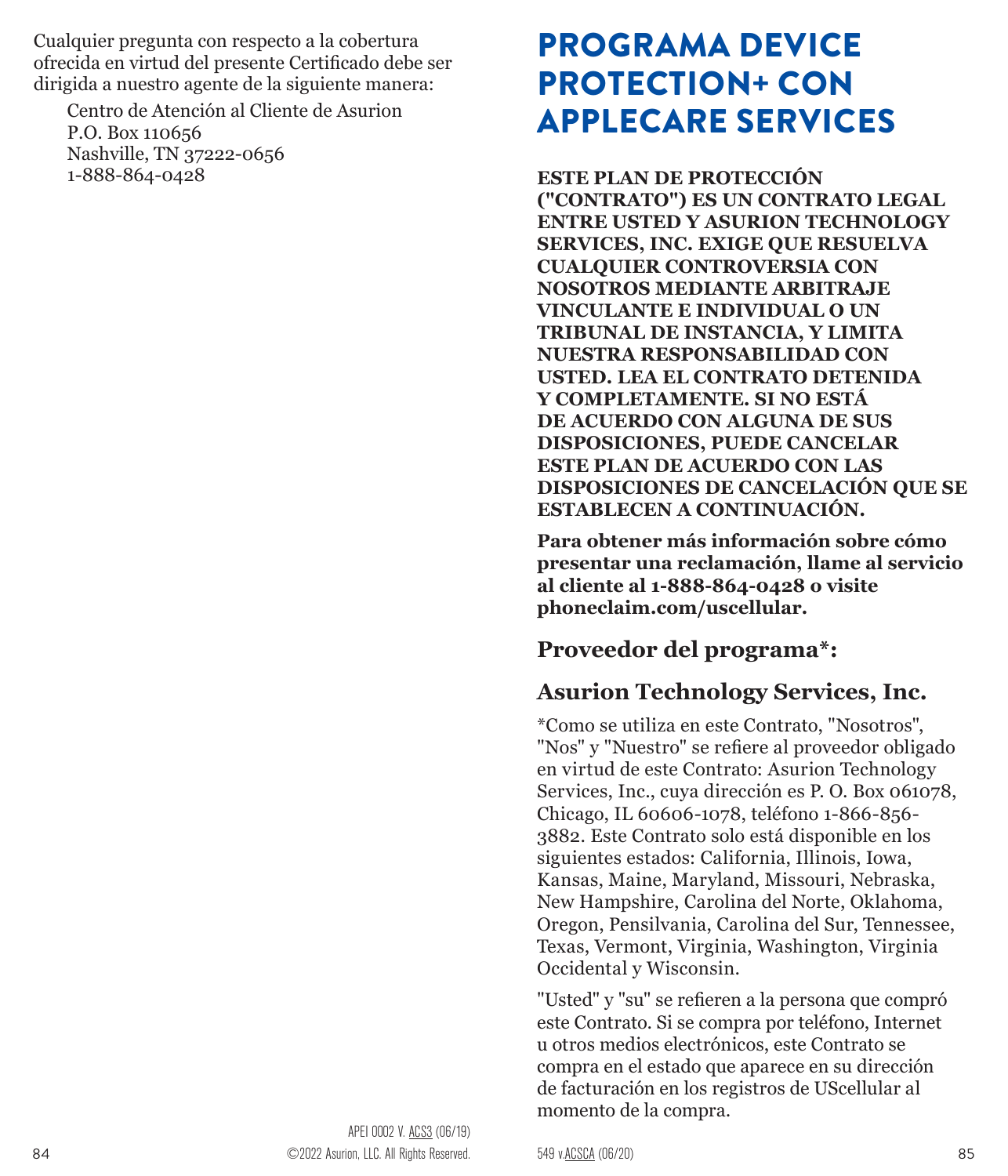Estos términos, condiciones, limitaciones y exclusiones del Contrato; junto con su factura mensual ("Factura") de UScellular (el "Contrato"), rigen el Programa, por lo que debe conservar este Contrato para futura referencia. Su número de teléfono móvil de UScellular para el dispositivo cubierto es su número de Contrato. Si se compra por teléfono, Internet u otros medios electrónicos, este Contrato se compra en el estado que aparece en su dirección de facturación en los registros de UScellular al momento de la compra.

**Acuerdo.** Usted acepta todas las disposiciones de este Contrato cuando solicita el Programa o paga por él. Podemos cambiar el cargo mensual por el Programa, la administración del Programa o estos términos y condiciones de vez en cuando, previa notificación con al menos treinta (30) días de anticipación por escrito. Dicha notificación puede ser cursada en un folleto adjunto a su Factura, como un mensaje impreso en su Factura, en un correo separado, o por cualquier otro método razonable, a nuestra discreción. Al proporcionar su dirección de correo electrónico a nosotros o a UScellular, nos autoriza a comunicarnos con usted de manera electrónica. Su uso continuado del Programa y el pago de los cargos, después de dicha notificación, constituye su aceptación de los cambios. El Programa solo está disponible para clientes de UScellular. Su participación en el Programa es opcional y usted puede cancelar el Programa en cualquier momento. Consulte la disposición de este Contrato relativa a la cancelación.

#### **Definiciones.**

**1> "UScellular"** significa USCC Services, LLC y cualquier filial o sucesora de, el vendedor del Programa. Puede escribir a USCC Services, LLC a 8410 W. Bryn Mawr, Chicago IL 60631. **2> "Asurion"** significa Asurion Technology Services, Inc. Puede escribir a Asurion a P.O. Box 061078, Chicago, IL 60606-1078 o llamar al 1-866-856-3882. **3> "AppleCare Services ("ACS")" o "Apple"** significa Apple, Inc. y AppleCare Services Company, Inc. **4> "Administrador"** significa ACS o Asurion. **5> "Administración de ACS"** significa que, para un dispositivo cubierto elegible que esté inscrito en la cobertura en virtud del Programa con Device Protection+ con AppleCare Services dentro de

los sesenta (60) días de la activación, durante los primeros veinticuatro (24) meses después de la fecha de emisión, ACS puede administrar las dos (2) primeras reclamaciones de ADH y cualquier reclamación de falla operativa. La elegibilidad para la administración de ACS después de los sesenta (60) días de la activación inicial está sujeta a limitaciones. **6> "Administración de Asurion"** significa que Asurion administrará todas las reclamaciones no administradas por ACS. **7> "Dispositivo cubierto"** significa un dispositivo que hemos designado como elegible para la cobertura en virtud del Programa, que se activa para el servicio de telecomunicaciones inalámbricas para el número de teléfono inalámbrico de UScellular inscrito en su cuenta de UScellular en la fecha en que se produce la falla operativa o daño accidental por manipulación del equipo cubierto y para el cual UScellular ha registrado tiempo de aire según lo identificado por el número de serie electrónico (Electronic Serial Number, ESN), el número de identificación de equipo móvil (Mobile Equipment Identification Number, MEID) o la identidad de equipo móvil internacional (International Mobile Equipment Identity, IMEI) para dispositivos CDMA y tarjeta SIM. **8> "Falla operativa"** significa después de que venza la garantía del fabricante, una falla mecánica, eléctrica o estructural del equipo cubierto para funcionar debido a defectos en los materiales o la mano de obra, lo que incluye los debidos al desgaste normal. **9> "Daño accidental por manipulación" (Accidental Damage From Handling, "ADH")** significa a partir de la fecha de inscripción, daños no intencionales o accidentales que ocurren en el curso del uso o manejo normal. **10> "Dispositivo de reemplazo"** significa el dispositivo inalámbrico nuevo o reacondicionado de tipo y calidad comparables al equipo cubierto que le proporcionamos en caso de una falla operativa cubierta o ADH del equipo cubierto. **11> "Fecha de emisión"** significa, para los dispositivos que se inscribieron dentro de los sesenta (60) días de la activación, la fecha en que se inscribió en la cobertura en virtud de este Programa. Para los dispositivos que se inscribieron después de sesenta (60) días, significa la fecha en que activó el dispositivo. **12> "Programa"** significa el Programa Device Protection+ con AppleCare Services que se describe en este Contrato **13>**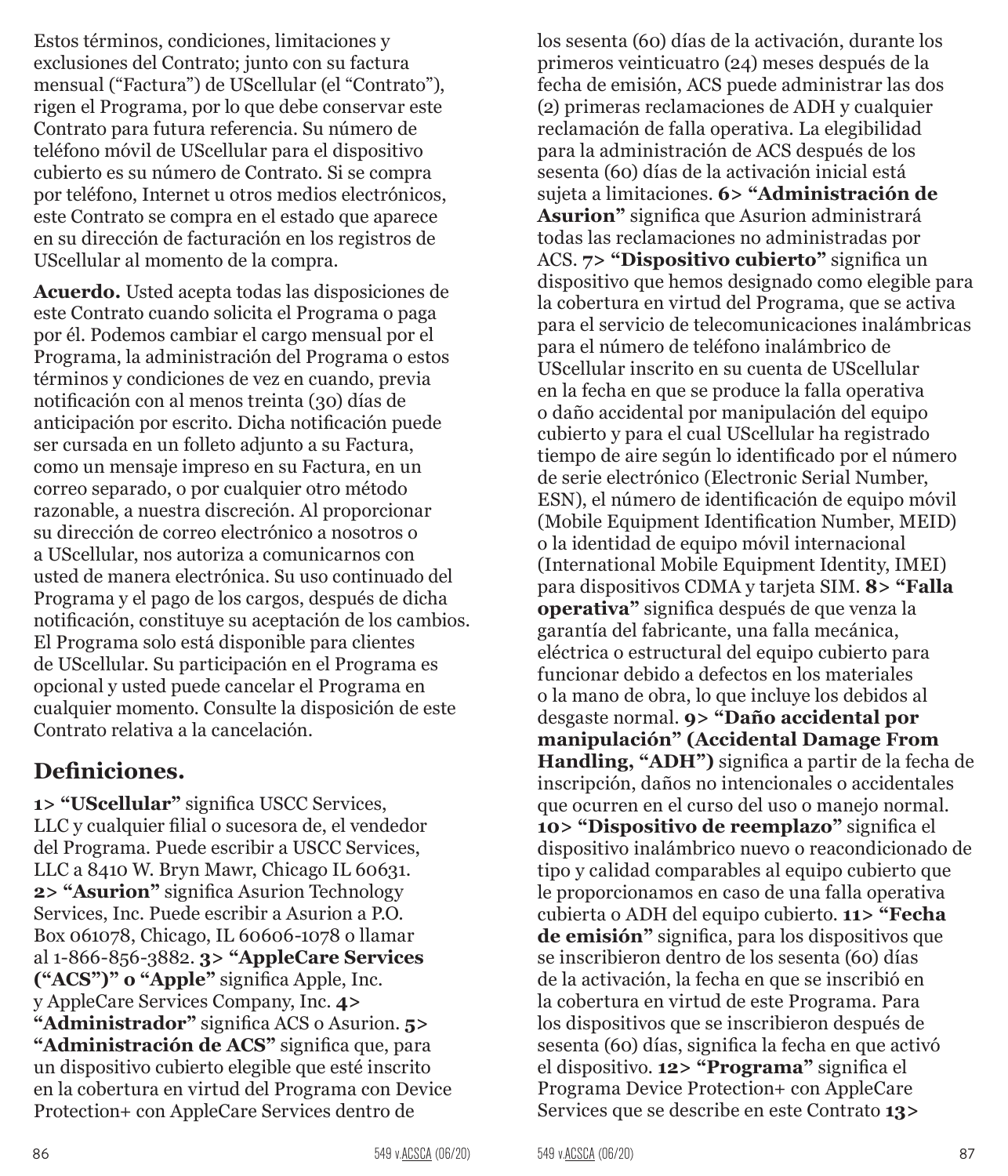**"Proveedores de servicios autorizados por Asurion o proveedores de servicios autorizados por ACS"** significa una ubicación designada por nosotros como autorizada para proporcionar reparaciones o equipos de reemplazo.

**Lo que está cubierto.** Si el dispositivo cubierto falla debido a una falla operativa o ADH, nosotros lo repararemos o, a nuestra entera discreción, lo reemplazaremos por un dispositivo de reemplazo. Usted no tiene derecho a recibir dinero en efectivo, aunque nosotros podemos elegir liquidar en efectivo el costo de reemplazar el dispositivo cubierto, según lo determinemos, en lugar del reemplazo o la reparación real del dispositivo cubierto. Si se produce una falla en la batería estándar, el cargador estándar, la tarjeta del módulo de identificación del suscriptor (Subscriber Identification Module, SIM) o para tablets solamente, un teclado y lápiz estándar, junto con la falla operativa o ADH del equipo cubierto, también repararemos o, a nuestra entera discreción, reemplazaremos una batería estándar, un cargador estándar o una tarjeta de módulo de identificación del suscriptor (SIM), oen el caso de tablets solamente, un teclado y un lápiz estándar según corresponda. NO HAY SEGURIDAD, DECLARACIÓN NI GARANTÍA DE QUE UN EQUIPO DE REEMPLAZO SEA IDÉNTICO U OFREZCA LAS MISMAS FUNCIONALIDADES QUE EL ARTÍCULO QUE SE REEMPLAZA. **El equipo de reemplazo será NUEVO O REACONDICIONADO, a nuestra entera discreción**. El dispositivo inalámbrico que se incluye con el equipo de reemplazo se convierte inmediatamente en el dispositivo cubierto. Mediante la presente, usted nos asigna todos los derechos y beneficios de la garantía de cualquier fabricante u otra cobertura auxiliar relacionada con cualquier dispositivo cubierto que reemplacemos.

**Período del contrato.** Su cobertura comienza en la fecha en que se inscribió en el Programa y continúa de mes a mes, a menos que se cancele o cumpla las disposiciones a continuación. Podemos optar por no renovar el Programa previa notificación escrita con treinta (30) días de anticipación. Este Programa incluye la garantía del fabricante; no reemplaza la garantía del fabricante, pero proporciona ciertos beneficios adicionales, según se establece en la disposición "Definiciones" durante el plazo de la garantía del fabricante.

Después que venza la garantía del fabricante, el Programa seguirá proporcionando algunos de los beneficios del fabricante, así como ciertos beneficios adicionales conforme se especifica en los términos y condiciones del Programa.

**Cargos.** Se le facturará una vez al mes el costo de este Contrato en su estado de cuenta mensual de UScellular. Las tarifas de servicio aplicables, los cargos por no devolución, los cargos por reclamaciones no cubiertas, los cargos de envío y reposición, los impuestos a la venta y los recargos reglamentarios y las evaluaciones, si las hubiera, pueden agregarse a su factura o, a nuestra discreción, cobrársele antes de proporcionar el dispositivo de reemplazo. Si ya no es elegible para la administración de ACS en virtud del Programa Device Protection+ con AppleCare Services, su cobertura se convertirá al Programa Device Protection+ Ultimate, que puede estar sujeto a un cargo mensual más bajo. Su uso continuado del Programa Device Protection+ Ultimate y el pago de los cargos, después de dicha notificación, constituyen su aceptación de los cambios.

**Administración.** Los dispositivos cubiertos elegibles que se inscriben en la cobertura en virtud del plan con ACS dentro de los sesenta (60) días de la activación son elegibles para la administración de ACS. La elegibilidad y duración de la administración de ACS después de los sesenta (60) días de la activación inicial está sujeta a limitaciones. Durante la administración de ACS de dispositivos cubiertos elegibles, que es de veinticuatro (24) meses después de la fecha de emisión, ACS puede administrar las dos primeras (2) reclamaciones de ADH y cualquier reclamación de falla operativa; después de veinticuatro (24) meses, la administración de ACS termina, y su cargo mensual disminuirá comoresultado.

Asurion administrará todas las reclamaciones no administradas por ACS que estén sujetas a las tarifas del servicio de reclamación de la administración de Asurion.

**Para obtener el servicio.** A nuestra entera discreción, proporcionaremos el cumplimiento de reclamaciones en nuestros centros de reparación, seleccionaremos a proveedores de servicios autorizados de Asurion o ACS, por correo o enviando un técnico a distancia a su ubicación. Para reclamaciones solo durante la administración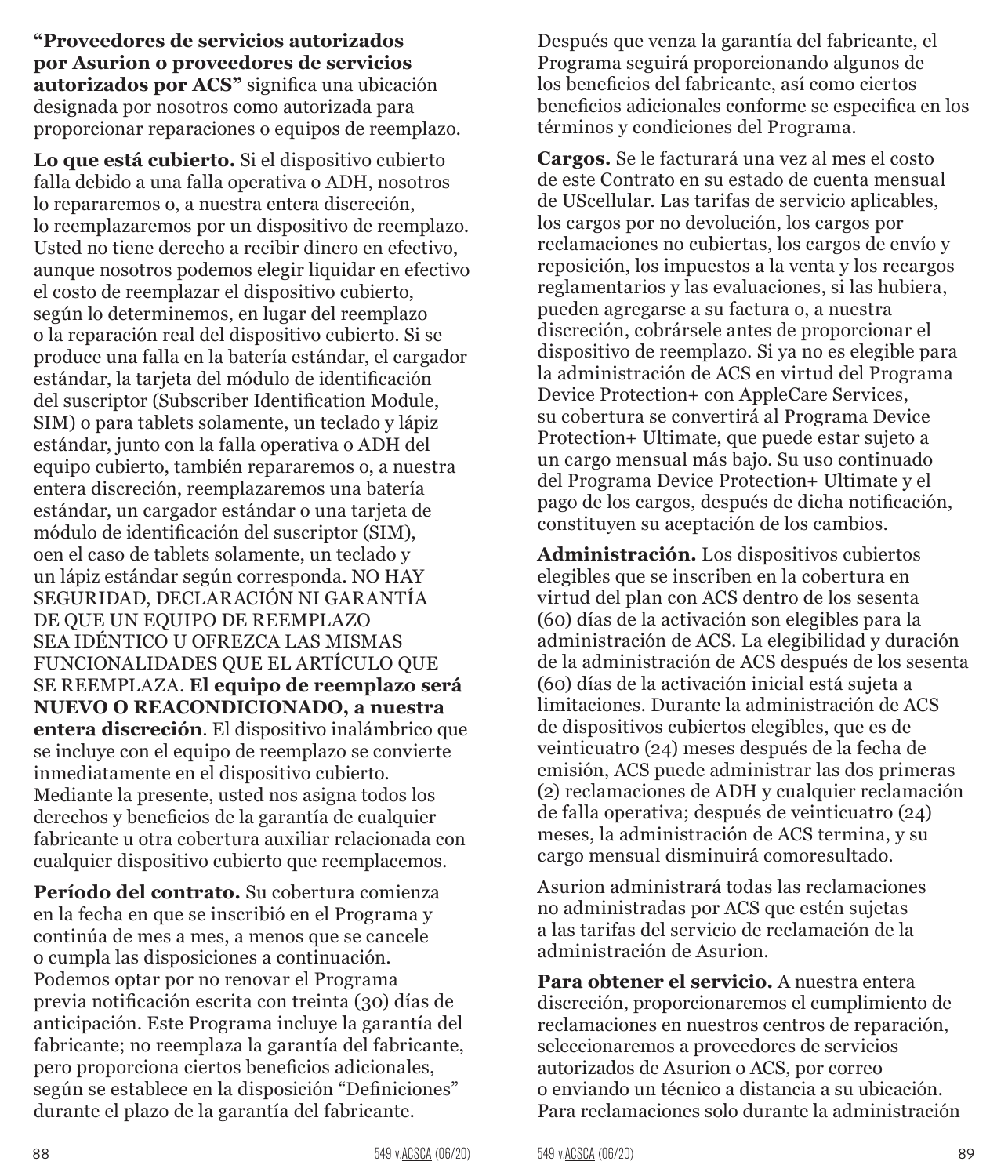de ACS, puede llamar a Apple al 1-800-275-2273, las veinticuatro (24) horas del día, los siete (7) días de la semana, visitar getsupport.apple.com las veinticuatro (24) horas del día, los siete (7) días de la semana, o ir a un proveedor de servicios autorizado de Apple. Para cualquier reclamación durante la administración de Asurion, puede visitar phoneclaim.com/uscellular las veinticuatro (24) horas del día, los siete (7) días de la semana o llamar al 1-888-864-0428 de lunes a viernes de 6:00 a.m. a 11:00 p.m., hora del centro; los sábados de 8:00 a.m. a 11:00 p.m., hora del centro; o los domingos de 9:00 a.m. a 7:00 p.m., hora del centro. Es posible que los centros de reparación y los técnicos a distancia no estén disponibles en su área y que el Programa no pueda utilizarlos. Todas las reclamaciones deben autorizarse por adelantado. Las reparaciones o remplazos no autorizados pueden no estar cubiertos. También podrá contar con asistencia en idioma extranjero para mayor facilidad en la comunicación.

Debe presentar su reclamación dentro de noventa (90) días de un ADH o una falla operativa. Si no presenta su reclamación en el plazo de noventa (90) días, podemos negarle la cobertura.

En el caso de que coordinemos la reparación del dispositivo cubierto, es posible que deba enviar por correo o entregar el dispositivo cubierto para su reparación según nuestras instrucciones. Si coordinamos el reemplazo del dispositivo cubierto, proporcionaremos el dispositivo de reemplazo por correo dentro de los diez (10) días hábiles, o es posible que le solicitemos que recoja el dispositivo de reemplazo en una tienda minorista en su área. Es posible que le solicitemos que proporcione una identificación con foto emitida por el gobierno, que no sea una licencia profesional o estudiantil o un documento de identidad (Identity Document, ID).

**Límite de la reclamación.** Se permitirá un máximo de dos (2) reclamaciones de ADH en un período de doce (12) meses. Para cualquier reclamación única, la cantidad máxima que gastaremos para reemplazar o reparar el dispositivo cubierto es de USD 3,000.00.

#### **Tarifa por servicio de reclamación/**

**Deducible.** Para reclamaciones cubiertas, una tarifa del servicio de reclamaciones no reembolsable, y cualquier impuesto aplicable, se paga en el

momento de la reclamación, como se establece en el cronograma que aparece a continuación:

| <b>Dispositivo</b><br>cubierto:                                 | Reparación<br>de pantalla<br>rota por<br>ADH:      | Reparación de<br>vidrio trasero negro<br>por ADH (solo<br>administración de<br>$ACS$ : | Reemplazos<br>por ADH: | <b>Todas</b><br>las.<br>averías: |
|-----------------------------------------------------------------|----------------------------------------------------|----------------------------------------------------------------------------------------|------------------------|----------------------------------|
| Nivel 0                                                         | No<br>corresponde                                  | No corresponde                                                                         | \$19                   | \$0                              |
| Niveles 1<br>a 5: Tablets                                       | No<br>corresponde                                  | No corresponde                                                                         | \$49                   | \$0                              |
| Niveles <sub>1</sub><br>a 5: Todos<br>los demás<br>dispositivos | USD 29<br>(solo para<br>dispositivos<br>elegibles) | USD 29 (solo para<br>dispositivos elegibles)                                           | \$99                   | \$0                              |

**Devolución del dispositivo reemplazado/ Cargo por no devolución.** El dispositivo cubierto aprobado para el reemplazo se nos debe devolver. Nos deberá devolver el dispositivo cubierto con fallas a nuestro cargo dentro de diez (10) días de la fecha de entrega de producto de reemplazo, en el paquete para devoluciones que se le envío. Debe devolver el dispositivo cubierto como le indiquemos y de acuerdo con las instrucciones, lo que incluye las instrucciones para desbloquear el dispositivo cubierto, que se incluyen en el paquete para devoluciones, o pagar un cargo por dispositivo no devuelto según el modelo de dispositivo cubierto que reemplacemos. PUEDE EVITAR ESTE CARGO SIMPLEMENTE DEVOLVIENDO EL DISPOSITIVO CUBIERTO, COMO SE INDICA.

#### **Cargo por reclamaciones no cubiertas.**

Si le enviamos un dispositivo de reemplazo, le notificaremos por escrito dentro de treinta (30) días de la devolución del dispositivo cubierto reemplazado y le notificaremos si determinamos que el dispositivo cubierto devuelto no sufrió ADH o una falla operativa cubierta por el Programa. Se aplicará un cargo por reclamación no cubierta correspondiente al modelo del dispositivo de reemplazo que proporcionamos a su factura, a menos que devuelva el dispositivo de reemplazo en buen estado de funcionamiento, a su costo de envío dentro de quince (15) días de nuestra notificación. Si devuelve el dispositivo de reemplazo según lo que se exige en este Contrato, le devolveremos su dispositivo cubierto original, y un cargo por envío y reposición de USD 15,00 se incluirá en su factura.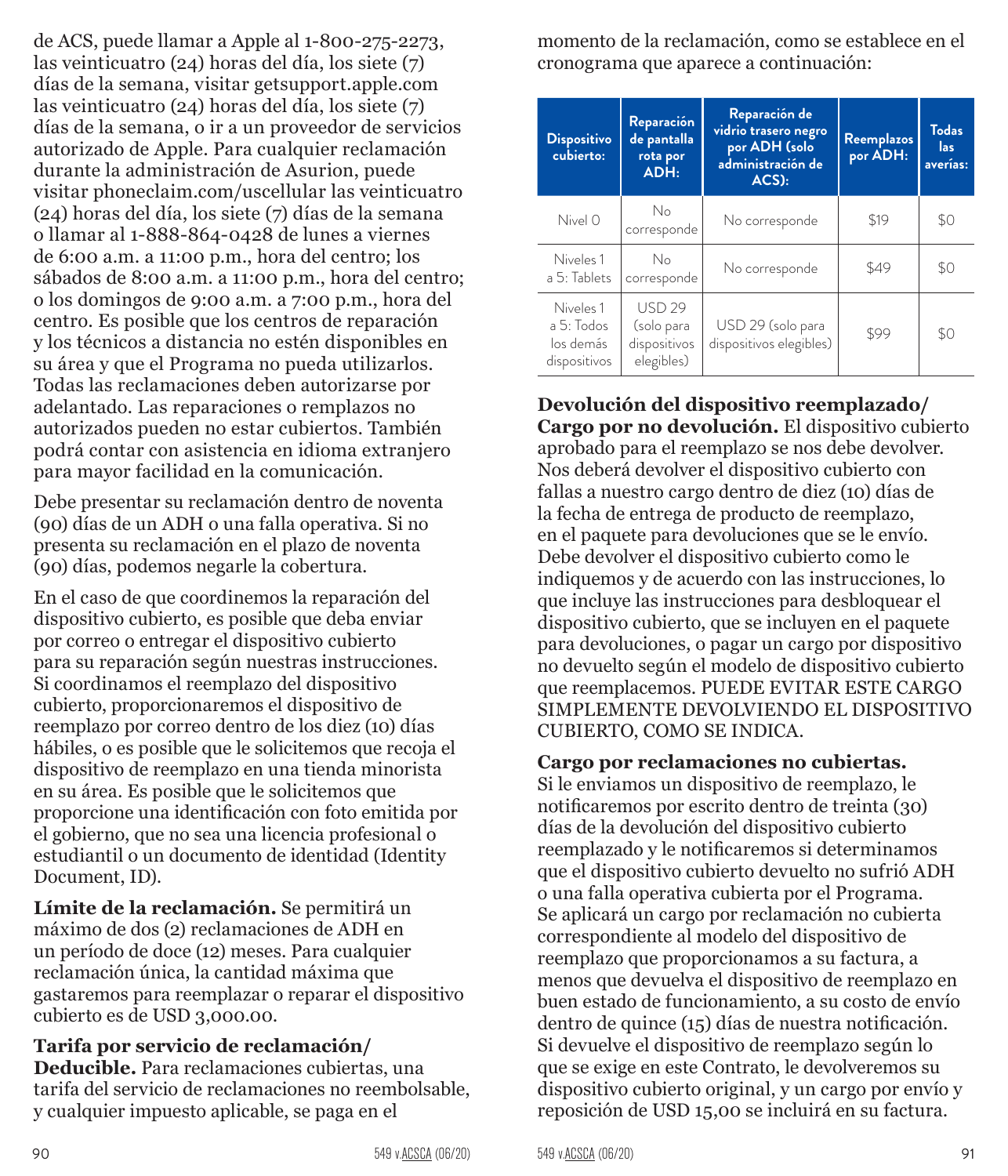#### **Lo que no está cubierto.**

### **El Programa no cubre lo siguiente:**

**1> Daños incidentales o emergentes, los que incluyen, entre otros: pérdida de uso, pérdida de negocio, pérdida de ganancias, pérdida de datos, tiempo de inactividad y cargos por tiempo y esfuerzo, excepto que se indique lo contrario en este documento; 2> daños resultantes de casos fortuitos, incendio, inundación, explosión, guerra, terrorismo, huelga, embargo, acciones gubernamentales, autoridad militar o las condiciones climatológicas; 3> pérdida, robo, abuso, mal uso, daño intencional, daños causados por acciones de terceros, instalación incorrecta, o negligencia del cliente; 4> fallas operativas preexistentes o ADH del dispositivo cubierto que ocurran antes del momento en que se estableció como dispositivo cubierto; y 5> cambios o mejoras de color, textura, acabado, expansión, contracción o cualquier daño cosmético al dispositivo cubierto, cualquiera que sea su causa; los que incluyen, entre otros: rayones y mellas que no afecten la función mecánica o eléctrica del dispositivo cubierto; 6> cualquier falla, piezas o costo de mano de obra en que se haya incurrido que esté asociado con el retiro del mercado de un fabricante, independientemente de la capacidad del fabricante para pagar tales reparaciones, o defectos inherentes que sean responsabilidad del fabricante; y 7> servicio o reemplazo fuera de los EE. UU. y fuera del Distrito de Columbia.**

**Además, el dispositivo cubierto no incluye y el Programa no cubre:**

**1> Contrabando o propiedad en el curso de transporte ilegal o comercio; 2> propiedad en tránsito hacia usted de cualquier otra persona que no seamos** 

**nosotros; 3> cargadores de batería (se proporcionará un cargador estándar con el dispositivo de reemplazo en las reclamaciones aprobadas para el reemplazo del dispositivo cubierto si el cargador también ha fallado); o 4> cualquier accesorio, (salvo que se indique lo contrario con respecto a las baterías estándar, cargadores de baterías estándar, tarjeta SIM, y para tablets solamente, un teclado y lápiz), lo que incluye, entre otros: placas frontales de color, datos personalizados, o software personalizado, como administradores de información personal (Personal Information Managers, PIM), tonos de llamada, juegos o protectores de pantalla. 5> Modificaciones, alteraciones o reparaciones no autorizadas, lo que incluye el uso de piezas de terceros no provistas ni certificadas por el fabricante. 6> Dispositivo cubierto al que le falte alguna pieza o piezas.**

**Cancelación.** Este Contrato se dispone mes a mes y puede ser cancelado por usted en cualquier momento, y por cualquier motivo cursando notificación a UScellular. Este Contrato puede ser cancelado por nosotros o Asurion por cualquier motivo notificándole a usted por escrito con al menos treinta (30) días de anticipación a la fecha de entrada en vigencia de la cancelación. Dicha notificación deberá indicar la fecha de entrada en vigencia y el motivo de la cancelación. Si cancela el Contrato: (a) usted en un plazo de treinta (30) días después de recibir este Contrato, recibirá el reembolso completo de todos los pagos mensuales hechos del Contrato, menos el costo de cualquier reclamación que se haya pagado o de las reparaciones que se hayan realizado; o (b) usted después de treinta (30) días de la recepción de este Contrato, o nosotros o el administrador en cualquier momento, usted recibirá un reembolso equivalente al 100 % del monto prorrateado de la porción no devengada del precio pagado por el Contrato, menos el costo de cualquier reclamación que se haya pagado o de las reparaciones que se hayan realizado. Para residentes de CA, MD, ME, MO, SC, TX, WA y WI, y todas las demás jurisdicciones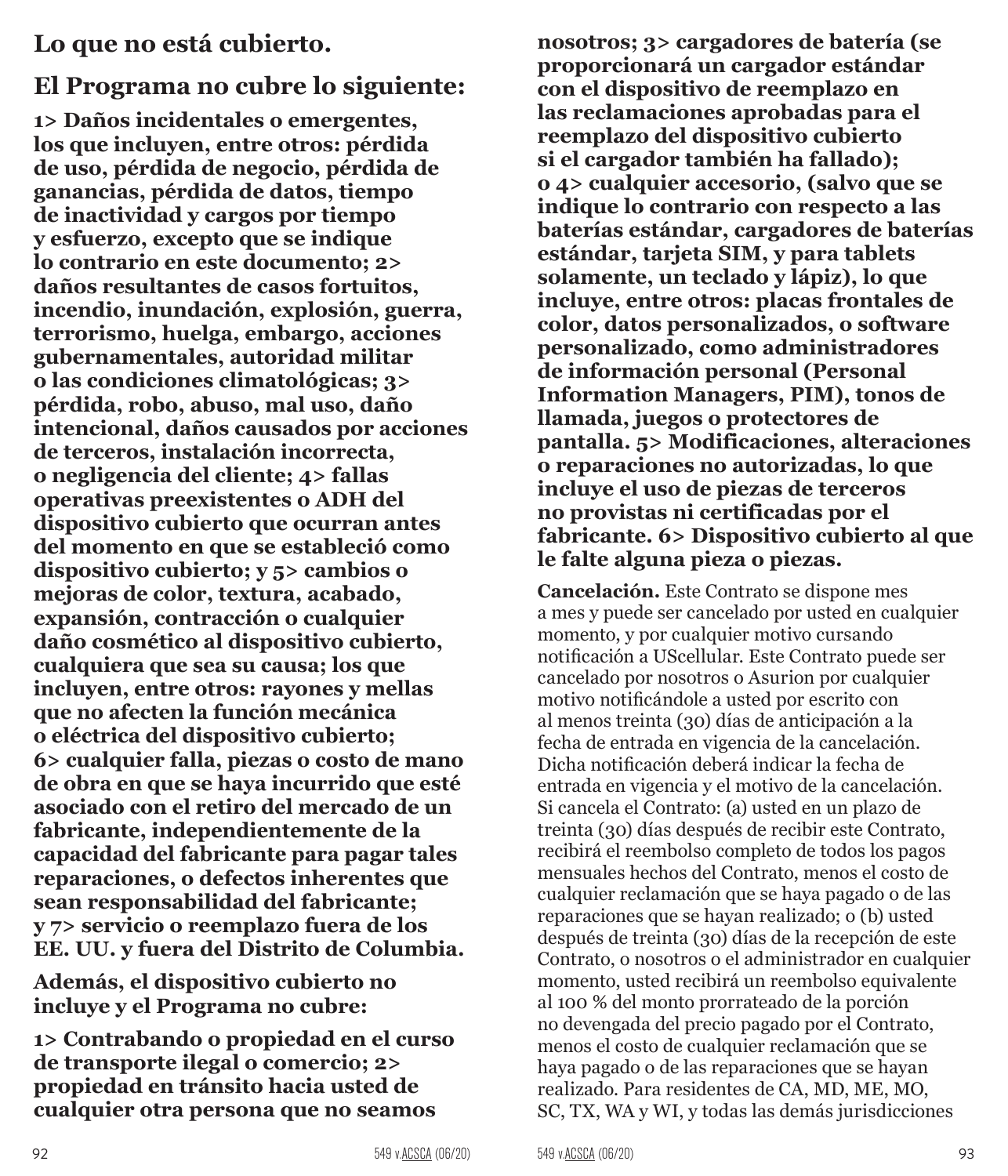requeridas por ley, cualquier reembolso adeudado y no pagado o acreditado en un plazo de treinta (30) días posteriores a la cancelación incluirá una penalización de 10 % por mes. Cualquier término, cancelación, suspensión, interrupción o discontinuidad del servicio del producto inalámbrico con UScellular, o cualquier función de UScellular, incluida Device Protection+ con seguros de AppleCare Services que compre en combinación con este Contrato, por cualquier motivo constituye la cancelación del Programa por parte de usted, sujeto a los términos y las condiciones de este Contrato.

**Seguro.** Este Contrato no es una póliza de seguro; sin embargo, nuestras obligaciones en virtud de este Contrato están aseguradas mediante una póliza de seguro emitida por Allianz Global Risks US Insurance Company, 225 W. Washington Street, Suite 1800, Chicago, IL 60606 en las siguientes jurisdicciones: CA, IL, ME, MO, NC, NH, OK, OR, SC, TX, VT, VA, WA y WI y todas las demás jurisdicciones, según lo exija la ley. Si no actuamos en relación con su reclamación dentro de sesenta (60) días, o si nos volvemos insolventes o de otra forma tenemos una incapacidad financiera, puede comunicarse con Allianz Global Risks US Insurance Company directamente al 1-888-466-7883 para informar su reclamación.

**Fuerza mayor.** No tenemos ninguna responsabilidad por retrasos o fallas debido a hechos fortuitos, incendio, inundación, explosión, guerra, huelga, embargo, acciones gubernamentales, autoridad militar, o las condiciones climatológicas u otras causas fuera de nuestro control y, en tal caso, podemos cancelar este Contrato y el Programa de inmediato.

**Prohibiciones de transferencia y mal uso del Programa.** Este Programa es para su uso solamente. No es transferible por usted a ninguna otra persona, y no puede ser cedido por usted. Los dispositivos inalámbricos de propiedad o arrendados por cualquier otra persona que no sea usted no se pueden convertir en dispositivos cubiertos. Cualquier mal uso del Programa por su parte, lo que incluye, entre otros, el intento de obtener el reemplazo de un dispositivo inalámbrico que no le pertenece, puede dar lugar al término del Programa con previo aviso.

**Limitación de responsabilidad.** En caso de cualquier error, omisión o falla de parte de Asurion o UScellular con respecto al Programa o a los

servicios que proporciona Asurion o UScellular en virtud del presente, LA RESPONSABILIDAD DE Asurion y UScellular SE LIMITA A LOS CARGOS REALMENTE PAGADOS POR USTED POR EL PROGRAMA (PERO NO MÁS DE LOS ÚLTIMOS VEINTICUATRO (24) CARGOS MENSUALES QUE HAYA PAGADO POR EL PROGRAMA). ESTA ES SU ÚNICA SOLUCIÓN POR CUALQUIER ERROR, OMISIÓN O FALLA EN EL CUMPLIMIENTO DE ASURION O USCELLULAR. ADEMÁS, EN NINGÚN CASO ASURION O USCELLULAR SERÁN RESPONSABLES POR DAÑOS INDIRECTOS, INCIDENTALES, EMERGENTES, ESPECIALES, EJEMPLARES O PUNITIVOS (INCLUSO SI ASURION O USCELLULAR HAN SIDO ADVERTIDOS O HAN PREVISTO LA POSIBILIDAD DE TALES DAÑOS), DERIVADOS DEL PROGRAMA O DEL CUMPLIMIENTO DE ASURION O USCELLULAR, EN VIRTUD DEL PROGRAMA, O EN VIRTUD DE CUALQUIER DISPOSICIÓN DE ESTE CONTRATO, COMO, POR EJEMPLO, LUCRO CESANTE O LA PÉRDIDA ANTICIPADA DE GANANCIAS O LA PÉRDIDA DEL NEGOCIO. A EXCEPCIÓN DE LO QUE SE ESTABLECE EXPRESAMENTE EN ESTE CONTRATO, RENUNCIAMOS ESPECÍFICAMENTE A CUALQUIER Y TODA DECLARACIÓN O GARANTÍA, EXPRESA O IMPLÍCITA, RESPECTO AL PROGRAMA Y LOS SERVICIOS QUE PRESTAN EN VIRTUD DEL PRESENTE ASURION Y USCELLULAR, LO QUE INCLUYE CUALQUIER GARANTÍA IMPLÍCITA DE TITULARIDAD, COMERCIABILIDAD O IDONEIDAD PARA UN FIN PARTICULAR Y LAS GARANTÍAS IMPLÍCITAS DERIVADAS DEL CURSO DE TRATAMIENTO O CURSO DE DESEMPEÑO.

**Renuncia.** Ninguna renuncia total o parcial a cualquier término o condición de este Contrato se interpretará como una renuncia continua de ese término o condición, o una renuncia total o parcial de cualquier otro término o condición. Podemos reducir o renunciar a la tarifa de servicio de la reclamación de la cual es objeto el dispositivo cubierto. Publicaremos el programa de tarifas del servicio de reclamaciones actual en phoneclaim. com/uscellular, o puede solicitar la tarifa actual en cualquier tienda de UScellular o llamando al 1-888-864-0428.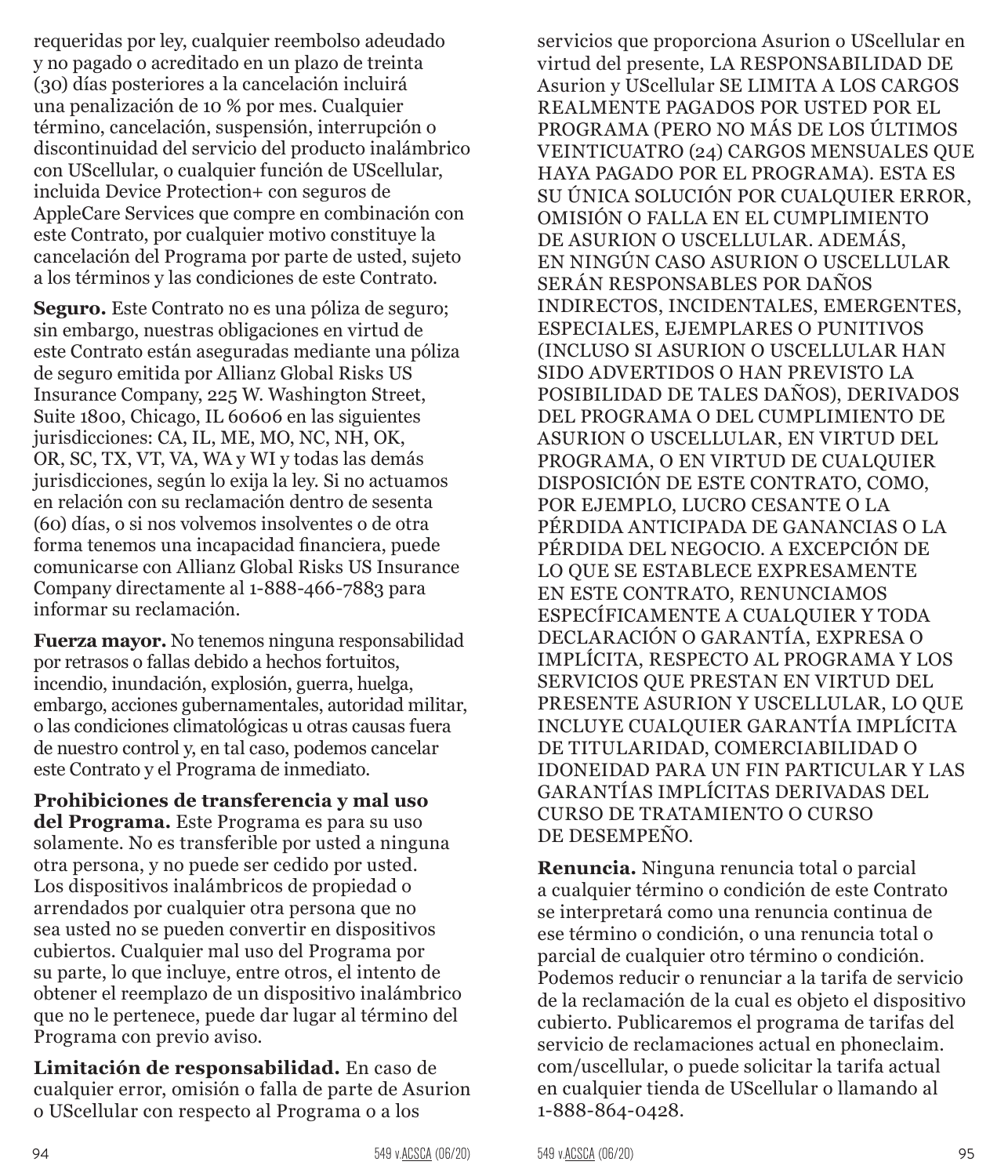Los términos y las condiciones varían para los clientes de UScellular que compran en algunas jurisdicciones, como se establece en este Contrato.

**Acuerdo de arbitraje o de tribunal de instancia. Lea atentamente esta cláusula. Esto afecta sus derechos.** Para los fines de este acuerdo de arbitraje o tribunal de instancia (denominado en lo sucesivo el "A.A.") solamente, las referencias a "nosotros" y "nuestro" también incluyen a (1) las empresas matrices, subsidiarias, filiales, agentes, empleados, sucesores y cesionarios respectivos del Deudor y el Administrador de este Plan (conforme se ha definido anteriormente); y (2) UScellular (conforme se ha definido anteriormente) y sus subsidiarias de propiedad absoluta, agentes, empleados, sucesores y cesionarios. La mayoría de sus inquietudes sobre este Contrato se pueden abordar simplemente comunicándose con nosotros en el 1-888-864-0428. En el caso de que no podamos resolver cualquier controversia con usted, **USTED Y NOSOTROS ACORDAMOS RESOLVER ESAS CONTROVERSIAS MEDIANTE ARBITRAJE VINCULANTE O A TRAVÉS DE UN TRIBUNAL DE INSTANCIA EN LUGAR DE A TRAVÉS DE TRIBUNALES DE JURISDICCIÓN GENERAL. USTED Y NOSOTROS ACEPTAMOS RENUNCIAR AL DERECHO A UN JUICIO POR JURADO Y AL DERECHO A PARTICIPAR EN DEMANDAS COLECTIVAS, U OTROS PROCESOS REPRESENTATIVOS.**

- **• Este A.A.:**
	- **a.** Sobrevive al término de este Contrato.
	- **b.** Se rige por la Ley Federal de Arbitraje.
	- **c.** Abarca cualquier controversia que tenga con nosotros concerniente o relacionada, directa o indirectamente, con este Contrato.
	- **d.** No le impide presentar un proceso individual contra nosotros en un tribunal de instancia en lugar de entablar un arbitraje.
	- **e.** No le impide informar a cualquier agencia gubernamental de su controversia. Es posible que puedan solicitar una reparación en su nombre.

#### **• Proceso de arbitraje:**

- **a.** Cómo iniciar el arbitraje.
	- Envíe una notificación de reclamación por escrito por correo certificado al

Departamento Legal, P.O. Box 110656, Nashville, TN 37122-0656.

- Describa la controversia y la reparación solicitada en la notificación.
- Si no resolvemos la controversia en un plazo de 30 días de recibir la notificación, puede iniciar un arbitraje ante la Asociación Americana de Arbitraje (American Arbitration Association, "AAA"). Puede comunicarse con la AAA y obtener una copia gratuita de sus normas y formularios en www.adr.org o llamando al 1-800-778-7879.
- **b.** El arbitraje será llevado a cabo por la AAA siguiendo las Normas de Arbitraje del Consumidor (en adelante, las "Normas"). Un tribunal puede decidir la aplicabilidad de este A.A. El árbitro decidirá todas las demás cuestiones. El árbitro queda vinculado por este A.A.
- **c.** Cualquier audiencia se llevará a cabo en el condado o distrito de su dirección postal, a menos que se acuerde un lugar diferente.

#### **• Honorarios:**

- **a.** En la mayoría de los casos, pagaremos todos los honorarios de presentación, administración y arbitraje. Si el árbitro determina que su controversia se presentó para acosar o es frívola, las Normas rigen el pago de los honorarios.
- **b.** Le reembolsaremos una tarifa de presentación pagada a la AAA. Si no puede pagar una tarifa de presentación, nosotros la pagaremos si nos envía una solicitud por escrito.

#### **• Decisión arbitral:**

- **a.** Usted y nosotros aceptamos no divulgar ninguna oferta de conciliación al árbitro antes de que el árbitro emita una decisión.
- **b.** Si el árbitro decide a su favor y los daños otorgados son mayores que el último acuerdo de conciliación que ofrecimos, haremos lo siguiente.
	- Le pagaremos el monto mayor de los daños o USD 7,500.
	- También pagaremos los honorarios razonables de su abogado y los gastos de arbitraje. No puede recuperar laudos duplicados de honorarios y gastos.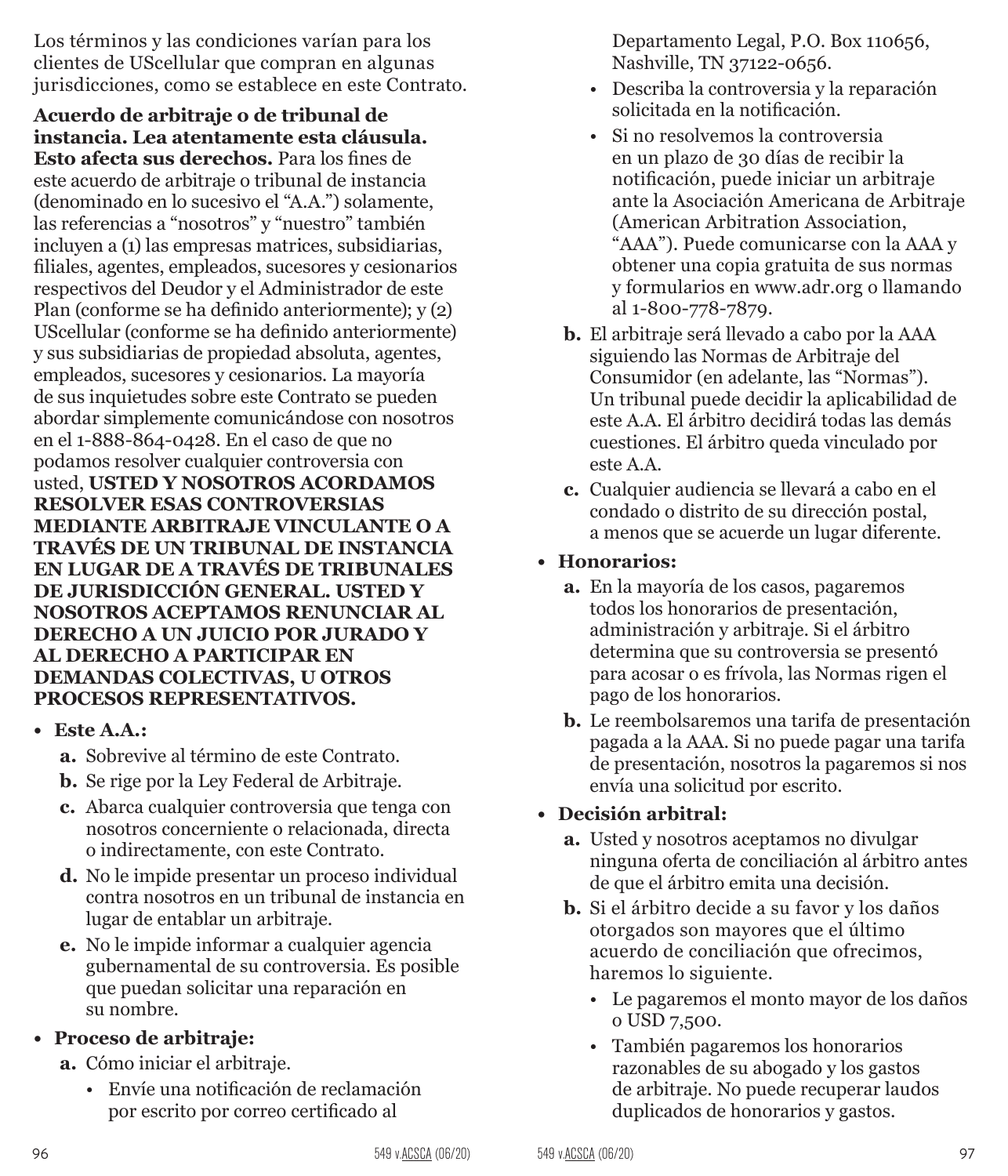- **c.** Renunciamos a cualquier derecho que podamos tener para recuperar los honorarios y gastos de sus abogados si prevalecemos en el arbitraje.
- **d.** Si solicita una medida declarativa o cautelar, puede otorgase únicamente en la medida que sea necesaria para proporcionarle una reparación.

#### **USTED Y NOSOTROS ACORDAMOS QUE CADA PARTE PUEDE PRESENTAR RECLAMACIONES CONTRA LA OTRA ÚNICAMENTE A TÍTULO INDIVIDUAL Y NO EN UNA PRESUNTA DEMANDA COLECTIVA, ARBITRAJE COLECTIVO O PROCESO**

**REPRESENTATIVO.** A menos que usted y nosotros acordemos lo contrario, el árbitro no puede consolidar su controversia con la controversia de cualquier otra persona y no puede presidir ningún tipo de proceso representativo. Si se considera que esta disposición específica es inexigible, entonces la totalidad de este A.A. será nulo y carecerá de efecto.

#### **Si reside en uno de los siguientes estados, estas disposiciones se aplican a usted:**

### **Disposiciones específicas del estado:**

*En California:* Solo podemos cancelar este Plan antes del final del plazo del Plan por no pago del cargo del Plan, fraudo o incumplimiento material de su parte o la nuestra, o que el Plan sea suspendido por nosotros o UScellular.

**La facturación por plazo o mensual para este Plan comienza a partir de la fecha en que usted se inscriba y seguirá renovándose mensualmente a menos que sea cancelada. Usted puede cancelar este Plan en cualquier momento por cualquier motivo enviándonos un correo electrónico a DepartmentC@ asurion.com, o llamando al 1-888-944-9400, o visitando el sitio uscellular.com. Este Plan es ofrecido de forma mensual, UScellular puede ofrecer otros programas y beneficios de contrato de servicios que pueden proporcionársele de parte de UScellular. Obtuvimos su consentimiento afirmativo al plazo mensual continuo de este Plan cuando se inscribió en el Plan.** 

En California, el número de formulario para utilizar en este Plan es el siguiente: 549 (06/20) v.ACSCA

*En New Hampshire:* Comuníquese con nosotros al 1-888-864-0428 si tiene alguna pregunta, inquietud o queja acerca del Programa. En caso de que no esté satisfecho con este Contrato, puede comunicarse con el Departamento de Seguros del Estado de New Hampshire en State of New Hampshire Insurance Department, 21 South Fruit Street, Suite 14, Concord, NH 03301, número de teléfono: 1-603-271-2261. La disposición del Acuerdo de arbitraje del Contrato está sujeta a la RSA 542.

*En Carolina del Norte:* Usted comprende que la compra de este Contrato no es necesaria para comprar u obtener financiamiento para el dispositivo cubierto. Puede que no renovemos, pero no podemos cancelar este Contrato antes del vencimiento del plazo mensual, excepto por su falta de pago o por la infracción de cualquiera de los términos y condiciones de este Contrato.

*En Oklahoma:* La cobertura otorgada en virtud de este Contrato no está garantizada por la Asociación de Garantía de Seguros de Oklahoma. Las leyes de garantía de servicio de Oklahoma no se aplican a las referencias de uso comercial en este Contrato. Número de licencia de Oklahoma: 44199295.

*En Oregon:* La disposición del Acuerdo de arbitraje de este Contrato se reemplaza con lo siguiente: "Para los fines de este acuerdo de arbitraje, las referencias a "nosotros" y "nos" incluyen únicamente a Asurion y sus respectivas empresas matrices, subsidiarias, filiales, aseguradoras de contratos de servicio, agentes, empleados, sucesores y cesionarios. La mayoría de sus inquietudes sobre el Programa se pueden abordar simplemente al comunicarse con nosotros al 1-888-864-0428. En el caso de que no podamos resolver alguna controversia, usted y nosotros podemos, en un acuerdo separado, dar nuestro consentimiento para el arbitraje. USTED Y NOSOTROS ACORDAMOS QUE CADA PARTE PUEDE PRESENTAR RECLAMACIONES CONTRA LA OTRA ÚNICAMENTE A TÍTULO INDIVIDUAL Y NO COMO REPRESENTANTE DE UN GRUPO O MIEMBRO DE UN GRUPO EN CUALQUIER PRESUNTA DEMANDA COLECTIVA, ARBITRAJE